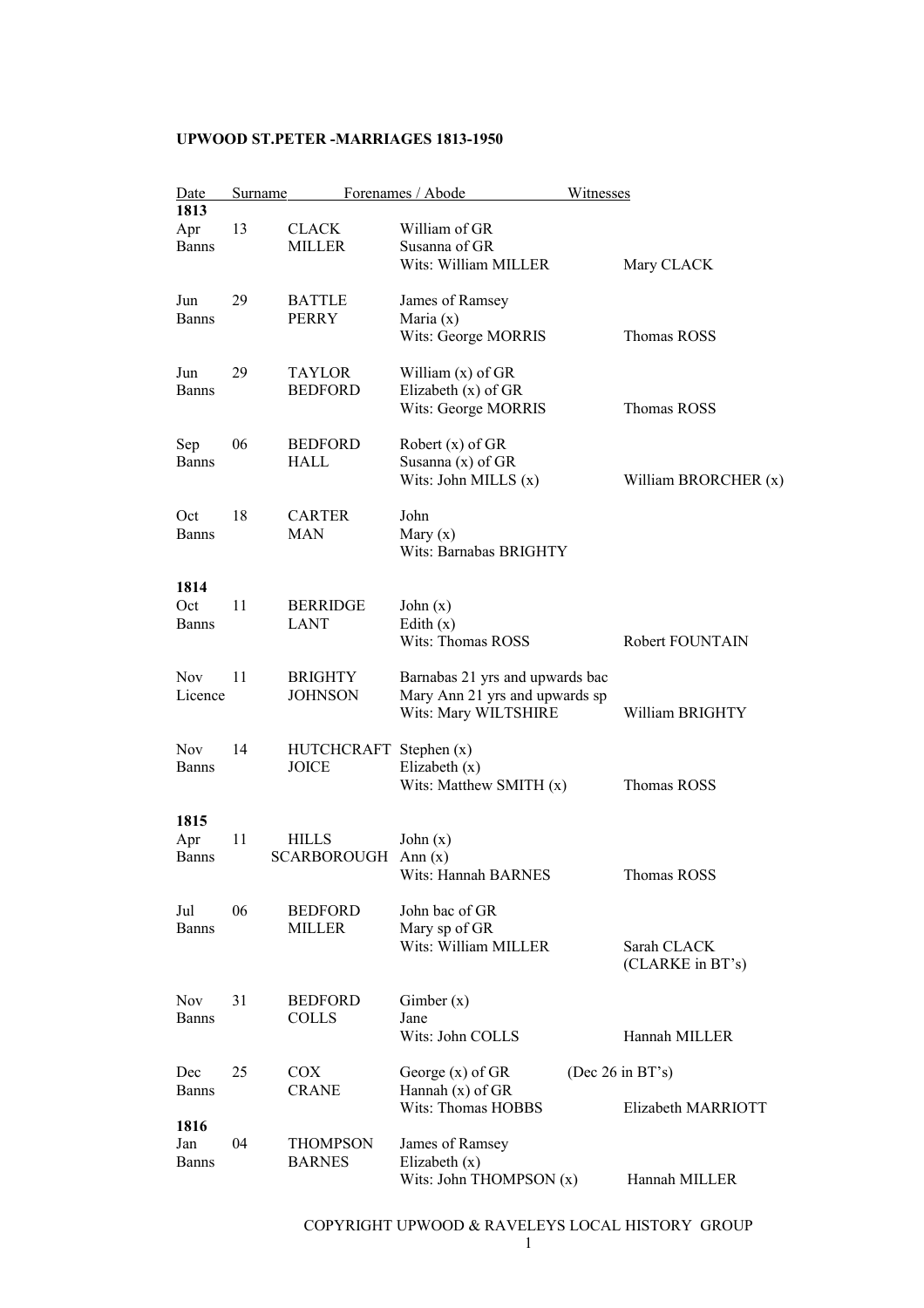| Date                        | Surname |                                     | Forenames / Abode                                                                | Witnesses                                             |
|-----------------------------|---------|-------------------------------------|----------------------------------------------------------------------------------|-------------------------------------------------------|
| 1816<br>Mar<br><b>Banns</b> | 18      | LAY<br>ASKEW                        | John bac of Ramsey<br>Mary $(x)$ sp of GR                                        |                                                       |
|                             |         |                                     | Wits: Jacob BRANSON $(x)$                                                        | Thomas ROSS                                           |
| May<br><b>Banns</b>         | 07      | <b>PHILLIPS</b><br><b>SPRAGGINS</b> | Nathaniel (x) bac of Wistow<br>Sarah $(x)$ sp<br>Wits: Francis PHILLIPS (x)      | Thomas ROSS                                           |
| May<br><b>Banns</b>         | 07      | <b>CLARKE</b><br><b>STOKES</b>      | John<br>Dennis $(x)$<br>Wits: William STEPHENSON                                 | <b>Thomas ROSS</b>                                    |
| May<br><b>Banns</b>         | 07      | <b>BURRIDGE</b><br><b>WATFORD</b>   | Thomas $(x)$ of $GR$<br>Susanna $(x)$ of GR<br>Wits: Hannah MILLER               | Thomas ROSS                                           |
| <b>Nov</b><br><b>Banns</b>  | 04      | <b>SCOT</b><br><b>STRATTON</b>      | John $(x)$ of $GR$<br>Mary $(x)$ of GR<br>Wits: Henry SCOT $(x)$                 | Thomas ROSS                                           |
| <b>Nov</b><br><b>Banns</b>  | 04      | <b>BRIGGS</b><br><b>SMITH</b>       | George $(x)$<br>Jane<br>Wits: Joseph SLACK $(x)$                                 | Thomas ROSS                                           |
| <b>Nov</b><br><b>Banns</b>  | 07      | <b>GRANGE</b><br><b>FREEMAN</b>     | William (x) of Godmanchester<br>Ann $(x)$<br>Wits: Philip JOHNSON                | (FOREMAN in BT's)<br>Thomas ROSS                      |
| <b>Nov</b><br><b>Banns</b>  | 26      | <b>SLACK</b><br><b>GREEN</b>        | Joseph $(x)$ of Bury<br>Jane $(x)$<br>Wits: Elizabeth SLACK                      | Thomas ROSS                                           |
| Dec<br><b>Banns</b><br>1817 | 23      | <b>KENNELL</b><br>KILBY             | Josiah $(x)$<br>Hannah $(x)$<br>Wits: John KILBY $(x)$                           | Thomas ROSS                                           |
| Apr<br><b>Banns</b>         | 21      | WOODCOCK<br><b>CHANDLER</b>         | John $(x)$<br>Mary $(x)$<br>Wits: George CLEMENTS $(x)$                          | Thomas ROSS                                           |
| Apr<br><b>Banns</b>         | 28      | <b>JOHNSON</b><br><b>FOSTER</b>     | Philip bac<br>Mary $(x)$ sp<br>Wits: Joseph FOSTER (x)                           | Ann HUCKLE                                            |
| Jun<br><b>Banns</b>         | 19      | <b>BUTLER</b><br><b>GOTOBED</b>     | Daniel $(x)$ bac of GR<br>Sarah $(x)$ of GR<br>Wits: Thomas ROSS                 | W. MILLER (Wm MILLER in BT's)                         |
| Jun<br><b>Banns</b>         | 30      | <b>WAYMAN</b><br><b>FOUNTAIN</b>    | William $(x)$<br>Elizabeth $(x)$<br>Wits: Robert FOUNTAIN                        | Thomas ROSS                                           |
| Aug<br>Licence              | 04      | <b>MALLINSON</b><br>WALLACE         | Matthew bac of St Mary Huntingdon<br>Isabella sp of GR<br>Wits: William THEOBALD | (MALLISON in BT's)<br>(WALLAS in BT's)<br>Thomas ROSS |
| Sep<br><b>Banns</b>         | 30      | <b>SETCHELL</b><br><b>SIMPSON</b>   | Oliver bac<br>Jane sp<br>Wits: Edwood SETCHELL                                   | Maria SIMPSON                                         |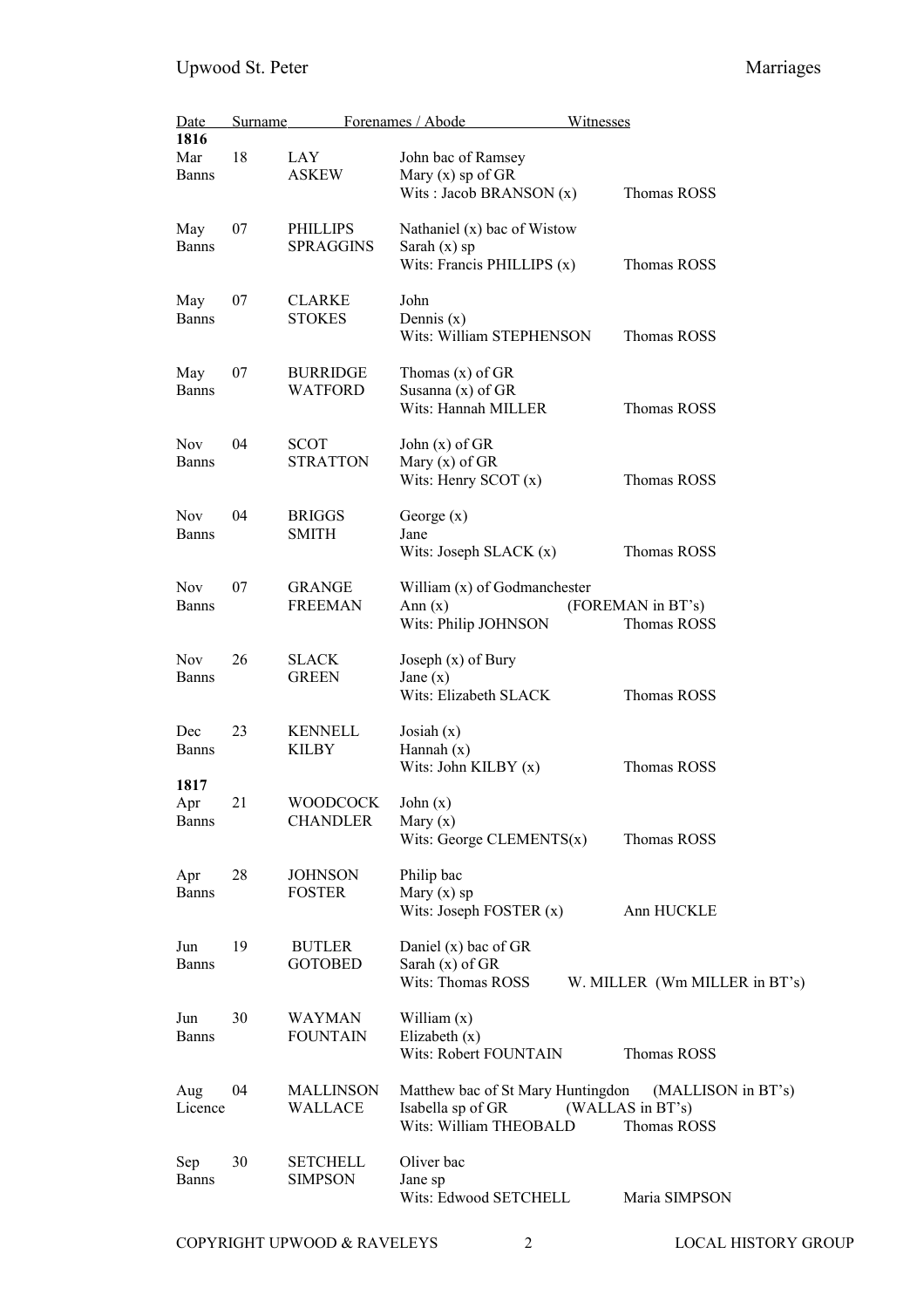| Date           | Surname |                                    | Forenames / Abode<br>Witnesses                                                                                |                                                                   |
|----------------|---------|------------------------------------|---------------------------------------------------------------------------------------------------------------|-------------------------------------------------------------------|
| 1818           |         |                                    |                                                                                                               |                                                                   |
| Jun            | 29      | JARRET                             | Thomas $(x)$ of GR                                                                                            |                                                                   |
| Banns          |         | <b>LILLEY</b>                      | Mary $(x)$ of GR                                                                                              |                                                                   |
|                |         |                                    | Wits: Stepn MARTIN                                                                                            | John BRIGHTY                                                      |
| Sep            | 01      | <b>BRADSHAW</b>                    | William $(x)$ bac of GR                                                                                       |                                                                   |
| <b>Banns</b>   |         | <b>CLEMMANT</b>                    | Mary $(x)$ sp of GR                                                                                           |                                                                   |
|                |         |                                    | Wits: Isebla DOGGETT                                                                                          | Thomas ROSS                                                       |
| Oct            | 27      | <b>CLARKE</b>                      | Thomas bac                                                                                                    |                                                                   |
| <b>Banns</b>   |         | <b>CARTER</b>                      | Elizabeth $(x)$ sp<br>Wits: [Sam] ? SETCHELL (Jane in BT's)                                                   | Mary CARTER                                                       |
|                |         |                                    |                                                                                                               |                                                                   |
| <b>Nov</b>     | 17      | <b>CROSS</b>                       | James $(x)$ bac                                                                                               |                                                                   |
| <b>Banns</b>   |         | <b>DOGGIT</b>                      | Mary Isabella [signs Mary Isebla DOGGETT]<br>Wits: Jeremiah CROSS $(x)$                                       | Maria SIMPSON<br>(NOT in BT's)                                    |
| <b>Nov</b>     | 23      | <b>WATFOOT</b>                     | Thomas $(x)$ wid of GR                                                                                        |                                                                   |
| <b>Banns</b>   |         | <b>STRATTON</b>                    | Ruth $(x)$ wid of GR                                                                                          |                                                                   |
|                |         |                                    | Wits: John KINGS $(x)$                                                                                        | Mary ASPLIN $(x)$ (NOT in BT's)                                   |
| Dec            | 22      | <b>BEDFORD</b>                     | John wid of GR                                                                                                |                                                                   |
| <b>Banns</b>   |         | <b>BEDFORD</b>                     | Elizabeth $(x)$ sp                                                                                            |                                                                   |
|                |         |                                    | Wits: Fracis BEDFORD $(x)$                                                                                    | Hannah MILLER (NOT in BT's)                                       |
| 1819           |         |                                    |                                                                                                               |                                                                   |
| Mar            | 11      | <b>COATES</b>                      |                                                                                                               | John (x) aged 21 yrs and upwards bac of Parson Drove, Isle of Ely |
| Licence        |         | <b>BRANSON</b>                     | Mary $(x)$ aged 21 yrs and upwards sp of GR                                                                   |                                                                   |
|                |         |                                    | Wits: John BRIGHTY                                                                                            | Thomas ROSS                                                       |
| Apr            | 05      | <b>SMITTEN</b>                     | William (x) bac of Woodwalton                                                                                 |                                                                   |
| <b>Banns</b>   |         | <b>DEWBERRY</b>                    | Catharine sp                                                                                                  |                                                                   |
|                |         |                                    | Wits: Charles ASHWOOD                                                                                         | Martha PLUMMER                                                    |
| Apr            | 08      | <b>WALLIS</b>                      | Henry aged 21 yrs and upwards bac of GR                                                                       |                                                                   |
| Licence        |         | <b>CRANE</b>                       | Mary $(x)$ of GR                                                                                              |                                                                   |
|                |         |                                    | With consent of Thomas Crane natural and lawful father. She is in her minority<br>Wits: William DOBBS         | Catherine POPE                                                    |
|                |         |                                    |                                                                                                               |                                                                   |
| Apr<br>Licence | 29      | <b>STEVENS</b><br><b>GREENWOOD</b> | William aged 21 yrs and upwards bac of St Giles Cambridge<br>Elizabeth $(x)$ aged 21 yrs and upwards sp of GR |                                                                   |
|                |         |                                    | Wits: Ann STORY $(x)$                                                                                         | Thomas ROSS                                                       |
|                |         |                                    |                                                                                                               |                                                                   |
| May            | 10      | WOTFOOT                            | James $(x)$ bac of GR                                                                                         |                                                                   |
| <b>Banns</b>   |         | <b>ASPLIN</b>                      | Mary $(x)$ sp of GR<br>Wits: George ASHMOOR (x)                                                               | <b>Thomas ROSS</b>                                                |
|                |         |                                    |                                                                                                               |                                                                   |
| May            | 17      | <b>INGLE</b>                       | William (x) bac of Wyton                                                                                      |                                                                   |
| <b>Banns</b>   |         | <b>WHATFORD</b>                    | Maria $(x)$ sp of GR                                                                                          | (WATFORD in BT's)                                                 |
|                |         |                                    | Wits: James GARDNER (x) (GARNER in BT's)                                                                      | Susanna WHATFORD                                                  |
| Oct            | 14      | <b>ROSS</b>                        | Edward bac                                                                                                    |                                                                   |
| <b>Banns</b>   |         | <b>CHAPMAN</b>                     | Mary Ann Smith $(x)$ sp                                                                                       |                                                                   |
|                |         |                                    | <b>Wits: James CARTRE</b>                                                                                     | Thomas ROSS                                                       |
| <b>Nov</b>     | 30      | <b>BARRAT</b>                      | William (x) bac of Ramsey                                                                                     |                                                                   |
| <b>Banns</b>   |         | <b>STOREY</b>                      | Ann $(x)$ sp of GR                                                                                            | (STORY in BT's)                                                   |
|                |         |                                    | Wits: John DIXON                                                                                              | Thomas ROSS                                                       |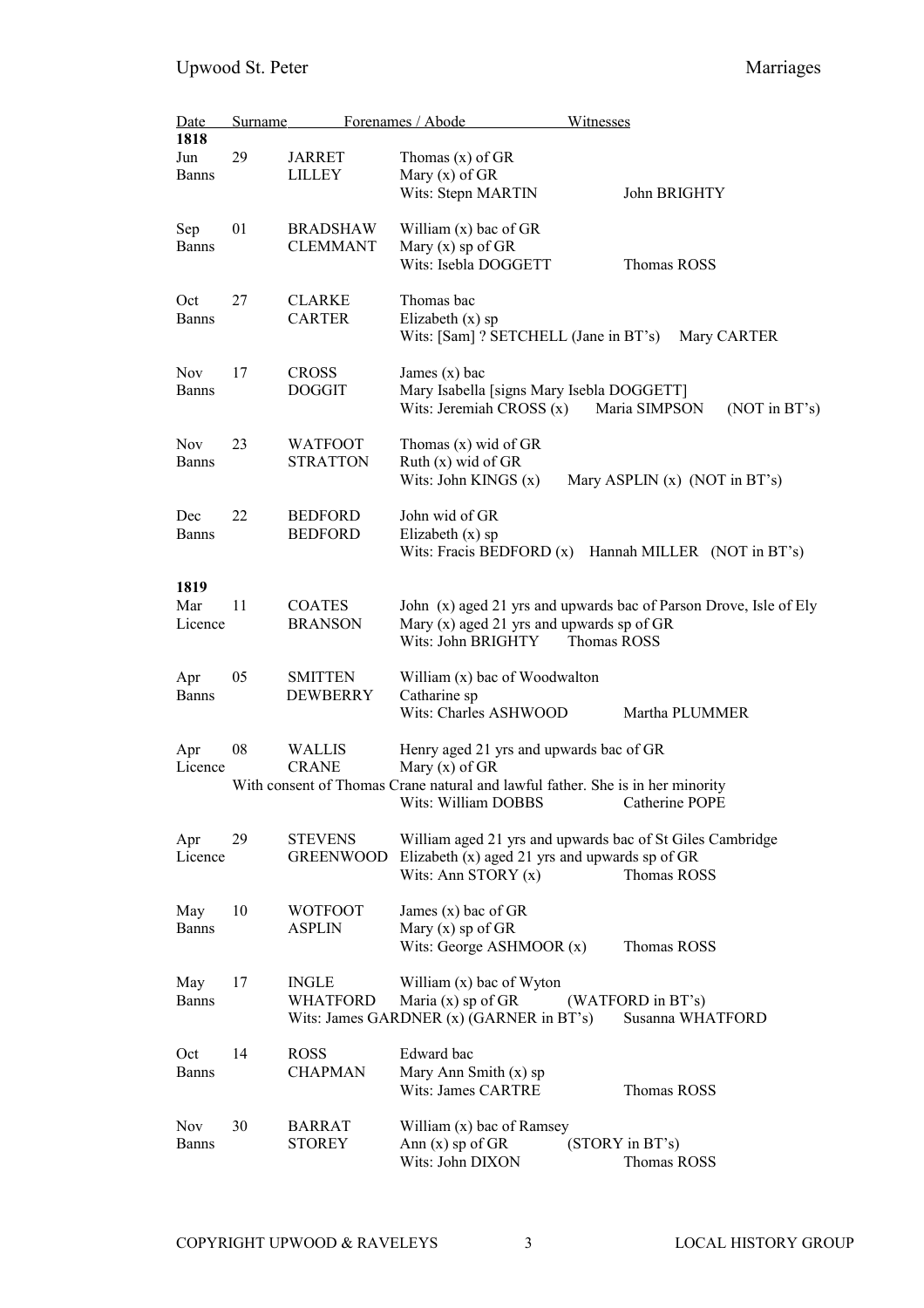| Date                        | Surname |                                  | Forenames / Abode                                                                       | Witnesses                                        |
|-----------------------------|---------|----------------------------------|-----------------------------------------------------------------------------------------|--------------------------------------------------|
| 1820<br>Mar<br><b>Banns</b> | 13      | <b>HENSON</b><br><b>KENNEL</b>   | Edward (x) bac of Ramsey<br>Frances $(x)$ sp<br>Wits: Charles HAWKINS                   | Thomas ROSS                                      |
| May<br>Banns                | 29      | DEWBERRY<br><b>HOWE</b>          | Mark bac of Woodwalton<br>Ann $(x)$ sp<br>Wits: William HOWE $(x)$                      | John ALLPRESS                                    |
| Dec<br>Banns                | 27      | <b>CARTER</b><br><b>CLARKE</b>   | Cooley<br>Elizabeth<br>Wits: Benjamin CLARK                                             | Sary CLARK                                       |
| 1821<br>May<br><b>Banns</b> | 09      | <b>STORY</b>                     | MARRINGTON Henry (x) bac of Woodwalton<br>Frances (x) sp of GR<br>Wits: Thomas $COX(x)$ | Ann STOREY (x)                                   |
| Jun<br>Banns                | 05      | <b>BATTLE</b><br><b>SUTTON</b>   | William bac<br>Elizabeth $(x)$ sp<br>Wits: James BATTLE                                 | <b>Charlotte BATTLE</b>                          |
| Jul<br>Banns                | 03      | <b>TAYLER</b><br>HALL            | William (x) wid<br>Elizabeth $(x)$ sp<br>Wits: John WARD                                | George Thomas JONES                              |
| Jul<br><b>Banns</b>         | 05      | <b>BEDFORD</b><br><b>HARD</b>    | Saunders $(x)$ bac of GR<br>Eleanor of GR<br>Wits: John BEDFORD                         | Jane BEDFORD                                     |
| Aug<br><b>Banns</b>         | 09      | HALL<br><b>REYNOLDS</b>          | John bac<br>Hannah $(x)$ sp<br>Wits: Willm SKEEF                                        | Maria SIMPSON                                    |
| Oct<br>Banns                | 23      | <b>BUTCHER</b><br><b>WATFORD</b> | Stephen (x) bac of Broughton<br>Susanna $(x)$ of GR<br>Wits: John PICKEN                | Mary BUTCHER                                     |
| Oct<br><b>Banns</b>         | 30      | <b>SMITH</b><br>MEE              | John $(x)$<br>Martha $(x)$ of GR<br>Wits: Benjamin CLARK                                | Elizabeth SMITH (x)                              |
| 1822<br>Jan<br>Banns        | 04      | <b>ROSE</b><br>MILLER            | William bac of GR<br>Hannah sp of GR<br>Wits: William MILLER                            | [Avis]? ROSE (Ann ROSE in BT's)                  |
| Jan<br><b>Banns</b>         | 15      | <b>CLARKE</b><br><b>COOLEY</b>   | Benjamin bac of GR<br>Sophia<br>Wits: Anthony CLARK                                     | Isabella THOPSON<br>(Elizabeth THOMPSON in BT's) |
| Apr<br><b>Banns</b>         | 08      | <b>WATFORD</b><br><b>STORY</b>   | James $(x)$ bac of GR<br>Deborah $(x)$ sp of GR<br>Wits: Henry MARRINGTON $(x)$         | (STOREY in BT's)<br>Mary MILLS $(x)$             |
| May<br><b>Banns</b>         | 23      | <b>ALLSOP</b><br><b>CENNELL</b>  | James $(x)$<br>Elizabeth<br>Wits: Robert WARRINGTON(x)                                  | Pheby MARRINGTON<br>Mary WARRINGTON in BT's)     |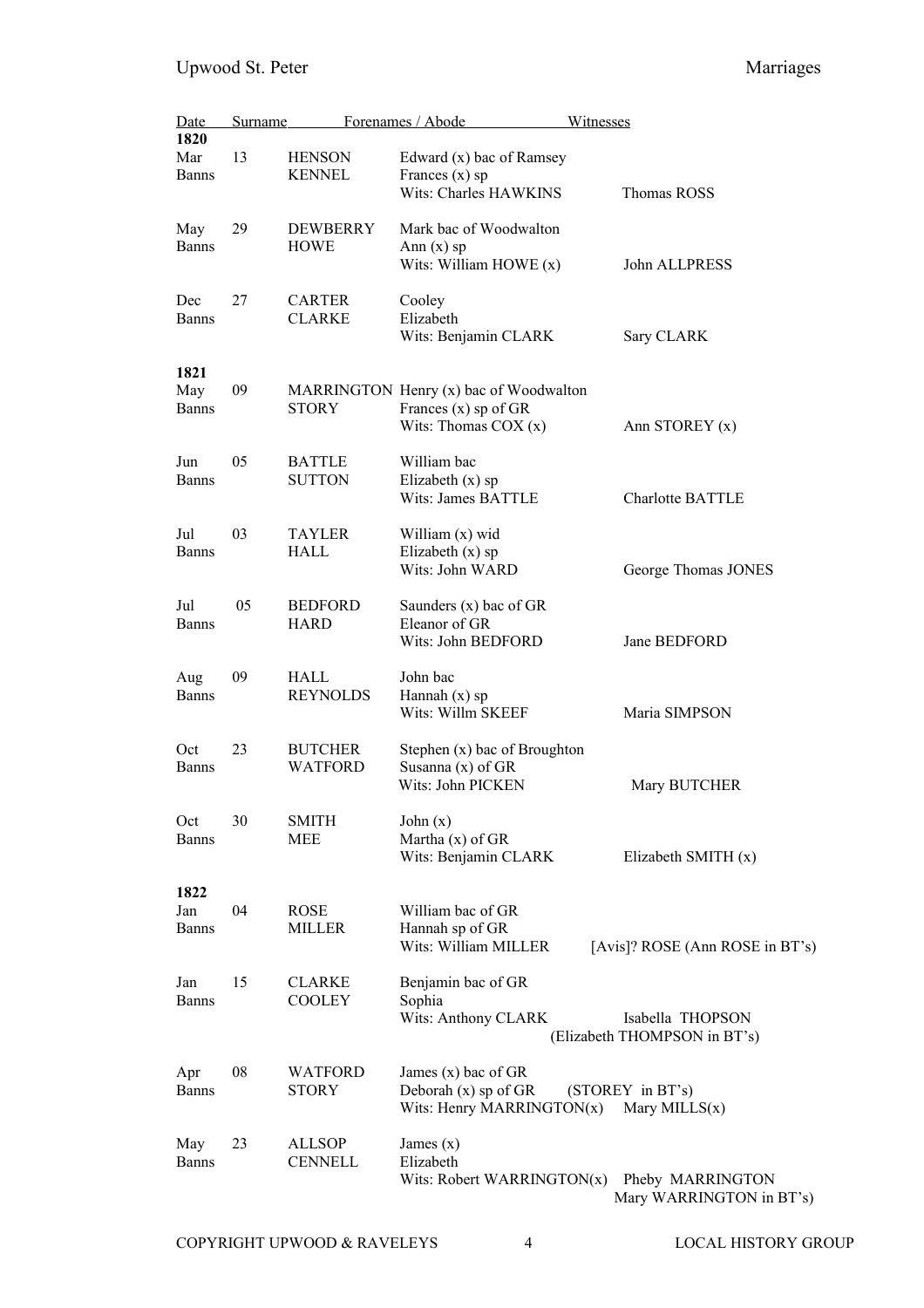| Date<br>1822                | Surname |                                   | Forenames / Abode                                                                           | <u>Witnesses</u>                                        |
|-----------------------------|---------|-----------------------------------|---------------------------------------------------------------------------------------------|---------------------------------------------------------|
| Jun<br><b>Banns</b>         | 03      | HALL<br><b>WRIGHT</b>             | John $(x)$ bac of GR<br>Sarah $(x)$ sp<br>Wits: Thomas GREEN (x)                            | Sarah THOMPSON(x)                                       |
| Oct<br><b>Banns</b>         | 14      | <b>RANDS</b><br><b>BRIGHTY</b>    | George bac of GR<br>Keziah sp of GR<br>Wits: George BRIGHTY                                 | Ann BRIGHTY                                             |
| 1823<br>Jan<br><b>Banns</b> | 27      | <b>CHARLES</b><br><b>CLEMENTS</b> | John of Alconbury<br>Ann $(x)$ of GR<br>Wits: Elizabeth CLEMENTS                            | George CLEMENTS                                         |
| Mar<br>Licence              | 21      | <b>GEE</b><br><b>BALL</b>         | William $(x)$ bac of GR<br>Mary $(x)$ wid<br>Wits: John POOLEY                              | Anthony CLARK                                           |
| Apr<br>Licence              | 22      | <b>BRIGHTY</b><br><b>KING</b>     | John wid<br>Mary $(x)$ aged 21 yrs and upwards sp<br>Wits: Ann WRIGHT(Ann WATFORD in BT's)  | Thomas ROSS                                             |
| Jul<br><b>Banns</b>         | 29      | <b>HILLS</b><br>WRIGHT            | Benjamin(x)<br>Mary $(x)$ of GR<br>Wits: William LENTON $(x)$                               | Alice LENTON(x) (both signed in BT's)                   |
| Oct<br><b>Banns</b>         | 13      | <b>GREEN</b><br><b>THOMPSON</b>   | Thomas $(x)$ bac<br>Sarah $(x)$ sp<br>Wits: Anthony CLARK                                   | Ann THOMPSON(x)                                         |
| Oct<br><b>Banns</b>         | 27      | <b>SNITCH</b><br><b>CARR</b>      | James $(x)$ bac of GR<br>Mary $(x)$ sp of GR<br>Wits: Thomas SNITCH $(x)$                   | Ann WRIGHT (x)                                          |
| 1824<br>Feb<br><b>Banns</b> | 02      | <b>KIMPTON</b><br><b>ASKEW</b>    | James $(x)$ of Hilton<br>Sarah $(x)$ of GR<br>Wits: Daniel BULLEN (x)                       | Thomas ROSS                                             |
| Mar<br><b>Banns</b>         | 09      | PEDLEY<br><b>BRIGHTY</b>          | John of Somersham<br>Frances of GR<br>Wits: George BRIGHTY                                  | Ann PEDLEY                                              |
| Apr<br><b>Banns</b>         | 12      | <b>BURROWS</b><br><b>WATFORD</b>  | Robert bac of March in the Isle of Ely<br>Kezia $(x)$ sp of GR<br>Wits: William INGLE $(x)$ | (Kesia in BT's)<br>Thomas ROSS                          |
| Apr<br><b>Banns</b>         | 27      | <b>TEAT</b><br><b>GREEN</b>       | Henry $(x)$ bac<br>Mary $(x)$ sp                                                            | Wits: Joseph THOMPSON $(x)($ signed in BT's)Thomas ROSS |
| Jul<br><b>Banns</b>         | 26      | <b>ISELEY</b><br><b>HART</b>      | Joseph $(x)$ bac<br>Jane sp<br>Wits: John $ISELEY(x)$                                       | Thomas ROSS                                             |
| Oct<br><b>Banns</b>         | 11      | <b>ROBINSON</b><br><b>HAWKINS</b> | James $(x)$ bac of GR<br>Elizabeth $(x)$ sp of GR<br>Wits: Isabella THOMPSON                | William HAWKINS                                         |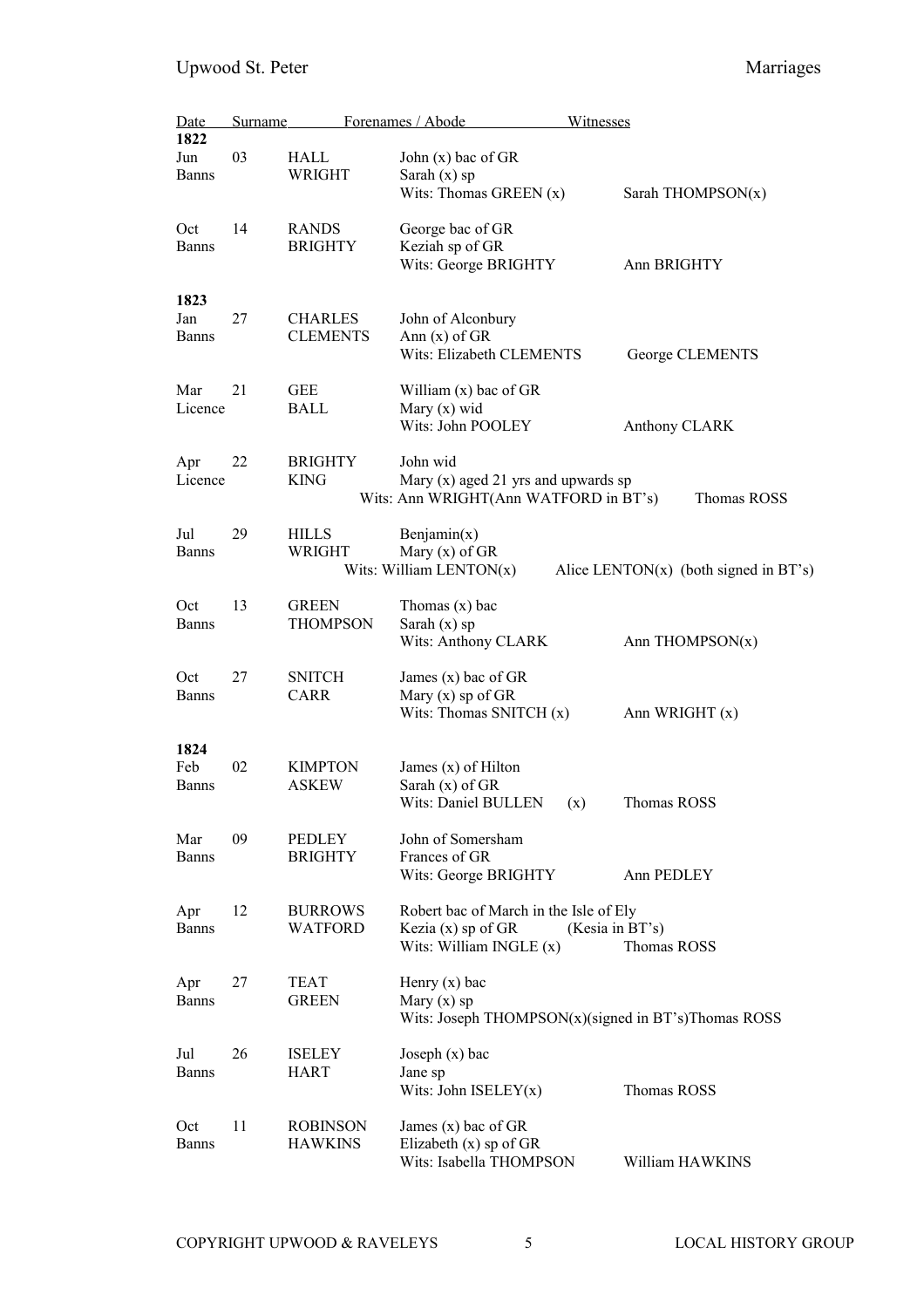| Date                                      | Surname |                                   | Forenames / Abode                                                                 | Witnesses                        |
|-------------------------------------------|---------|-----------------------------------|-----------------------------------------------------------------------------------|----------------------------------|
| 1824<br><b>Nov</b><br><b>Banns</b>        | 02      | <b>DICKERSON</b><br><b>MILLS</b>  | William $(x)$ bac of GR<br>Mary $(x)$ sp of GR<br>Wits: James MILLS $(x)$         | Penelope MILLS (x)               |
| <b>Nov</b><br><b>Banns</b>                | 03      | <b>COLBARD</b><br><b>GOTOBED</b>  | John (x) of GR<br>Ann $(x)$ of GR<br>Wits: John SEATON (x)                        | Mary JUDD $(x)$                  |
| <b>Nov</b><br><b>Banns</b>                | 29      | <b>BEDFORD</b><br><b>BRANSOM</b>  | Saunders (x) wid of GR<br>Elizabeth (x) wid of GR<br>Wits: William JUDD $(x)$     | Mary JUDD $(x)$                  |
| 1825<br>Dec<br>Licence<br>(Banns in BT's) | 04      | <b>BESTER</b><br>WRIGHT           | Henry $(x)$ bac<br>Elizaabeth $(x)$<br>Wits: John BUTLER                          | John TOWNSEND                    |
| 1826<br>Jan<br>Licence                    | 14      | <b>HOCKLEY</b><br><b>POOLEY</b>   | Joseph of Holy Trinity Guilford Surrey, wid<br>Jane min sp<br>Wits: John BROMHEAD | Maria Anne POOLEY                |
| Mar<br><b>Banns</b>                       | 13      | <b>DENTON</b><br>JUDD             | Thomas of GR<br>Mary $(x)$ of GR<br>Wits: George CLEMENTS                         | (signed in BT's)<br>Mary BRIGHTY |
| May<br>Banns                              | 22      | COWLING<br><b>MEHEW</b>           | James $(x)$ bac of GR<br>Martha $(x)$ of GR<br>Wits: Sarah SPRAGGINS $(x)$        | William COWLING (x)              |
| Oct<br><b>Banns</b>                       | 10      | <b>SHELTON</b><br>RAY             | Smith $(x)$ bac<br>Frances $(x)$ sp<br>Wits: Simon HAWKINS                        | Elizabeth SQUIRES (x)            |
| 1827<br>Jan<br><b>Banns</b>               | 02      | <b>ISELEY</b><br><b>BERKSHIRE</b> | Joseph $(x)$ bac<br>Mary $(x)$ sp<br>Wits: William ISELEY $(x)$                   | Thomas ROSS                      |
| Feb<br><b>Banns</b>                       | 22      | <b>MEE</b><br>COWLIN              | Henry $(x)$ bac of GR<br>Elizabeth $(x)$ sp<br>Wits: George BOSWORTH (x)          | Thomas ROSS                      |
| Mar<br><b>Banns</b>                       | 28      | <b>VOSS</b><br><b>BRADSHAW</b>    | Saml $(x)$ bac<br>Mary $(x)$ sp<br>Wits: Robert WRIGHT                            | Elizabeth BRADSHAW (x)           |
| May<br>Licence                            | 21      | <b>CARTER</b><br>RAY              | John wid<br>Mary $(x)$ sp<br>Wits: John SHELTON                                   | Thomas ROSS                      |
| Sep<br><b>Banns</b>                       | 25      | <b>INGLE</b><br><b>TEAT</b>       | William $(x)$ of GR<br>Sarah $(x)$ of GR<br>Wits: John BRIGHTY                    | Thomas ROSS                      |
| Oct<br><b>Banns</b>                       | 09      | <b>ROLLINGS</b><br><b>BRIGHTY</b> | Richard of Alconbury<br>Susanna $(x)$<br>Wits: John BRIGHTY                       | Mary BRIGHTY                     |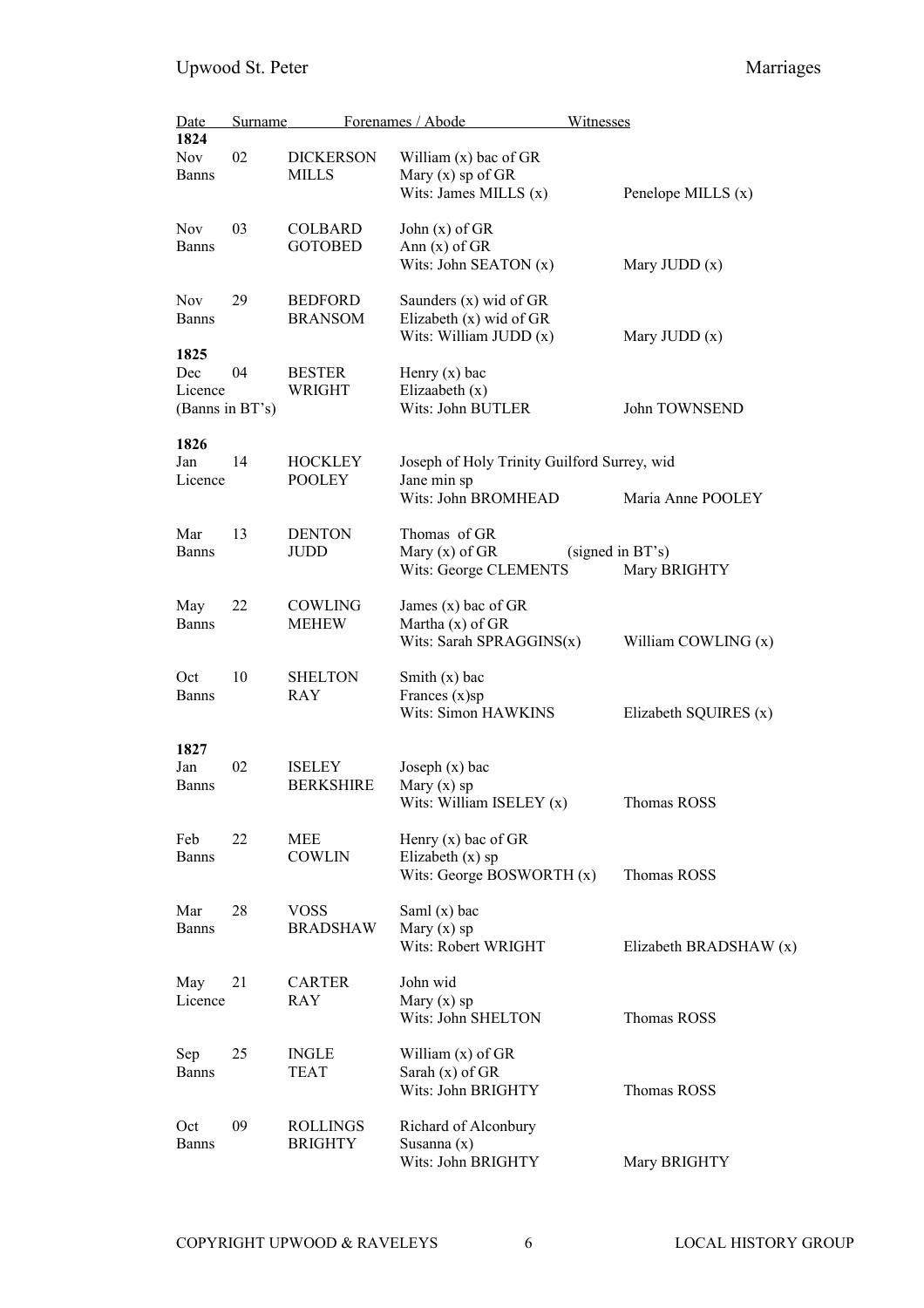| Date<br>1827                             | <u>Surname</u> |                                  | Forenames / Abode                                                          | <b>Witnesses</b>                 |
|------------------------------------------|----------------|----------------------------------|----------------------------------------------------------------------------|----------------------------------|
| Oct<br><b>Banns</b>                      | 12             | <b>CHANDLER</b>                  | HUTCHCRAFT William (x) of Woodwalton<br>Lucy $(x)$<br>Wits: William MORLEY | Thomas ROSS                      |
| Oct<br>Banns                             | 19             | <b>TEAT</b><br>PAIN              | Henry $(x)$<br>Susanna (x)<br>Wits: William WOOLLEY                        | Sarah WOOLLEY (x)                |
| <b>Nov</b><br>Banns                      | 13             | <b>BOSWELL</b><br><b>SMITH</b>   | George $(x)$<br>Ann $(x)$<br>Wits: James TINKLER $(x)$                     | Thomas ROSS                      |
| 1828<br>Apr<br>Banns                     | 08             | <b>GREEN</b><br><b>SUTTON</b>    | Richard $(x)$<br>Sarah $(x)$<br>Wits: John JOHNSON                         | Thomas ROSS (Edward in BT's)     |
| Sep<br><b>Banns</b>                      | 02             | <b>WOODS</b><br><b>COWLIN</b>    | William (x) bac of Woodwalton<br>Martha (x) wid<br>Wits: Sary GRANGE       | (COWLING in BT's)<br>Thomas ROSS |
| <b>Nov</b><br><b>Banns</b>               | 04             | <b>MILLS</b><br><b>BELLAMY</b>   | James Smith (x) of GR<br>Mary of GR<br>Wits: Henry MARRINGTON $(x)$        | Thomas ROSS                      |
| <b>Nov</b><br>Banns                      | 04             | <b>SEATON</b><br><b>KING</b>     | John $(x)$ of GR<br>Ann $(x)$ of GR<br>Wits: James ISELEY $(x)$            | Thomas ROSS                      |
| <b>Nov</b><br><b>Banns</b>               | 05             | <b>CLEMENTS</b><br><b>LANT</b>   | George of Woodwalton<br>Susanna $(x)$<br>Wits: Thomas LANT (x)             | Thomas ROSS                      |
| <b>Nov</b><br>Licence<br>(Banns in BT's) | 23             | <b>FOSTER</b><br><b>ASKEW</b>    | Thomas (x) bac of GR<br>Elizabeth $(x)$ sp of GR<br>Wits: John BRIGHTY     | Thomas ROSS                      |
| <b>Nov</b><br>Licence                    | 25             | <b>WATSON</b><br><b>POOLEY</b>   | Job bac of Oundle Northants<br>Maria Anne sp<br>Wits: Thomas POOLEY        | Mary POOLEY                      |
| 1829<br>Mar<br><b>Banns</b>              | 24             | <b>BELLAMY</b><br><b>SIMPSON</b> | David bac<br>Maria sp<br>Wits: William SIMPSON                             | Sarah SIMPSON (x)                |
| May<br><b>Banns</b>                      | 11             | <b>ASKEW</b><br><b>ROBERTS</b>   | John $(x)$ of GR<br>Susanna $(x)$<br>Wits: Thomas HOBBS                    | Thomas ROSS                      |
| May<br><b>Banns</b>                      | 19             | <b>ISELEY</b><br>WRIGHT          | James $(x)$<br>Sarah $(x)$ of GR<br>Wits: John ISELEY $(x)$                | Mary BRANSOM (x)                 |
| Oct<br><b>Banns</b>                      | 12             | <b>WALKER</b><br><b>SUTTON</b>   | William $(x)$ bac of GR<br>Ann $(x)$ sp<br>Wits: John WRAY (x)             | Frances SIMPSON                  |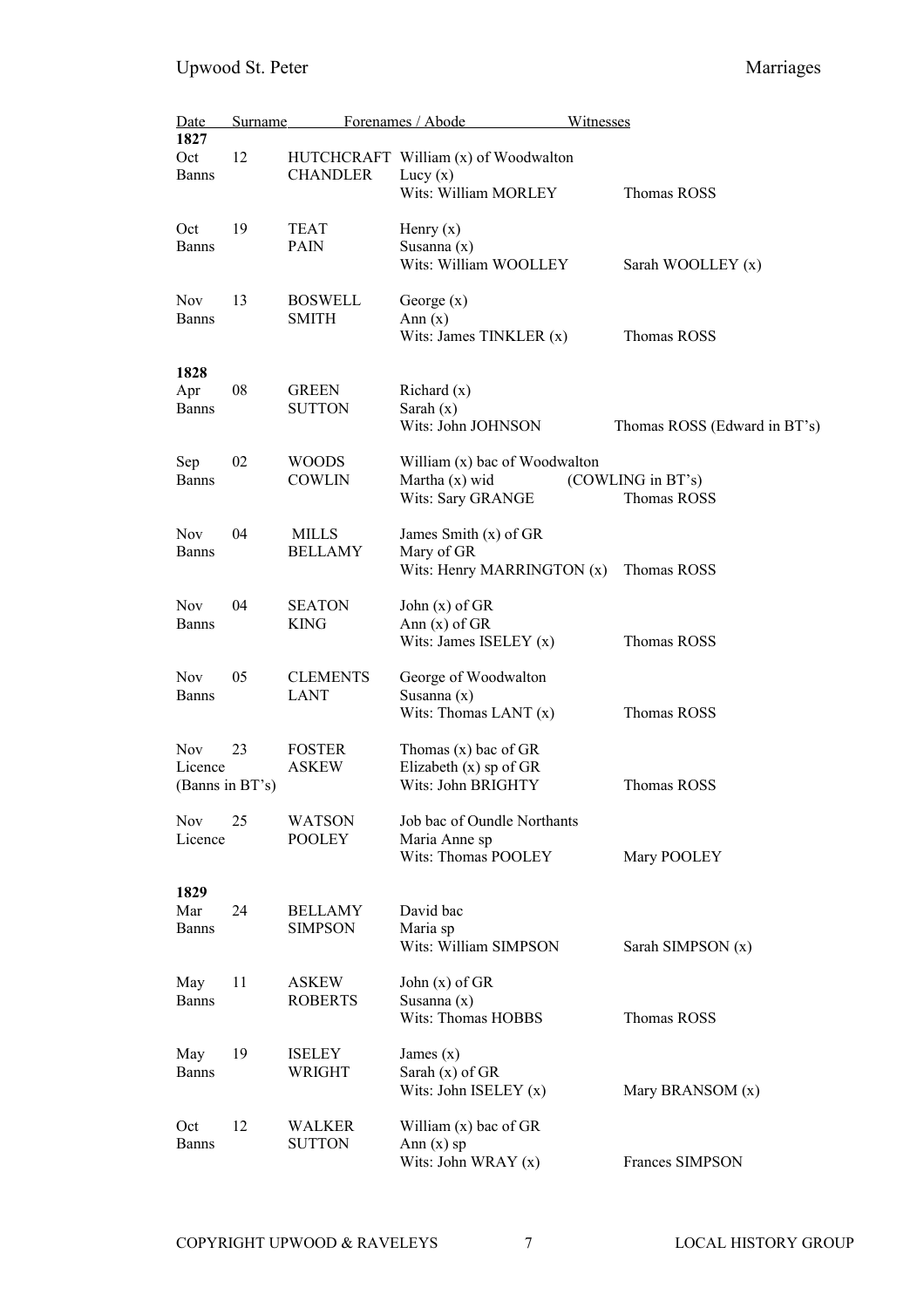| Date                        | Surname |                                  | Forenames / Abode<br>Witnesses                                                                               |                      |
|-----------------------------|---------|----------------------------------|--------------------------------------------------------------------------------------------------------------|----------------------|
| 1829<br>Oct<br><b>Banns</b> | 13      | <b>ISELEY</b><br><b>BRANSOM</b>  | John $(x)$<br>Mary $(x)$ of GR<br>Wits: Joseph ISELEY $(x)$                                                  | Thomas ROSS          |
| <b>Nov</b><br>Banns         | 02      | <b>BEETON</b><br><b>CLEMENTS</b> | John (x) of Great Stukeley<br>Sarah $(x)$ of GR<br>Wits: George CLEMENTS                                     | Sarah BEETON (x)     |
| <b>Nov</b><br><b>Banns</b>  | 09      | <b>LANT</b><br><b>NEIL</b>       | Thomas $(x)$ bac<br>Mary Ann $(x)$ sp<br>Wits: John LINDSEY                                                  | Saml COOPER          |
| Dec<br><b>Banns</b>         | 15      | <b>SETCHEL</b><br><b>CLARK</b>   | James (x) bac of Warboys<br>Sarah sp<br>Wits: Edwood SETCHELL (Edward in BT's) Mary Ann SETCHELL             | (CLARKE in BT's)     |
| 1830<br>Feb<br>Licence      | 04      | <b>BRIGHTY</b><br><b>BRIGHTY</b> | William aged 21 yrs and upwards bac of GR<br>Susanna aged 21 yrs and upwards sp of GR<br>Wits: Henry BRIGHTY | Ann [BRIGHTY]?       |
| Feb<br><b>Banns</b>         | 16      | RAY<br><b>BRIGHTY</b>            | John $(x)$<br>Mary $(x)$<br>Wits: Luke BEDFORD                                                               | Julia SEATON         |
| Jun<br><b>Banns</b>         | 01      | <b>HOBBS</b><br><b>BEDFORD</b>   | Thomas wid of GR<br>Elizabeth $(x)$ wid of GR<br><b>Wits: Richard HOBBS</b>                                  | Mary LAY $(x)$       |
| 1831<br>Jan<br><b>Banns</b> | 11      | <b>CUMBLIDGE</b><br><b>JUDD</b>  | John $(x)$ of GR<br>Lydia (x) of GR<br>Wits: John PEACH $(x)$                                                | Mary BRIGHTY         |
| Mar<br><b>Banns</b>         | 29      | <b>LENTON</b><br>WARD            | William (x) of Woodwalton<br>Sarah $(x)$ of GR<br>Wits: William JAMES                                        | Thomas ROSS          |
| Apr<br>Licence              | 12      | <b>CIRKIS</b>                    | William (x)aged 21 yrs and upwards bac of Holywell cum                                                       | Needingworth         |
|                             |         | <b>BUSTLAR</b>                   | Mary $(x)$ of GR<br>Wits: John BRIGHTY                                                                       | John BRIGHTY snr     |
| May<br><b>Banns</b>         | 02      | <b>KING</b><br><b>SAVAGE</b>     | John $(x)$ of GR<br>Mary $(x)$ of GR<br>Wits: Henry MILLS $(x)$                                              | Elizabeth KING $(x)$ |
| May<br><b>Banns</b>         | 23      | <b>CROSS</b><br>JEE              | John $(x)$ wid<br>Mary $(x)$ wid<br>Wits: Robert WRIGHT                                                      | Sarah INGLESBY       |
| Jun<br><b>Banns</b>         | 29      | <b>PAIN</b><br><b>MILLS</b>      | Henry of Broughton<br>Penelope $(x)$ of GR<br>Wits: James $AMBRICK(x)$                                       | Ann WHATFORD (x)     |
| Oct<br>Licence              | 16      | <b>BEHAGG</b><br><b>BRIGHTY</b>  | William bac of Ramsey<br>Ann sp of GR<br>Wits: Henry BRIGHTY                                                 | Susannah BRIGHTY     |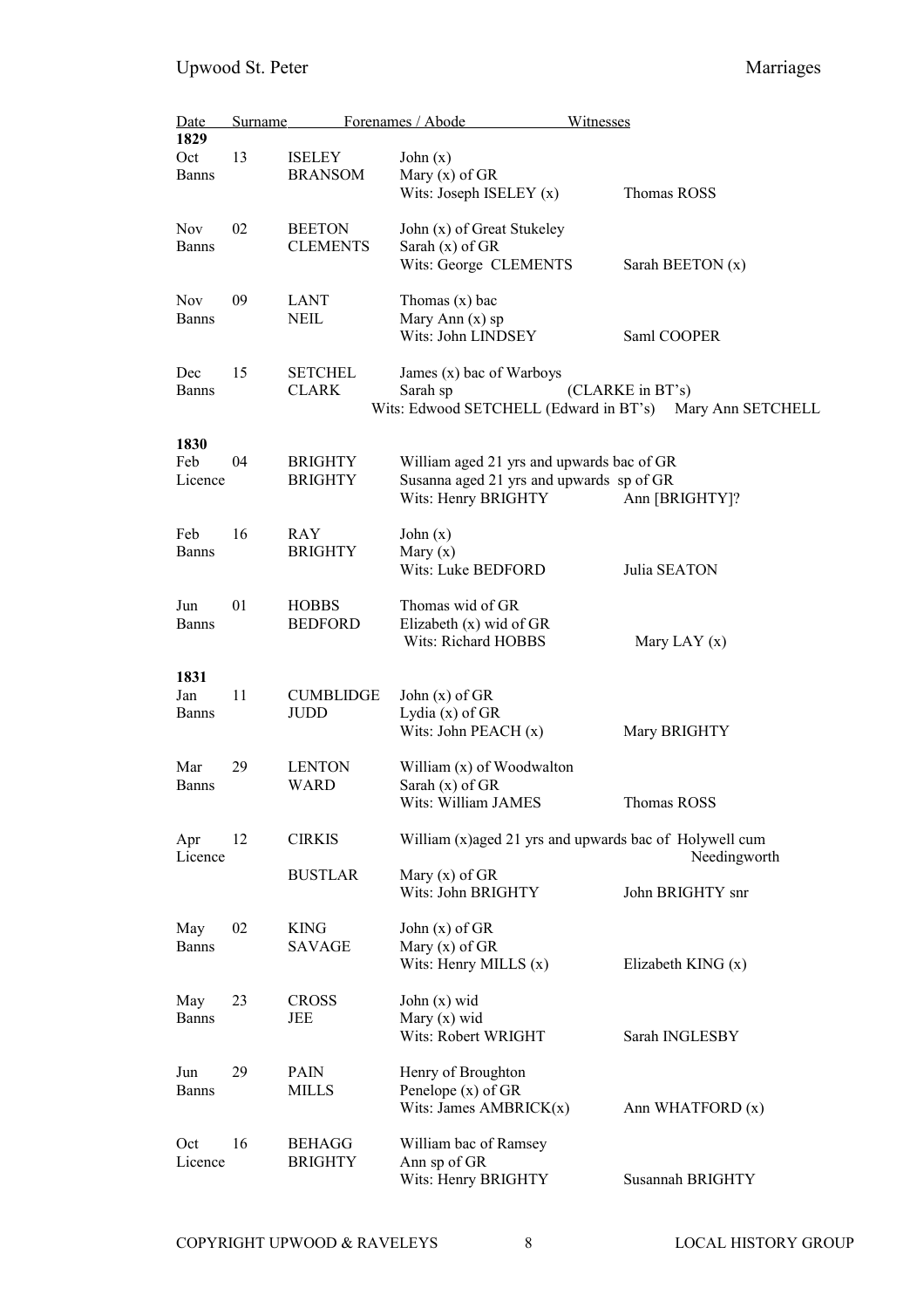| Date<br>1831                | Surname |                                 | Forenames / Abode<br>Witnesses                                                                              |                                                |
|-----------------------------|---------|---------------------------------|-------------------------------------------------------------------------------------------------------------|------------------------------------------------|
| Oct<br><b>Banns</b>         | 19      | <b>INGLE</b><br>WILMOT          | William $(x)$ bac of GR<br>Susannah sp of GR<br>Wits: John BOND Elizabeth ELDERKIN $(x)$ (PERKIN in BT's)   |                                                |
| <b>Nov</b><br><b>Banns</b>  | 08      | <b>PEACH</b><br>JUDD            | John $(x)$ bac of GR<br>Jane $(x)$ sp of GR<br>Wits: George ROSS                                            | Hannah PEACH (x)                               |
| <b>Nov</b><br><b>Banns</b>  | 14      | <b>CALVERT</b><br><b>HOBBS</b>  | Joseph $(x)$ bac of GR<br>Mary $(x)$ sp of GR<br>Wits: John FOUNTAIN (x)                                    | Mary BRIGHTY                                   |
| <b>Nov</b><br><b>Banns</b>  | 15      | <b>LIGHTFOOT</b><br>TEAT        | William bac of GR<br>Mary $(x)$ sp of GR<br>Wits: Henry TEAT $(x)$                                          | Jane TEAT $(x)$                                |
| 1832<br>Feb<br><b>Banns</b> | 28      | WHATFORD<br><b>BRIGHTY</b>      | John of GR<br>Mary of GR<br>Wits: John BRIGHTY                                                              | Elizabeth FLINT                                |
| Mar<br><b>Banns</b>         | 18      | <b>BRADSHAW</b><br><b>CRANE</b> | Charles<br>Ann $(x)$<br>Wits: Thomas BRADSHAW (x)                                                           | Elizabeth BRADSHAW (x)<br>$(CRANE(x)$ in BT's) |
| May<br>Licence              | 19      | POOLEY<br><b>POOLEY</b>         | George Frederick bac of Sandbach, County of Chester<br>Mary sp                                              |                                                |
| Jul<br><b>Banns</b>         | 31      | <b>BRADSHAW</b><br><b>SMITH</b> | Wits: John POOLEY<br>Joseph $(x)$ bac<br>Mary $(x)$ sp<br>Wits: SaryGRANGE                                  | Susanna DESCOW<br>Elizabeth BRADSHAW (x)       |
| Sep<br>Banns                | 04      | <b>SEATON</b><br>AMBRICK        | James $(x)$ bac of GR<br>Mary wid of GR<br>Wits: Wilham MUNS (x) C. CARGHILL ( CRANGHALL in BT's)           |                                                |
| 1833<br>Feb<br><b>Banns</b> | 07      | <b>BRIGHTY</b><br><b>CLARKE</b> | John<br>Mary Ann $(x)$<br>Wits: Ann BRIGHTY $(x)$                                                           | William CLARK                                  |
| Jun<br>Licence              | 22      | JAY<br><b>DOCKERILL</b>         | Edward bac of Cheshunt Hertford<br>Jane Maria sp<br>Wits: Thomas JELLIS (Wolhan in BT's) Mary Ann DOCKERILL |                                                |
| Jul<br><b>Banns</b>         | 23      | <b>WATFORD</b><br><b>NEWTON</b> | James $(x)$<br>Catherine<br>Wits: Sarah DOCKERILL                                                           | Andrew NEWTON                                  |
| <b>Nov</b><br><b>Banns</b>  | 19      | <b>FOUNTAIN</b><br>WRIGHT       | John $(x)$ bac<br>Ann $(x)$ sp<br>Wits: Nathaniel Phillips (x)                                              | Francis INGLESBY                               |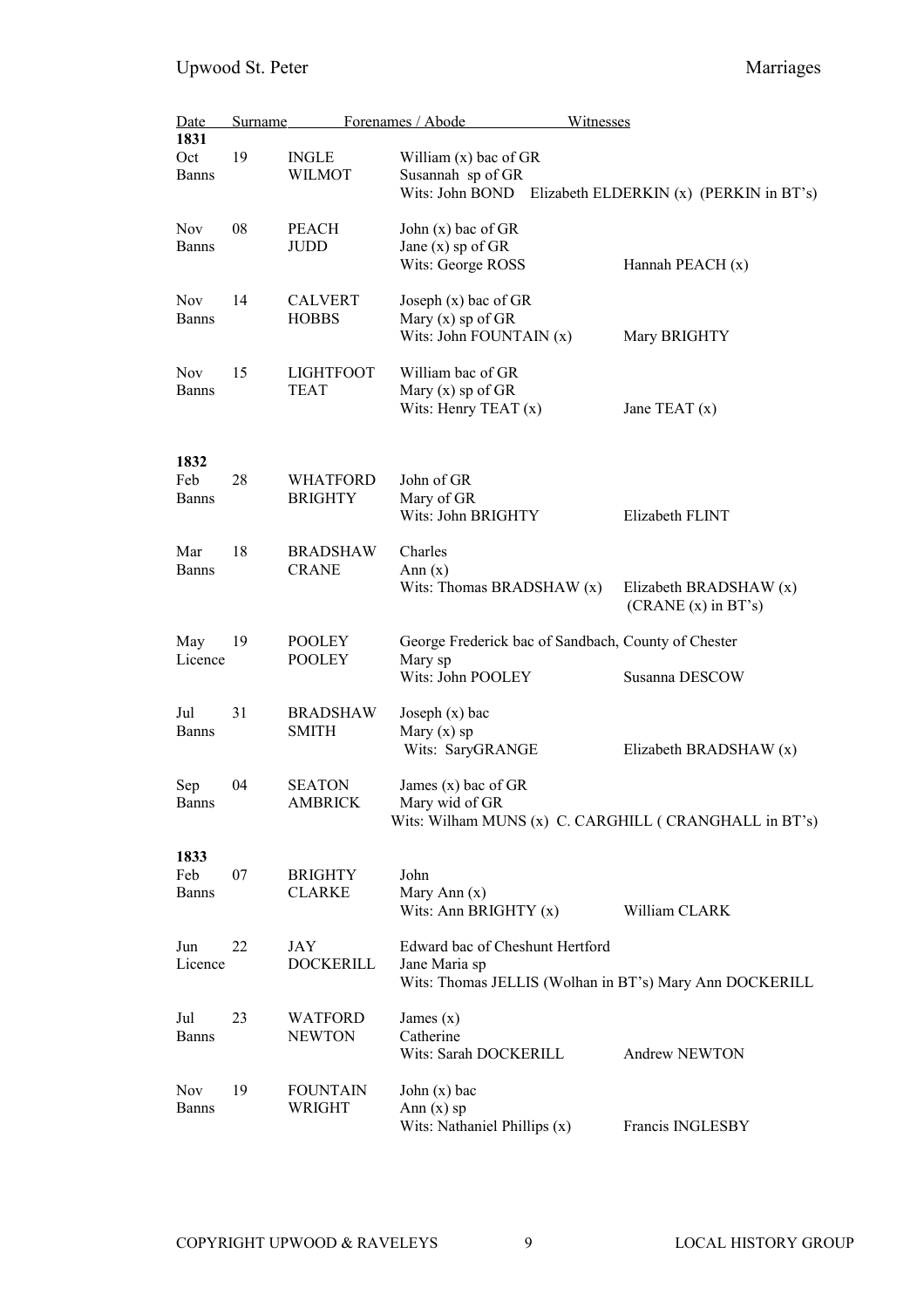| Date<br>1834                | Surname |                                             | Forenames / Abode                                                    | Witnesses                     |
|-----------------------------|---------|---------------------------------------------|----------------------------------------------------------------------|-------------------------------|
| Jan<br><b>Banns</b>         | 16      | <b>CLEMENTS</b><br><b>BRAWN</b>             | George wid of GR<br>Mary Ann sp<br>Wits: William CLEMENTS            | Sarah INGLESBY (Mary in BT's) |
| Feb<br><b>Banns</b>         | 13      | <b>SMITH</b><br><b>SLACK</b>                | John $(x)$ wid<br>Jane wid<br>Wits: Nathaniel PHILLIPS (x)           | Francis INGLESBY              |
| Mar<br><b>Banns</b>         | 06      | <b>BOSWORTH</b><br><b>HARRISON</b>          | George $(x)$<br>Sarah $(x)$<br>Wits: William BEDFORD                 | Susanna BEDFORD               |
| Mar<br><b>Banns</b>         | 20      | <b>FRANCIS</b><br><b>BIGNALL</b>            | Joseph<br>Rebecca<br>Wits: George BYFIELD                            | Sarah HILLS                   |
| Apr<br><b>Banns</b>         | 22      | <b>KNIGHT</b><br><b>DENTON</b>              | Joseph $(x)$ of GR<br>Mary $(x)$ of GR<br>Wits: John PEACH $(x)$     | Fr INGLESBY (Francis in BT's) |
| May<br><b>Banns</b>         | 26      | <b>DARLOW</b><br><b>KING</b>                | Wilham $(x)$ of GR<br>Elizabeth $(x)$ of GR<br>Wits: John SEATON (x) | Frac INGLESBY                 |
| May                         | 28      | <b>PHILLIPS</b><br>WRAY                     | Nathaniel (x) wid<br>Ellen $(x)$ sp<br>Wits: John WRAY $(x)$         | Sarah SHEPHERD (x)            |
| Oct<br><b>Banns</b>         | 14      | <b>FOUNTAIN</b><br><b>SCULTHORPE</b>        | Edward $(x)$ bac<br>Jane $(x)$ sp<br>Wits: William CHILDS            | Sarah SINCLAIR (x)            |
| <b>Nov</b><br><b>Banns</b>  | 29      | <b>RANDS</b><br>WARRINGTON Charlotte (x)    | David of Alconbury<br>Wits: George WARRINGTON                        | Susan RANDS (x)               |
| Nov<br><b>Banns</b>         | 05      | <b>WARRINGTON George</b><br><b>ELDERKIN</b> | Jane $(x)$<br>Wits: Henry ELDERKIN (x)                               | Ann RAY                       |
|                             |         |                                             | [Above entry out of order in Register]                               |                               |
| 1835<br>Jan<br><b>Banns</b> | 09      | <b>CLARKE</b><br><b>HOLDER</b>              | William<br>Mary $(x)$<br>Wits: Matthew $CLARKE(x)$                   | Mary Ann CLARKE               |
| Feb<br><b>Banns</b>         | 05      | <b>HAWKES</b><br><b>SINCLAIR</b>            | Thomas<br>Rebecca $(x)$<br>Wits: Daniel SINCLAIR                     | Drusilla HAWKES (x)           |
| May<br><b>Banns</b>         | 01      | <b>BRADSHAW</b><br><b>BASS</b>              | Thomas $(x)$ bac<br>Mary $(x)$ sp<br>Wits: William PEACOCK           | Mary Ann HICKS                |
| May<br><b>Banns</b>         | 21      | <b>SMITH</b><br><b>CRANE</b>                | Richard $(x)$<br>Maria $(x)$<br>Wits: Barnabus BRIGHTY               | Jane BRIGGS $(x)$             |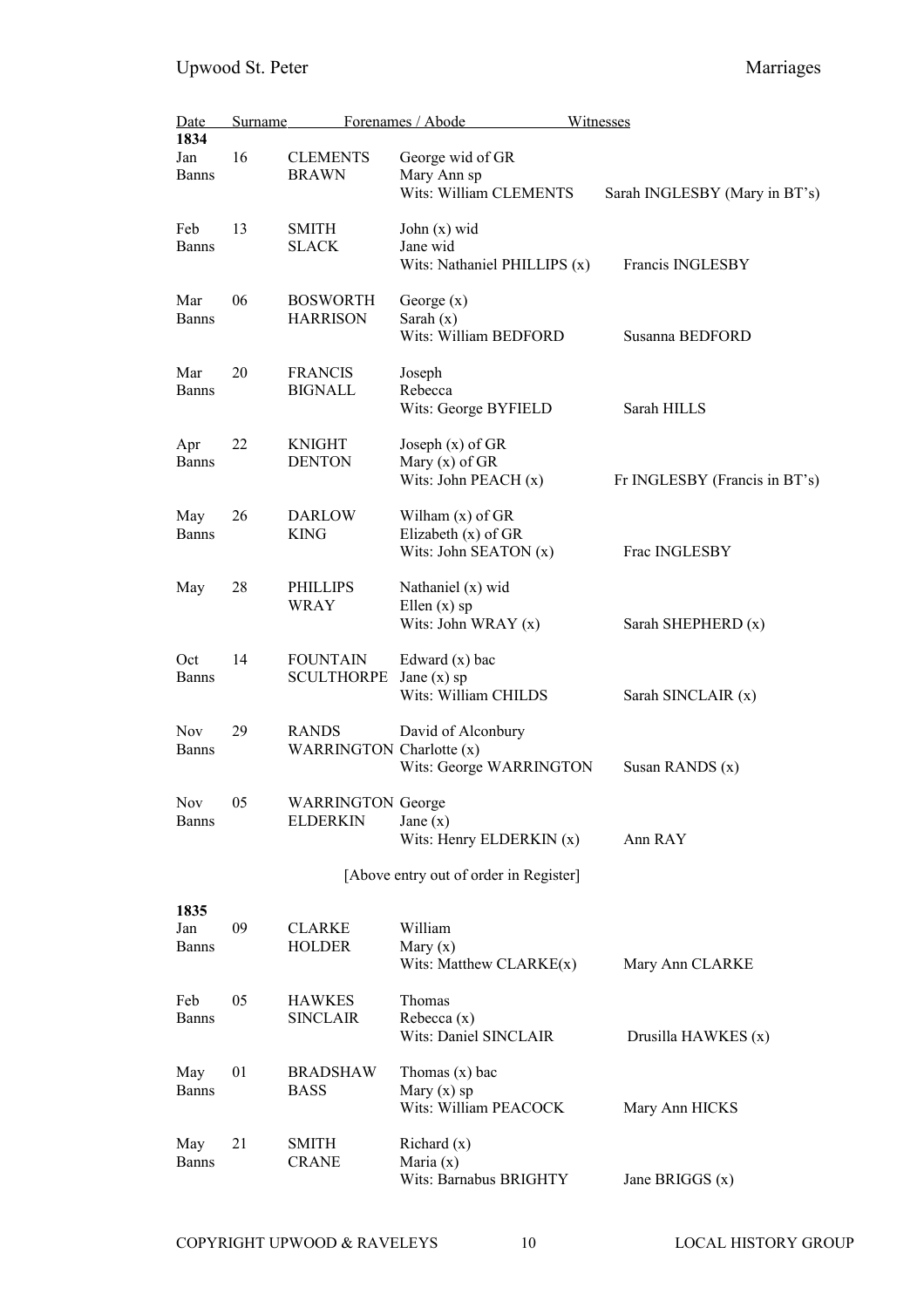| Date                        | <b>Surname</b> |                                     | Forenames / Abode                                                                                              | Witnesses                                          |
|-----------------------------|----------------|-------------------------------------|----------------------------------------------------------------------------------------------------------------|----------------------------------------------------|
| 1835<br>Jun<br><b>Banns</b> | 30             | <b>BATTLE</b><br><b>SHEPHERD</b>    | Stephen bac<br>Sarah $(x)$ sp                                                                                  | (SHEPPERD in BT's)                                 |
|                             |                |                                     | Wits: Stephen BATTLE (x)                                                                                       | Elizabeth SHEPHERD (x)                             |
| 1836<br>Jan<br><b>Banns</b> | 11             | <b>PACK</b><br>WATFORD              | William $(x)$<br>Martha $(x)$ of GR<br>Wits: George PACK $(x)$                                                 | Francis INGLESBY                                   |
| May<br>Licence              | 12             | <b>RAPPITT</b><br><b>MITCHELL</b>   | John wid 21 yrs and upwards<br>Mary wid 21 yrs and upwards                                                     | Wits: Ebenezer HARLOCK (Eliza in BT's) Ann HARLOCK |
| May<br><b>Banns</b>         | 23             | <b>WOODS</b><br><b>MEHEW</b>        | Joseph (x) bac of Woodwalton<br>Mary Ann (x) sp of GR<br>Wits: Jacob MEHEW (x)                                 | Mary TEAT (x)                                      |
| May<br><b>Banns</b>         | 29             | <b>WHEATLEY</b><br>WATFORD          | William $(x)$ bac of Alconbury<br>Ann $(x)$ sp of GR<br>Wits: John TABOURN (x)                                 | Sarah WATFORD (x)                                  |
| Jul<br><b>Banns</b>         | 25             | <b>MILLS</b><br><b>JACOBS</b>       | Henry $(x)$ of GR<br>Sarah $(x)$ of GR<br>Wits: John MILLS $(x)$                                               | Mary JACOBS (x)                                    |
| Oct<br><b>Banns</b>         | 11             | <b>ISELEY</b><br><b>GREEN</b>       | Henry $(x)$<br>Eleanor $(x)$<br>Wits: Henry ELDERKIN (x)                                                       | Sarah INGLESBY                                     |
| Oct<br><b>Banns</b>         | 12             | <b>BRIGGS</b><br><b>HOLBIN</b>      | William (x) of Doddington, Isle of Ely<br>Martha $(x)$ of GR<br>Wits: John CORN $(x)$                          | Mary HOLBIN (x)                                    |
| <b>Nov</b><br><b>Banns</b>  | 07             | <b>AYERS</b><br><b>BROWN</b>        | Edward $(x)$ of GR<br>Jane $(x)$ of GR<br>Wits: Henry WOODCOCK $(x)$                                           | Charlotte EYRS (EYRES in BT's)                     |
| <b>Nov</b><br>Banns         | 18             | <b>LIGHTFOOT</b><br><b>BULL</b>     | Thomas $(x)$ of GR<br>Mary $(x)$<br>Wits: William TEAT $(x)$                                                   | Elizabeth BULL $(x)$                               |
| Dec<br><b>Banns</b>         | 26             | MILLS<br>WRIGHT                     | John $(x)$ of GR<br>Elizabeth of GR<br>Wits: James MILLS $(x)$                                                 | Mary MILLS                                         |
| 1837<br>Feb<br><b>Banns</b> | 09             | <b>FORTESCUE</b><br><b>INGLESBY</b> | John bac<br>Sarah sp                                                                                           | (FORTISCUE in BT's)                                |
|                             |                |                                     | Wits: William CROSS (x)                                                                                        | Ann BATEMAN                                        |
| Jul<br><b>Banns</b>         | 17             | MEHEW<br><b>CLIFTON</b>             | Jacob (x) min bac lab of GR s/o Jacob, lab<br>Jane $(x)$ of a sp of GR<br>Wits: Thomas COLLINGS (x)            | Ann COLLINGS (x)                                   |
| Oct<br><b>Banns</b>         | 26             | <b>CROSS</b><br><b>SHEPHERD</b>     | William (x) of a bac lab s/o John, shepherd<br>Elizabeth $(x)$ of a sp no father or mother<br>Wits: John CROSS | Martha ALLPRESS                                    |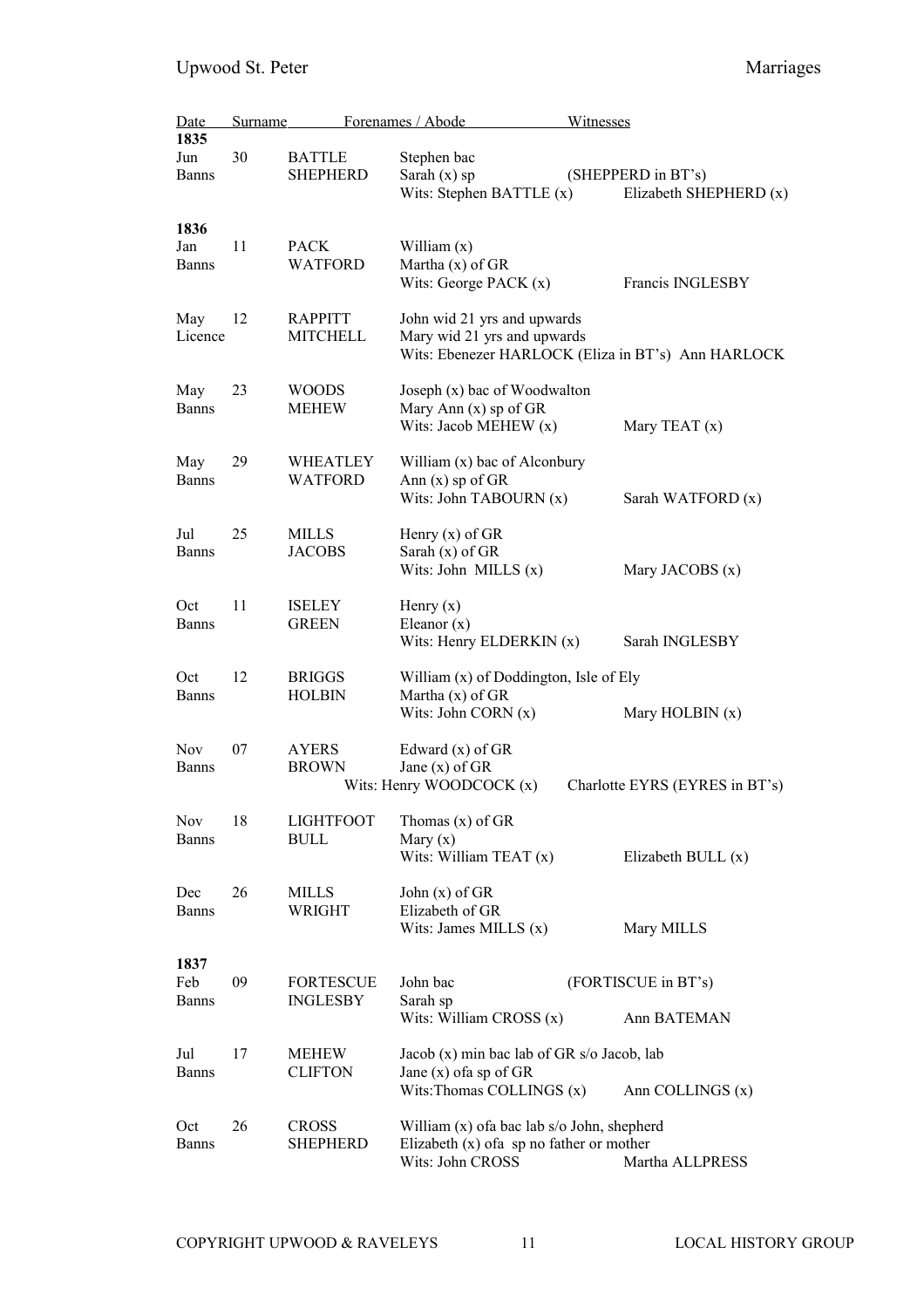| Date                | Surname |                                 | Forenames / Abode<br>Witnesses                                                           |
|---------------------|---------|---------------------------------|------------------------------------------------------------------------------------------|
| 1837<br>Oct         | 31      |                                 | James $(x)$ of a wid lab, no father living                                               |
| <b>Banns</b>        |         | <b>ISELEY</b><br><b>BRIGGS</b>  | Jane $(x)$ min sp, no father living<br>Wits: Thomas HAWKS<br>Maria SMITH (x)             |
| 1838                |         |                                 |                                                                                          |
| Jun                 | 29      | <b>FOSTER</b>                   | John ofa bac wheelwright of GR s/o/Joseph, farmer                                        |
| <b>Banns</b>        |         | <b>BATTLE</b>                   | Eleanor Loving $(x)$ min sp $d$ /o James, lab<br>Wits: George FORSTER<br>John BRIGHTY    |
| Oct<br><b>Banns</b> | 11      | <b>SEATON</b><br><b>TEAT</b>    | William (x) of a bac lab of GR s/o Edward, lab<br>Mary $(x)$ of a sp of GR $d$ /o Robert |
|                     |         |                                 | Wits: Hannah MARRINGTON (x) John BRIGHTY                                                 |
|                     |         |                                 |                                                                                          |
| Oct<br><b>Banns</b> | 16      | <b>ELDERKIN</b><br>RAY          | George (x) of a bac lab s/o John, lab<br>Sarah $(x)$ of a sp d/o Thomas, lab             |
|                     |         |                                 | Wits: Robert RAY $(x)$<br>John BRIGHTY                                                   |
| 1839                | 03      |                                 |                                                                                          |
| Mar<br>Banns        |         | <b>ABBOTT</b><br><b>BATEMAN</b> | George of a bac taler of Ramsey, no father<br>Ann ofa sp d/o Isaac, Bricklair            |
|                     |         |                                 | Wits: John Hind ABBOTT<br>$---a$ ABBOTT (Not in BT's)                                    |
| Jun                 | 29      | <b>BIRD</b>                     | Henry $(x)$ of a bac lab s/o John, lab                                                   |
| <b>Banns</b>        |         | <b>CLARK</b>                    | Mary Ann $(x)$ of a sp, no father                                                        |
|                     |         |                                 | Wits: Robert WRAY (x)<br>Charity SMITH (x)<br>(Not in BT's)                              |
| Oct                 | 09      | <b>HEWING</b>                   | Henry of a bac bricklair s/o William, farmer                                             |
| <b>Banns</b>        |         | WRIGHT                          | Mary $(x)$ of a sp $d$ /o Francis, lab                                                   |
|                     |         |                                 | Wits: Benjamin HILL (x)<br>Mary HILL $(x)$                                               |
| Oct                 | 15      | <b>CHAPMAN</b>                  | Thomas of a bac lab, no father                                                           |
| Banns               |         | <b>ROSS</b>                     | Mary Ann $(x)$ min sp, no father                                                         |
|                     |         |                                 | Wits: James WARRINGTON<br>Sarah CHAPMAN (x)                                              |
| Oct                 | 23      | <b>KNIGHT</b>                   | James (x) of a bac lab of GR, no father                                                  |
| <b>Banns</b>        |         | <b>SNITCH</b>                   | Mary (x) of a wid of GR, no father                                                       |
|                     |         |                                 | Wits: Henry TEAT<br>John BRIGHTY                                                         |
| <b>Nov</b>          | 06      | <b>LANGFORD</b>                 | John (x) of a bac lab of GR s/o Seagrave, lab                                            |
| <b>Banns</b>        |         | <b>SEATON</b>                   | Jane (x) of a sp of GR d/o Edward, lab                                                   |
|                     |         |                                 | Wits: William TEAT<br>John BRIGHTY                                                       |
| Nov                 | 12      | <b>HOWARD</b>                   | John ofa bac lab                                                                         |
| <b>Banns</b>        |         | <b>SLACK</b>                    | Elizabeth $(x)$ min sp, no father                                                        |
|                     |         |                                 | Wits: Barnabas BRIGHTY<br>John BRIGHTY                                                   |
| <b>Nov</b>          | 12      | <b>COOK</b>                     | John (x) min bac lab, no father                                                          |
| <b>Banns</b>        |         | <b>KENNEL</b>                   | Frances $(x)$ min sp $d$ /o Josiah, lab                                                  |
|                     |         |                                 | Wits: William KENNEL (x)<br>John BRIGHTY                                                 |
| Dec                 | 15      | <b>HOBBS</b>                    | Thomas $(x)$ of a bac lab of GR s/oThomas, lab                                           |
| <b>Banns</b>        |         | <b>BERRIDGE</b>                 | Jane (x) of a sp of GR d/o Thomas, lab                                                   |
|                     |         |                                 | Wits: George BERRIDGE $(x)$<br>John BRIGHTY                                              |
| Dec                 | 20      | <b>SUTTON</b>                   | John (x) of a bac bricklair                                                              |
| <b>Banns</b>        |         | <b>BATTLE</b>                   | Mary $(x)$ of a wid                                                                      |
|                     |         |                                 | Wits: William Bevil WEBSTER<br>John BRIGHTY                                              |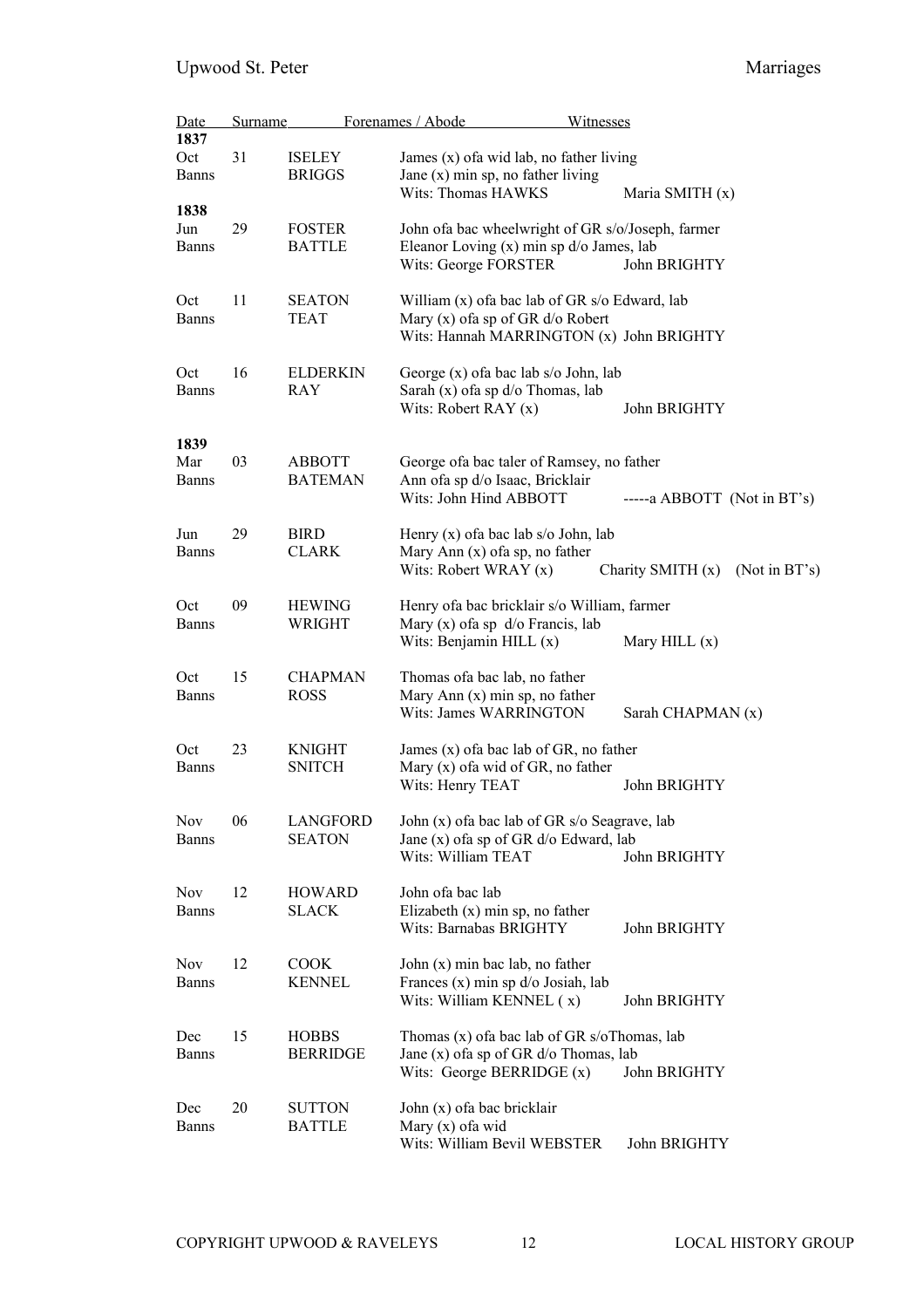| Date                        | <b>Surname</b> |                                  | Forenames / Abode                                                                                                        | Witnesses                                                                 |
|-----------------------------|----------------|----------------------------------|--------------------------------------------------------------------------------------------------------------------------|---------------------------------------------------------------------------|
| 1839<br>Dec<br><b>Banns</b> | 24             | <b>WEBSTER</b><br><b>BEDFORD</b> | William Bevil of a bac tayler s/o John, cordwainer<br>Ann $(x)$ of a sp                                                  |                                                                           |
|                             |                |                                  | Wits: John SUTTON (x)                                                                                                    | John BRIGHTY                                                              |
| Dec<br><b>Banns</b>         | 26             | <b>BRIGHTY</b><br><b>PACK</b>    | Henry ofa bac blacksmith s/o John, blacksmith<br>Martha (x) of a wid d/o Thomas WHATFORD, lab<br>Wits: Barnabas BRIGHTY  | John BRIGHTY                                                              |
| 1840<br>Feb<br><b>Banns</b> | 04             | <b>SMITTEN</b><br><b>SNITCH</b>  | Samuel min bac lab of GR<br>Ann (x) min sp of GR<br>Wits: James KNIGHT (x)                                               | John BRIGHTY                                                              |
| May<br><b>Banns</b>         | 24             | TEAT<br><b>JACOBS</b>            | William $(x)$ of a bac lab of GR<br>Mary $(x)$ of a sp of GR<br>Wits: Henry JACOBS $(x)$                                 | John BRIGHTY                                                              |
| Oct<br><b>Banns</b>         | 14             | <b>MOWYEAR</b><br><b>BUTLER</b>  | James $(x)$ of a bac lab of GR<br>Maria (x) of a sp of GR d/o Daniel, lab<br>Wits: William BUTLER (x)                    | John BRIGHTY                                                              |
| 1841<br>Apr<br>Licence      | 27             | <b>SANDERSON</b><br><b>CLARK</b> | Mary Ann ofa sp d/o Anthony, farmer<br>Wits: James CLARK                                                                 | William of a bac turfman of Ramsey s/o John, ropemaker<br>Mary Ann TAYLOR |
| May<br><b>Banns</b>         | 31             | <b>LEWIS</b>                     | WARRINGTON James min bac lab s/o Robert, cordwinder<br>Frances $(x)$ of a sp<br>Wits: Henry ALLPRESS                     | John BRIGHTY                                                              |
| Jun<br><b>Banns</b>         | 22             | <b>MEAHEW</b><br><b>REDHEAD</b>  | Jacob $(x)$ of a wid farmer of GR<br>Elizabeth $(x)$ of a wid of GR<br>Wits: Thomas HOBBS                                | John BRIGHTY                                                              |
| Jun<br><b>Banns</b>         | 29             | <b>BRANSOM</b><br><b>JUDD</b>    | George $(x)$ min bac lab of GR<br>Sarah (x) of a sp of GR d/o William, lab<br>Wits: William TIBLES                       | John BRIGHTY                                                              |
| Oct<br>Banns                | 06             | <b>SHELTON</b><br><b>SEATON</b>  | Thomas $(x)$ of a bac lab of GR s/o John, lab<br>Susannah (x) of a sp of GR d/o Edward, lab<br>Wits: George KNIGHT $(x)$ | John BRIGHTY                                                              |
| Nov.<br><b>Banns</b>        | 02             | RAY<br><b>SMITH</b>              | Robert $(x)$ of a bac lab s/o Thomas, lab<br>Frances $(x)$ min sp $d$ /o Matthew, lab<br>Wits: William PHILLIPS          | John BRIGHTY                                                              |
| <b>Nov</b><br><b>Banns</b>  | 16             | <b>CROSS</b><br><b>PAYNE</b>     | George (x) of a bac lab s/o John, lab<br>Sarah $(x)$ of a sp<br>Wits: William CROSS $(x)$                                | John BRIGHTY                                                              |
| 1842<br>Jun<br><b>Banns</b> | 29             | <b>BEDFORD</b><br><b>NEWMAN</b>  | John of a bac lab of GR s/o John, lab<br>Wits: William DOGGETT                                                           | Hephzibah (x) ofa sp of GR d/o William, cabinet maker<br>Rebecca NEWMAN   |
| Aug<br><b>Banns</b>         | 08             | <b>LANT</b><br><b>PACK</b>       | Edward $(x)$ of a wid lab<br>Ann $(x)$ of a wid<br>Wits: Dennis CLARK $(x)$                                              | George GREEN $(x)$                                                        |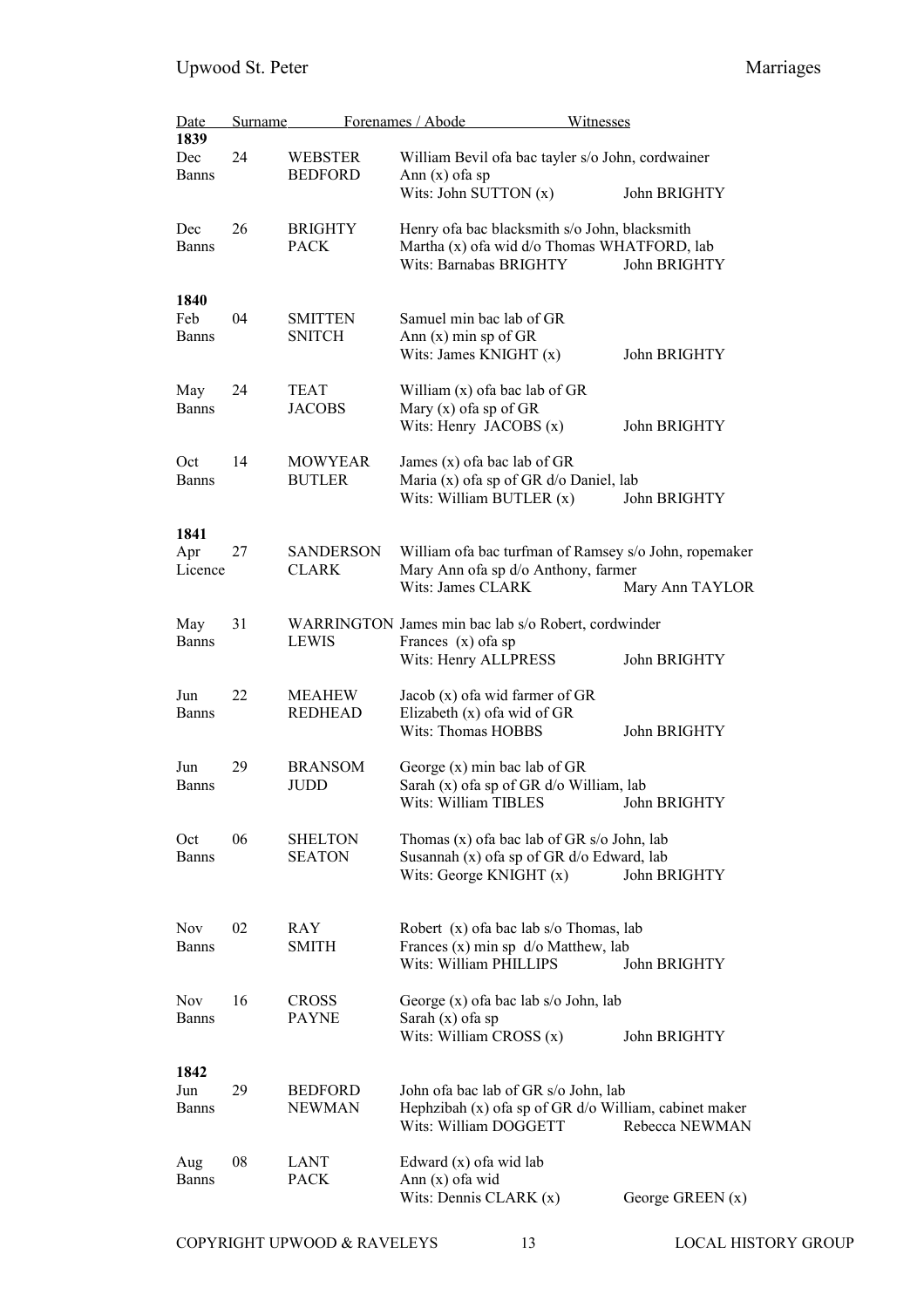| <u>Date</u>         | <b>Surname</b> |                              | Forenames / Abode<br>Witnesses                                                  |                      |
|---------------------|----------------|------------------------------|---------------------------------------------------------------------------------|----------------------|
| 1842                |                |                              |                                                                                 |                      |
| Aug                 | 30             | <b>CLARK</b>                 | Anthony of a bac farmer                                                         |                      |
| <b>Banns</b>        |                | <b>HEATH</b>                 | Elizabeth ofa sp                                                                |                      |
|                     |                |                              | Wits: Geo BYFIELD                                                               | James CLARK          |
| Dec                 | 27             | <b>CATTLING</b>              | William of a bac butcher                                                        |                      |
| <b>Banns</b>        |                | <b>BRIGHTY</b>               | Ann ofa sp d/o John, blacksmith                                                 |                      |
|                     |                |                              | Wits: Barnabas BRIGHTY                                                          | Sarah BRIGHTY        |
|                     |                |                              |                                                                                 |                      |
| 1843                |                |                              |                                                                                 |                      |
| Feb                 | 02             | <b>DOGGETT</b>               | William of a bac lab of GR s/o John, lab                                        |                      |
| <b>Banns</b>        |                | <b>LARRITT</b>               | Eleanor min sp of GR d/o Richard, lab                                           |                      |
|                     |                |                              | Wits: John BRIGHTY                                                              | David DOGGETT (x)    |
| Jun                 | 30             | <b>KING</b>                  | James (x) of a bac lab                                                          |                      |
| <b>Banns</b>        |                | <b>CANNARD</b>               | Mary $(x)$ min sp $d$ /o Samuel, lab                                            |                      |
|                     |                |                              | Wits: John BRIGHTY                                                              | William SHEPARDS (x) |
|                     |                |                              |                                                                                 |                      |
| 1844                |                |                              |                                                                                 |                      |
| Jan                 | 01             | <b>COUZINS</b>               | William (x) of a bac lab of GR s/o John, lab                                    |                      |
| <b>Banns</b>        |                | <b>WOODCOCK</b>              | Jane ofa sp of GR d/o Richard, lab                                              |                      |
|                     |                |                              | Wits: John MILLS $(x)$                                                          | John BRIGHTY         |
|                     | 17             | <b>MILLS</b>                 | John (x) of a bac lab of GR s/o William, lab                                    |                      |
| Sep<br><b>Banns</b> |                | <b>COUZINS</b>               | Sarah Ann (x) min sp of GR d/o John, lab                                        |                      |
|                     |                |                              | Wits: John BRIGHTY                                                              | George MILLS         |
|                     |                |                              |                                                                                 |                      |
| Oct                 | 22             | <b>INGLE</b>                 | William (x) of a bac lab of GR s/o William, farmer                              |                      |
| <b>Banns</b>        |                | <b>TIBBLES</b>               | Retta min sp of GR d/o Christopher, lab                                         |                      |
|                     |                |                              | Wits: Elijah INGEL                                                              | John BRIGHTY         |
|                     | 22             |                              |                                                                                 |                      |
| Oct<br><b>Banns</b> |                | <b>BIRD</b><br><b>HIPPLE</b> | Henry $(x)$ of a bac lab s/o John, lab<br>Elizabeth (x) of a sp d/o Solden, lab |                      |
|                     |                |                              | Wits: Henry WHITNEY                                                             | John BRIGHTY         |
|                     |                |                              |                                                                                 |                      |
| 1845                |                |                              |                                                                                 |                      |
| Feb                 | 04             | COX                          | Thomas of a bac cordwainer of GR                                                |                      |
| <b>Banns</b>        |                | <b>BROWN</b>                 | Mary $(x)$ of a sp of GR $d$ /o John, lab                                       |                      |
|                     |                |                              | Wits: William COX                                                               | [Emma]? COX          |
|                     |                |                              |                                                                                 |                      |
| Feb<br><b>Banns</b> | 11             | PHILLIPS<br><b>BOSWORTH</b>  | William of a bac lab s/o Nathaniel, lab<br>Mary ofa sp d/o George, lab          |                      |
|                     |                |                              | Wits: William LAMBERT                                                           | John BRIGHTY         |
|                     |                |                              |                                                                                 |                      |
| Feb                 | 18             | <b>BEETON</b>                | William minor bac lab s/o Thomas, farmer                                        |                      |
| <b>Banns</b>        |                | <b>FOUNTIN</b>               | Ann $(x)$ min sp $d$ /o Edward, lab                                             |                      |
|                     |                |                              | Wits: Thomas BEETON                                                             | John BRIGHTY         |
|                     |                |                              |                                                                                 |                      |
| Feb                 | 25             | <b>KNIGHT</b>                | George (x) of a bac lab of GR                                                   |                      |
| <b>Banns</b>        |                | <b>JACOBS</b>                | Ann $(x)$ min sp of GR<br>Wits: John BRIGHTY                                    | Henry JACOBS $(x)$   |
|                     |                |                              |                                                                                 |                      |
| Jun                 | 29             | <b>ELMER</b>                 | Charles $(x)$ of a bac lab of Wistow                                            |                      |
| <b>Banns</b>        |                | <b>BERRIDGE</b>              | Caroline $(x)$ of a sp of GR $d$ /o Thomas, lab                                 |                      |
|                     |                |                              | Wits: George BERRRIDGE (x)                                                      | John BRIGHTY         |
|                     |                |                              |                                                                                 |                      |
| Jul                 | 28             | <b>SINCLAIR</b>              | Joseph of a bac lab                                                             |                      |
| <b>Banns</b>        |                | COX                          | Tamar $(x)$ of a sp $d$ /o David, cordwainer<br>Wits: John BEDFORD              | John BRIGHTY         |
|                     |                |                              |                                                                                 |                      |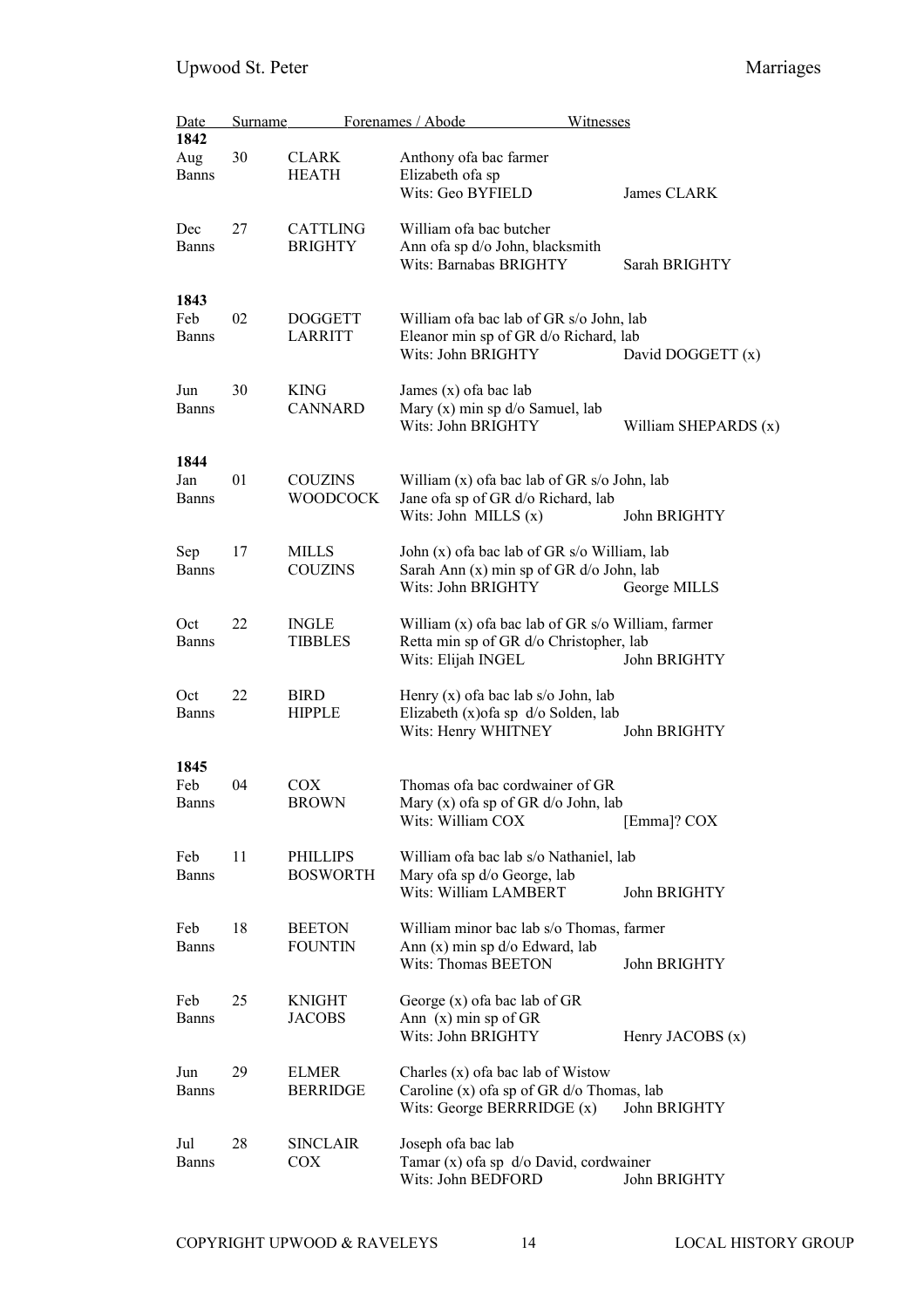| Date                        | <b>Surname</b> |                                   | Forenames / Abode                                                                                                     | Witnesses                                                                             |
|-----------------------------|----------------|-----------------------------------|-----------------------------------------------------------------------------------------------------------------------|---------------------------------------------------------------------------------------|
| 1845<br>Oct<br><b>Banns</b> | 01             | <b>BEDFORD</b><br><b>SINCLAIR</b> | John of a bac cordwainder s/o Luke, cordwainder<br>Mary $(x)$ of a sp<br>Wits: Joseph SINCLAIR                        | Sarah SINCLAIR                                                                        |
| Oct<br>Banns                | 13             | <b>HARLOCK</b><br><b>COTTON</b>   | Francis (x) of a bac lab<br>Sarah Ann (x) ofa sp<br>Wits: John BRIGHTY                                                | Robert RAY $(x)$                                                                      |
| Dec<br><b>Banns</b>         | 15             | <b>SNITCH</b><br><b>LARRITT</b>   | John $(x)$ min bac lab of GR<br>Jane min sp of GR d/o Richard, lab<br>Wits: Luke BEDFORD $(x)$                        | John BRIGHTY                                                                          |
| 1846                        |                |                                   |                                                                                                                       |                                                                                       |
| Jun<br>Banns                | 25             | GALE<br>HALL                      | Henry (x) of a bac carpenter s/o Samuel, carpenter<br>Elizabeth ofa sp<br>Wits: William GALE                          | John BRIGHTY                                                                          |
| Jun<br><b>Banns</b>         | 29             | <b>AMBRICK</b><br><b>BERRIDGE</b> | William $(x)$ of a bac lab of GR<br>Mary $(x)$ min sp of GR $d$ /o Francis, lab<br>Wits: James AMBRICK $(x)$          | John BRIGHTY                                                                          |
| Oct<br><b>Banns</b>         | 13             | <b>RAY</b><br><b>CHAPMAN</b>      | Simon $(x)$ of a bac lab s/o Thomas, lab<br>Sarah $(x)$ sp<br>Wits: Sarah NEWTON (x) James WOODWARD                   |                                                                                       |
| 1847<br>Mar<br>Banns        | 29             | <b>KENNEL</b><br><b>SMITH</b>     | Josiah (x) of a bac lab s/o Josiah, lab<br>Mary $(x)$ min sp<br>Wits: John KENNEL (x)                                 | Mary WOODRUFF (x)                                                                     |
| Jun<br><b>Banns</b>         | 11             | <b>BRIGHTY</b><br><b>SLACK</b>    | Barnabas ofa bac lab s/o John, blacksmith<br>Jane $(x)$ of a sp dressmaker<br>Wits: James SANDERSON                   | Mary Ann SLACK                                                                        |
| Jun                         | 15             | <b>SETCHELL</b>                   | George min bac miller etc. s/o Adam, grocer etc.                                                                      |                                                                                       |
| Licence                     |                | <b>SETCHELL</b>                   | Sarah ofa sp<br>Wits: Rose NEWTON                                                                                     | Hannah SETCHELL                                                                       |
| Jun<br>Licence              | 15             | <b>BELLAMY</b>                    |                                                                                                                       | Edward of a bac farmer of Ramsey s/o Edward [no]fathers name<br><b>Edward BELLAMY</b> |
|                             |                | <b>SETCHELL</b>                   | Martha ofa sp<br>Wits: Edward SETCHELL                                                                                | Mary GIBSON                                                                           |
| Jun<br>Banns                | 29             | <b>WRIGHT</b><br><b>KING</b>      | John (x) of a bac lab of GR s/o Joseph, lab<br>Mary $(x)$ of a sp of GR $d$ /o John, lab<br>Wits: George WRIGHT $(x)$ | Mary Ann KNIGHT (x)                                                                   |
| Aug<br><b>Banns</b>         | 03             | RAY<br><b>GRANGE</b>              | James $(x)$ min bac lab s/o Thomas, lab<br>Mary $(x)$ min sp<br>Wits: Robert RAY $(x)$                                | Robert WRIGHT                                                                         |
| Aug<br>Licence              | 06             | LANE<br>JUDD                      | Richard of a bac carpenter of Ramsey s/o Wm, carpinter<br>Martha $(x)$ of a sp of GR<br>Wits: Robert BLUNDELL (x)     | Robert WRIGHT                                                                         |
| <b>Nov</b><br>Licence       | 18             | WRIGHT<br><b>ROSE</b>             | Joseph of a wid gardener of Colne<br>Ann $(x)$ of a sp<br>Wits: Benj BUTCHER                                          | Edith ROSE                                                                            |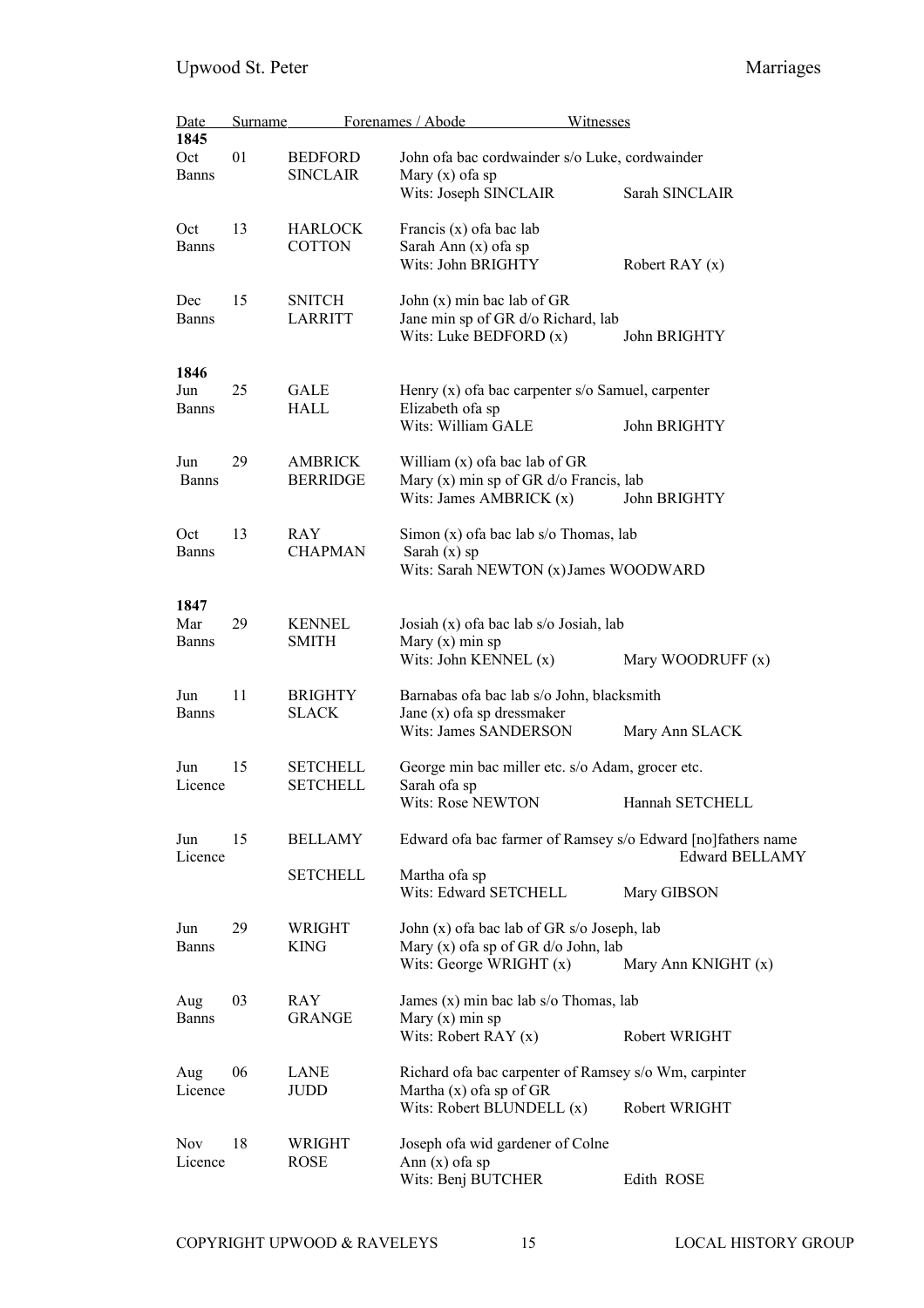| Date                           | <b>Surname</b> |                                   | Forenames / Abode                                                                                                                 | Witnesses           |
|--------------------------------|----------------|-----------------------------------|-----------------------------------------------------------------------------------------------------------------------------------|---------------------|
| 1848<br>Mar                    | 16             | <b>SETCHELL</b>                   | Edward of a bac miller etc. s/o Wm, farmer                                                                                        |                     |
| <b>Banns</b>                   |                |                                   | GREATHURST Rebecca ofa sp d/o Wm, farmer<br>Wits: Thomas SETCHELL                                                                 | Hannah SETCHELL     |
| Apr<br><b>Banns</b>            | 30             | <b>TEAT</b><br><b>BROWN</b>       | Henry $(x)$ of a wid lab of GR<br>Elizabeth (x) of a sp of GR $d$ /o John, lab<br>Wits: Robert WRIGHT                             | William SNITCH (x)  |
| Jun<br><b>Banns</b>            | 01             | <b>ALLPRESS</b><br><b>LARRITT</b> | John ofa bac lab s/o John, cottager<br>Elizabeth ofa sp of GR d/o Richard, brickmaker<br>Wits: Elijah STEPHENSON                  | Jane STEPHENSON     |
| Oct<br><b>Banns</b>            | 15             | <b>SLACK</b><br><b>CANNARD</b>    | Thomas $(x)$ of a bac lab<br>Emily $(x)$ min sp d/o Samuel, lab<br>Wits: Wm KENNEL (x)                                            | Robert WRIGHT       |
| Nov.<br><b>Banns</b>           | 09             | <b>SLACK</b><br><b>COX</b>        | Joseph $(x)$ 20 bac s/o Josh, lab<br>Sally (x) 18 sp of GR d/o George, lab<br>Wits: Robert WRIGHT                                 | John KENNELL (x)    |
| <b>Nov</b><br><b>Banns</b>     | 09             | <b>ISLEY</b><br><b>SLACK</b>      | Charles $(x)$ 19 bac lab<br>Lydia $(x)$ 18 sp $d$ /o Joseph, lab<br>Wits: Robert WRIGHT                                           | John KENNEL (x)     |
| <b>Nov</b><br><b>Banns</b>     | 23             | <b>TEAT</b><br><b>MILLS</b>       | William (x) of a bac lab s/o Henry, lab<br>Phebe (x) min sp d/o James Smith MILLS, lab<br>Wits: Henry TEAT (x)                    | Robert WRIGHT       |
| Dec<br><b>Banns</b>            | 07             | <b>NORRIS</b><br><b>BERRIDGE</b>  | Henry of a bac carpenter etc. of GR s/o John, lab<br>Harriet (x) min 17 sp of GR $d$ /o Thomas, lab<br>Wits: David SISSMAN        | Martha SISSMAN (x)  |
| 1849<br>Jan                    | 05             | <b>DAWSON</b>                     | Thomas (x) 22 bac lab of Ramsey s/o John, lab                                                                                     |                     |
| <b>Banns</b><br>(at the union) |                | <b>GRANGE</b>                     | Sarah $(x)$ 23 sp servant<br>Wits: Thomas BATCHER (x)                                                                             | Ellen MAWDESLEY     |
| Apr<br><b>Banns</b>            | 24             | <b>WOODWARD</b><br><b>GREEN</b>   | James 25 bac servant s/o James, lab<br>Mary $(x)$ min sp $d$ /o Richard, lab<br>Wits: John KENNELL (x)                            | Elizabeth GREEN (x) |
| Oct<br><b>Banns</b>            | 15             | <b>BASFORD</b><br><b>SEATON</b>   | George 21 bac lab of GR s/o William, gardener<br>Sally $(x)$ 20 sp servant of GR $d$ /o Edward, lab<br>Wits: William LANGFORD (x) | Robert WRIGHT       |
| 1850<br>Apr<br><b>Banns</b>    | 29             | <b>ELDERKIN</b><br><b>HILLS</b>   | Thomas $(x)$ of a bac lab s/o John, lab<br>Charlotte $(x)$ of a sp<br>Wits: Benjamin ELDERKIN (x)                                 | Mary Ann ISLEY (x)  |
| Jun<br><b>Banns</b>            | 30             | <b>PHILLIPS</b><br><b>ROSS</b>    | Francis (x) of a bac lab of Wistow s/o William, lab<br>Eliza (x) min sp d/o Edward, lab<br>Wits: William ROSS $(x)$               | Sarah PHILLIPS (x)  |
| Jul<br><b>Banns</b>            | 01             | <b>BEDFORD</b><br>JUDD            | Sanders (x) of a bac lab of GR s/o John, lab<br>Susannah min sp servant of GR d/o William, lab<br>Wits: Robert WRIGHT             | Ann CUMBLEDGE (x)   |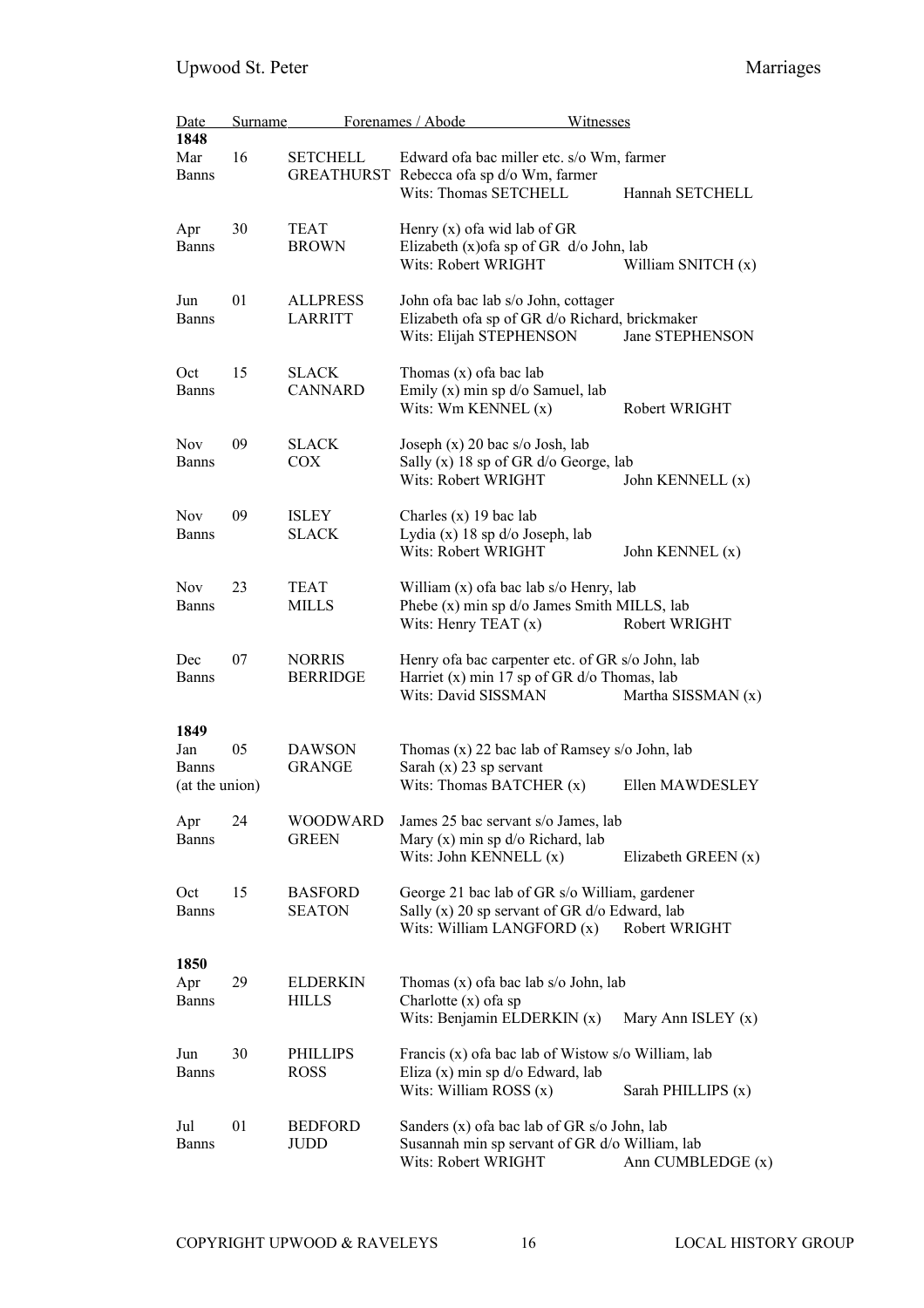| Date<br>1850                           | <b>Surname</b> |                                    | Forenames / Abode                                                                                                                       | <u>Witnesses</u> |                                                                                                                                                                     |
|----------------------------------------|----------------|------------------------------------|-----------------------------------------------------------------------------------------------------------------------------------------|------------------|---------------------------------------------------------------------------------------------------------------------------------------------------------------------|
| Jul<br>Banns                           | 29             | <b>SCOTNEY</b><br><b>HODSON</b>    | James $(x)$ of a bac servant of GR s/o John, lab<br>Mary ofa sp d/o William, gardener<br>Wits: Edward HODSON                            |                  | Sarah Ann HODSON                                                                                                                                                    |
| Sep<br><b>Banns</b>                    | 15             | <b>WILLIAMS</b><br><b>KNIGHT</b>   | William $(x)$ 22 bac lab of GR s/o John, lab<br>Mary Ann (x) 21 sp of GR d/o John, lab<br>Wits: James WATFORD $(x)$                     |                  | Ann BUTLER $(x)$                                                                                                                                                    |
| Nov<br><b>Banns</b><br>(at the union)  | 29             | <b>HOW</b><br><b>VOSS</b>          | William 19 bac lab of Ramsey s/o John, cordwainer<br>Harriet (x) 17 sp domestic servant $d$ /o Samuel, farmer<br>Wits: Charle BRADSHAW  |                  | Ann VOSS $(x)$                                                                                                                                                      |
| Dec<br>Banns<br>(at the union)         | 24             | <b>GREASLEY</b><br><b>VOSS</b>     | William 26 bac lab of Woodwalton s/o William, lab<br>Ann $(x)$ 21 sp domestic servant $d$ /o Samuel, farmer<br>Wits: Isaac BRADSHAW (x) |                  | Elizabeth VOSS (x)                                                                                                                                                  |
| 1851<br>Feb<br>Banns                   | 25             | <b>KENNELL</b><br><b>GREEN</b>     | John (x) of a bac lab s/o Josiah, lab<br>Elizabeth (x) 18 sp servant d/o Richard, lab<br>Wits: William FOSTER (x)                       |                  | Lydia KENNELL (x)                                                                                                                                                   |
| Feb<br>Banns<br>(at the union)         | 25             | <b>BEDFORD</b><br><b>HARDING</b>   | Luke 63 wid cordwainer s/o John, farmer<br>Alteymina 19 sp d/o William, lab<br>Wits: Robert RAY $(x)$                                   |                  | Francis RAY $(x)$                                                                                                                                                   |
| Apr<br>Banns                           | 08             | <b>FOSTER</b><br><b>ISLEY</b>      | William $(x)$ min bac lab s/o Thomas, lab<br>Mary Ann $(x)$ min sp d/o James, lab<br>Wits: Henry TOWNSHEND                              |                  | Sarah Jane SHELTON (x)                                                                                                                                              |
| Aug<br>Licence                         | 05             | <b>BULLER</b><br><b>HUSSEY</b>     | Spencer Wellington of a bac esquire of<br>Wits: Emma HUSSEY<br>Richard GRANT<br>R.H.H.HUSSEY                                            |                  | Marylebone, Middlesex s/o Cornelius, esquire<br>Laura ofa sp d/o Sir Richard Hussey Hussey KCB and GCMG Vice Admiral<br><b>St JOHN</b><br>Mary BULKELY<br>S St JOHN |
| Dec<br><b>Banns</b><br>(at the union)  | 25             | <b>PHILLIPS</b><br><b>BEDFORD</b>  | Edward (x) 27 wid lab of Wistow s/o William, lab<br>Ellen $(x)$ 24 sp d/o Gimber, lab<br>Wits: Henry ALLPRESS                           |                  | Frances BEDFORD                                                                                                                                                     |
| Dec<br>Banns                           | 28             | <b>BERRIDGE</b><br><b>WHATFORD</b> | William Henry $(x)$ min bac lab of GR s/o Thomas, lab<br>Emily Brighty min sp of GR d/o John, blacksmith<br>Wits: Henry NORRIS          |                  | Harriet NORRIS (x)                                                                                                                                                  |
| 1852<br>Apr<br>Banns<br>(at the union) | 13             | <b>DENTON</b><br><b>BEDFORD</b>    | James 25 bac lab of GR s/o Thomas, blacksmith<br>Wits: Charles PAPWORTH                                                                 |                  | Frances 21 sp dressmaker of GR d/o Sanders brickmaker<br>Caroline BEDFORD                                                                                           |
| Oct<br>Banns                           | 26             | <b>BURLEY</b><br><b>CROSS</b>      | Anne ofa sp servant d/o John, lab<br>Wits: James WOODWARD                                                                               |                  | Walter of a bac servant of Hemingford Abbots s/o Robert, miller<br>Ann BULL                                                                                         |
| Nov<br>Banns                           | 28             | <b>WOODWARD</b><br><b>HALL</b>     | James of a wid lab s/o James, lab<br>Hannah ofa sp servant d/o John, brickmaker<br>Wits: Walter BURLEY                                  |                  | Ann BURLEY                                                                                                                                                          |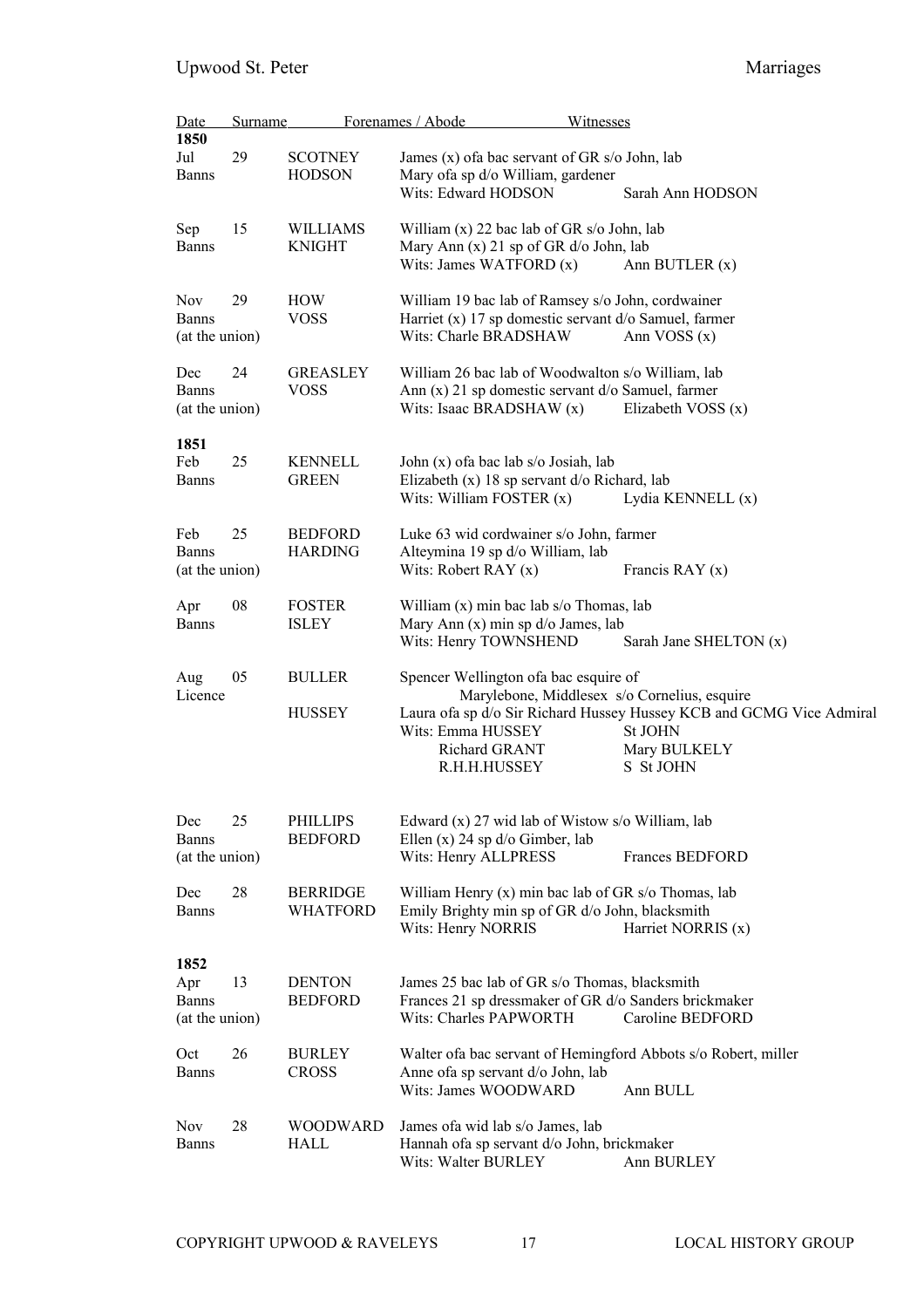| <b>Date</b>                 | <b>Surname</b> |                                    | Forenames / Abode                                                                                                        | Witnesses                                                                                  |
|-----------------------------|----------------|------------------------------------|--------------------------------------------------------------------------------------------------------------------------|--------------------------------------------------------------------------------------------|
| 1853<br>Aug<br><b>Banns</b> | 14             | <b>SINCLAIR</b><br>KENNELL         | Robert (x) of a bac lab s/o Daniel, lab<br>Lydia (x) min sp d/o Josiah, lab<br>Wits: George Edward HAWKS                 | Ann SMITH $(x)$                                                                            |
| Oct<br>Licence              | 13             | <b>WALTON</b><br><b>CUMBLEDGE</b>  | William Guylott, surveyor<br>Mary Ann 21 sp of GR d/o John, lab<br>Wits: John JUDD $(x)$                                 | George 21 bac brickmaker of Killingholme Lincoln s/o<br>Catherine CUMBLEDGE (x)            |
| Dec<br><b>Banns</b>         | 05             | JUDD<br><b>HARDWICK</b>            | John (x) of a bac lab of GR s/o William, lab<br>Wits: David HILLS (x)                                                    | Eliza (x) of a sp domestic servant of GR d/o Thomas, lab<br>Harriett HARDWICK (x)          |
| Dec<br><b>Banns</b>         | 12             | <b>SNITCH</b><br><b>KNIGHT</b>     | William (x) of a bac lab of GR s/o John, lab<br>Sarah (x) of a sp of GR d/o William, lab<br>Wits: Henry SNITCH $(x)$     | Sarah SNITCH (x)                                                                           |
| 1854<br>Apr<br><b>Banns</b> | 16             | <b>CANNARD</b><br><b>MILLS</b>     | John (x) min bac lab s/o Samuel, lab<br>Wits: Thomas SLACK $(x)$                                                         | Frances Bellamy (x) min sp of GR d/o James Smith MILLS, lab<br>Alice CANNARD (x)           |
| Apr<br><b>Banns</b>         | 24             | <b>COLBERT</b><br><b>LEACH</b>     | William of a bac lab of GR s/o Thomas, lab<br>Sarah Ann min sp of GR d/o George, lab<br>Wits: Thomas COLBERT $(x)$       | Susan COLBERT                                                                              |
| May<br><b>Banns</b>         | 01             | <b>COX</b><br><b>SNITCH</b>        | Thomas $(x)$ of a bac lab of GR s/o George, lab<br>Lucy $(x)$ of a sp of GR $d$ /o John, lab<br>Wits: Henry SNITCH $(x)$ | Mary Ann COX $(x)$                                                                         |
| Jun<br><b>Banns</b>         | 13             | <b>BEDFORD</b><br><b>ROLLINGS</b>  | Luke $(x)$ of a bac lab of GR s/o John, brickmaker<br>Wits: John ROLLINGS                                                | Mary Ann ofa sp domestic servant of GR d/o Richard, baker<br>Emma ROLLINGS                 |
| Jun<br><b>Banns</b>         | 30             | <b>AMBRICK</b><br><b>DEWBERRY</b>  | James (x) of a bac lab of GR s/o John, lab<br>Wits: William DOCKS                                                        | Catherine of as p domestic servant d/o Mark, carpenter<br>Sophia DEWBERRY (DUBERY in BT's) |
| Sep<br><b>Banns</b>         | 20             | <b>MURKETT</b><br><b>WHATFORD</b>  | Charles (x) 25 bac lab of GR s/o Lavender, lab<br>Susan Ann 20 sp of GR d/o James, publican<br>Wits: Alfred WHATFORD     | Fanney MURKETT                                                                             |
| Oct<br><b>Banns</b>         | 11             | <b>PURSER</b><br>COX               | John of a bac servant of GRs/o George, lab<br>Mary Ann (x) ofa sp of GR d/o George, lab<br>Wits: Joseph AYRES            | Hannah AYRES (x)                                                                           |
| Oct<br><b>Banns</b>         | 12             | <b>TOWNSHEND</b><br><b>SHELTON</b> | Henry of a bac lab s/o William, cordwainer<br>Sarah Jane ofa sp d/o Smith, blacksmith etc.<br>Wits: Smith SHELTON (x)    | Rebecca GREENWOOD (x)                                                                      |
| Oct<br><b>Banns</b>         | 29             | <b>KNIGHT</b><br><b>WORLEY</b>     | William (x) of a bac lab s/o John FOUNTAIN, lab<br>Sarah (x) ofa sp d/o William, lab<br>Wits: Joseph FOUNTAIN (x)        | Susan WORLEY                                                                               |
| Nov<br><b>Banns</b>         | 06             | <b>SCOTNEY</b><br><b>JACOBS</b>    | Joseph (x) of a bac lab of GR s/o John, lab<br>Wits: Alfred WHATFORD                                                     | Sarah Ann min sp domestic servant of GR d/o James, carpinter<br>Martha CLACK               |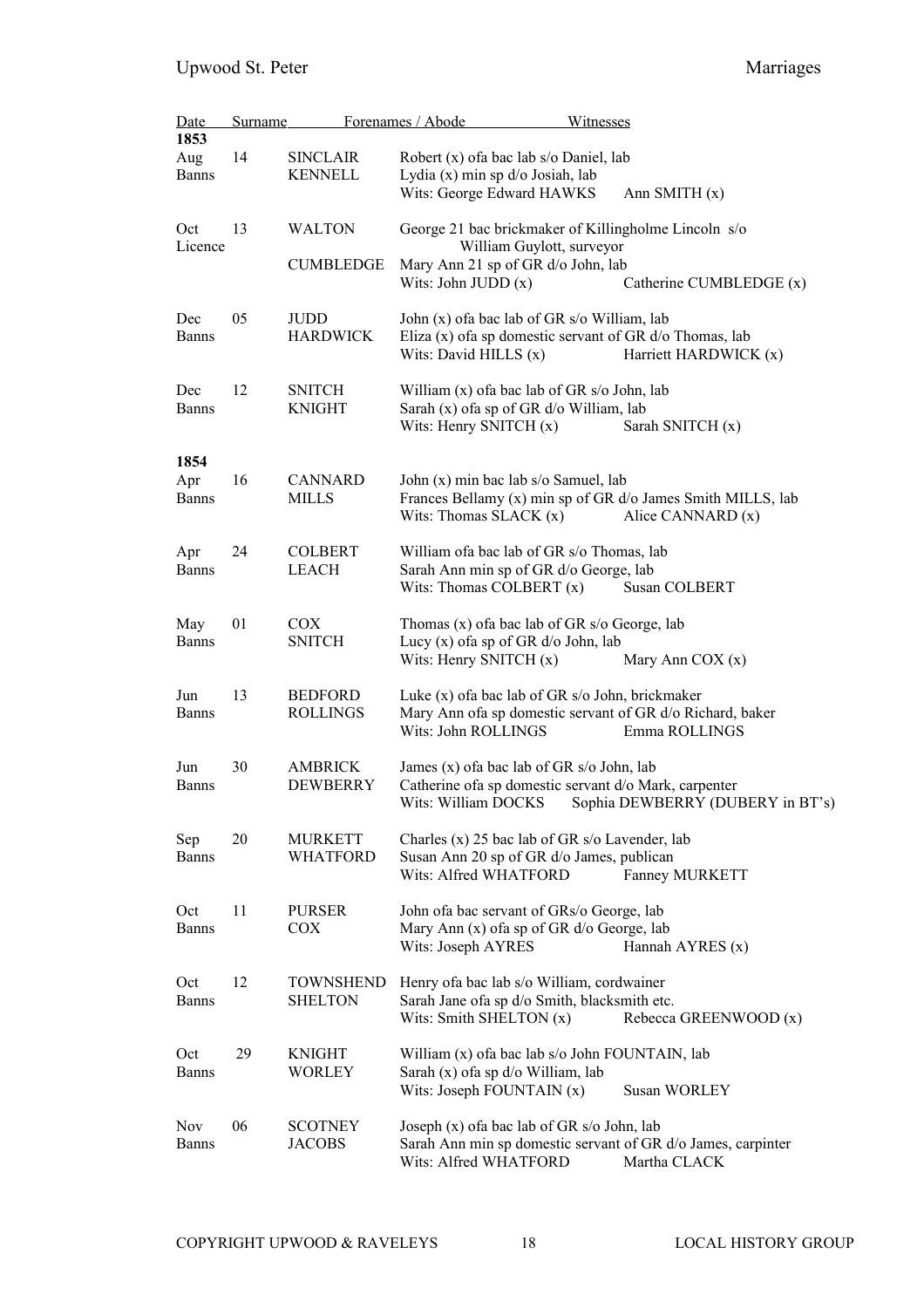| Date                | Surname |                                    | Forenames / Abode<br>Witnesses                                                                                                          |                        |
|---------------------|---------|------------------------------------|-----------------------------------------------------------------------------------------------------------------------------------------|------------------------|
| 1854                |         |                                    |                                                                                                                                         |                        |
| Dec<br><b>Banns</b> | 09      | WHEAL<br><b>GALE</b>               | Abraham (x) of a wid licenced hawker s/o Stephen, lab<br>Elizabeth ofa wid dressmaker d/o John HALL, brickmaker<br>Wits: James WOODWARD | Hannah WOODWARD        |
| Dec<br><b>Banns</b> | 18      | <b>WHATFORD</b><br><b>DARLOW</b>   | Samuel Cannard (x) of a bac lab of GR illegitimate<br>Elizabeth (x) of a wid of GR d/o John KING, lab<br>Wits: William DARLOW (x)       | Hannah MARRINGTON (x)  |
| 1855                |         |                                    |                                                                                                                                         |                        |
| Apr                 | 16      | TAYLOR                             | James (x) of a bac lab of GR s/o William, lab                                                                                           |                        |
| <b>Banns</b>        |         | <b>COUZENS</b>                     | Jane (x) of a sp of GR d/o John, lab<br>Wits: James COUZENS (x)                                                                         | Sarah TAYLOR (x)       |
| Jun                 | 30      | <b>BRIGHTY</b>                     | John of a wid lab s/o John, blacksmith                                                                                                  |                        |
| <b>Banns</b>        |         | <b>CROSS</b>                       | Jane of a sp servant d/o John, lab<br>Wits: Walter BURLEY                                                                               | Ann BURLEY             |
| Aug                 | 17      | <b>HILSON</b>                      | Daniel Barnes of a bac cordwainer of GR s/o George, lab                                                                                 |                        |
| Banns               |         | <b>DENTON</b>                      | Susan $(x)$ of a sp of GR $d$ /o Thomas, blacksmith                                                                                     |                        |
|                     |         |                                    | Wits: James DENTON                                                                                                                      | Mary Ann DENTON (x)    |
| Sep<br><b>Banns</b> | 02      | CARTER RAY                         | RICHARDSON Isaac of a bac blacksmith<br>Eliza (x) of a sp d/o John CARTER, wheelwright<br>Wits: Henry TOWNSHEND                         | Sarah Ann RICHARDSON   |
|                     |         |                                    |                                                                                                                                         |                        |
| Oct<br><b>Banns</b> | 15      | <b>BEDFORD</b><br><b>CUMBLEDGE</b> | George min bac lab s/o Gimber, lab<br>Elizabeth (x) min sp domestic servant d/o John, lab<br>Wits: Richard BEDFORD                      | Ann BEDFORD            |
| <b>Nov</b>          | 22      | <b>GURRY</b>                       | Ebenezer ofa wid farming bailiff of Woodhurst s/o Isaac, farmer                                                                         |                        |
| Licence             |         | <b>CHAPPEL</b>                     | Susan ofa sp servant<br>Wits: John BRIGHTY                                                                                              | Jane BRIGHTY           |
| 1856                |         |                                    |                                                                                                                                         |                        |
| Jan<br>Banns        | 01      | <b>FOUNTAIN</b><br><b>FEEKINS</b>  | Thomas $(x)$ 20 bac lab s/o Edward, lab<br>Joanna (x) of a sp domestic servant d/o Henry, lab<br>Wits: Henry FOUNTAIN (x)               | Mary Ann FEEKINS $(x)$ |
| Jan                 | 04      | <b>GRANGE</b>                      | John $(x)$ min bac lab                                                                                                                  |                        |
| <b>Banns</b>        |         | <b>MANNING</b>                     | Mary Ann $(x)$ min sp servant $d$ James, lab<br>Wits: John SMITH (x)                                                                    | Susanna MANNING (x)    |
|                     |         |                                    |                                                                                                                                         |                        |
| Feb<br><b>Banns</b> | 01      | <b>SMITH</b><br><b>VOSS</b>        | Burton of a bac lab s/o Burton, carrier<br>Sophy ofa sp d/o Samuel, farmer<br>Wits: George Edward HAWKS                                 | Hannah VOSS            |
| Feb                 | 19      | <b>BIRD</b>                        |                                                                                                                                         |                        |
| <b>Banns</b>        |         | <b>SMITH</b>                       | William of a bac lab s/o Thomas, lab<br>Sarah Ann ofa sp d/o John, lab<br>Wits: William TOWNSEND                                        | Ann GREEN $(x)$        |
| Apr                 | 18      | TOWNSHEND                          | William of a bac lab s/o William, cordwainer                                                                                            |                        |
| <b>Banns</b>        |         | <b>GREEN</b>                       | Ann $(x)$ of a sp $d$ /o Richard, lab<br>Wits: John WALKER (x)                                                                          | Sarah Ann BIRD         |
| Apr                 | 25      | <b>BEDFORD</b>                     | Richard of a bac lab s/o Gimber, lab                                                                                                    |                        |
| <b>Banns</b>        |         | <b>MOORE</b>                       | Ann $(x)$ min sp $d$ /o John, lab                                                                                                       |                        |
|                     |         |                                    | Wits: George BEDFORD                                                                                                                    | Eliza MOORE (x)        |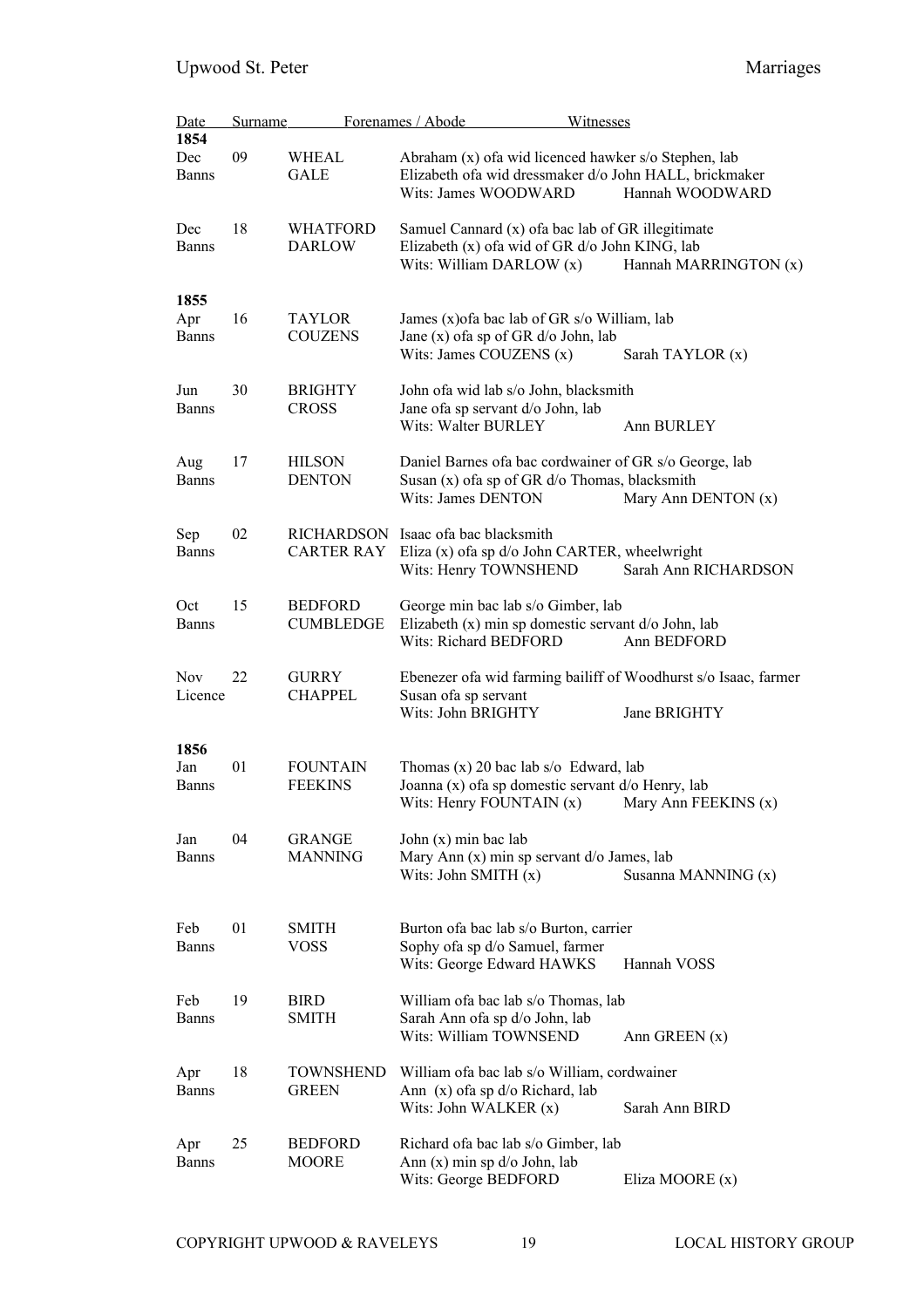| <b>Date</b>                           | <b>Surname</b> |                                     | Forenames / Abode<br>Witnesses                                                                                                                |                        |
|---------------------------------------|----------------|-------------------------------------|-----------------------------------------------------------------------------------------------------------------------------------------------|------------------------|
| 1856<br>Jun<br><b>Banns</b>           | 30             | <b>SMITH</b><br><b>BUTLER</b>       | William of a bac lab of GR s/o Thomas, lab<br>Ann (x) ofa sp of GR d/o Daniel, lab<br>Wits: Robert MABBITT (x)                                | Sarah SNITCH (x)       |
| Jun<br><b>Banns</b>                   | 30             | <b>SNITCH</b><br><b>SEATON</b>      | Henry min bac lab of GR s/o John, lab<br>Emma min sp of GR d/o James, lab<br>Wits: William DOCKS                                              | Mary Ann DOCKS         |
| Jul<br><b>Banns</b>                   | 16             | <b>BURTON</b><br><b>TAYLOR</b>      | John (x) min bac lab of GR s/o John, carpenter<br>Mary Ann (x) of a sp of GR d/o William, lab<br>Wits: W. THOMPSON                            | <b>Esther THOMPSON</b> |
| Oct<br><b>Banns</b><br>(at the union) | 30             | PALMER<br><b>FAIRLEY</b>            | Frederick Wm. 27 bac chemist of Ramsey s/o Isaac, stationer<br>Ann 23 sp of GR d/o Thomas, farmer<br>Wits: Thomas FAIRLEY [sr]?               | Jane ORBELL            |
| <b>Nov</b><br>Licence                 | 25             | <b>DOBBS</b><br><b>CLIFTON</b>      | John of a bac miller of West Walton, Norfolk s/o John, miller<br>Martha ofa sp of GR d/o James, cordwainer<br>Wits: William Harrison LAWRENCE | Martha DOBBS           |
| Dec<br><b>Banns</b>                   | 10             | KEY<br><b>CLARKE</b>                | William of a bac lab s/o Thomas, lab<br>Eliza ofa sp dressmaker of Mepal, Isle of Ely d/o James, postman<br>Wits: John Hidson GALE            | Mary KEY               |
| 1857<br>Mar<br><b>Banns</b>           | 22             | <b>KENNELL</b><br><b>BATTLE</b>     | George (x) min bac lab s/o Josiah, lab<br>Sarah (x) min sp d/o Stephen, brickmaker<br>Wits: John KENNELL                                      | Lydia ISLEY $(x)$      |
| Jun<br>Licence                        | 24             | <b>BRIGHTY</b><br><b>BRIGHTY</b>    | John Wiltshire of a bac farmer of GR s/o William, farmer<br>Mary Eliza ofa sp of GR d/o George, farmer<br>Wits: George BRIGHTY                | Susannah BRIGHTY       |
| Jun<br><b>Banns</b>                   | 29             | <b>STOREY</b><br><b>MEHEW</b>       | Thomas $(x)$ of a bac lab of GR s/o Thomas, lab<br>Sarah Ann (x) ofa sp d/o Thomas, lab<br>Wits: Joseph Smith BRAYBROOK                       | Moyer BRAYBROOK (x)    |
| Jul<br><b>Banns</b>                   | 27             | WALKER<br><b>HUGHES</b>             | John (x) of a bac lab s/o William, lab<br>Ann $(x)$ sp $d$ /o George, lab<br>Wits: William WALKER (x)                                         | <b>Susan FOSTER</b>    |
| Aug<br><b>Banns</b>                   | 09             | MAY<br><b>SEATON</b>                | William $(x)$ 20 bac lab of GR s/o Henry, lab<br>Jane 19 sp of GR d/o John, lab<br>Wits: Cowling MAY $(x)$                                    | Sarah Ann Jane SEATON  |
| Aug<br><b>Banns</b>                   | 31             | <b>KENNELL</b><br>THURNELL          | John ofa wid lab s/o Josiah, lab<br>Susan Ann min sp<br>Wits: John WALKER (x)                                                                 | Ann WALKER             |
| Oct 12<br><b>Banns</b>                |                | <b>LIGHTFOOT</b><br><b>COTTON</b>   | John (x) of a bac lab of GR s/o William, lab<br>Hannah $(x)$ min sp<br>Wits: Thomas WILSON (x)                                                | Susanna WILSON (x)     |
| <b>Nov</b><br><b>Banns</b>            | 06             | <b>FOUNTAIN</b><br><b>HITCHCOCK</b> | Henry $(x)$ min bac lab s/o Edward, lab<br>Jane ofa sp d/o William, letter carrier<br>Wits: Richard William WADDY                             | Martha HITCHCOCK       |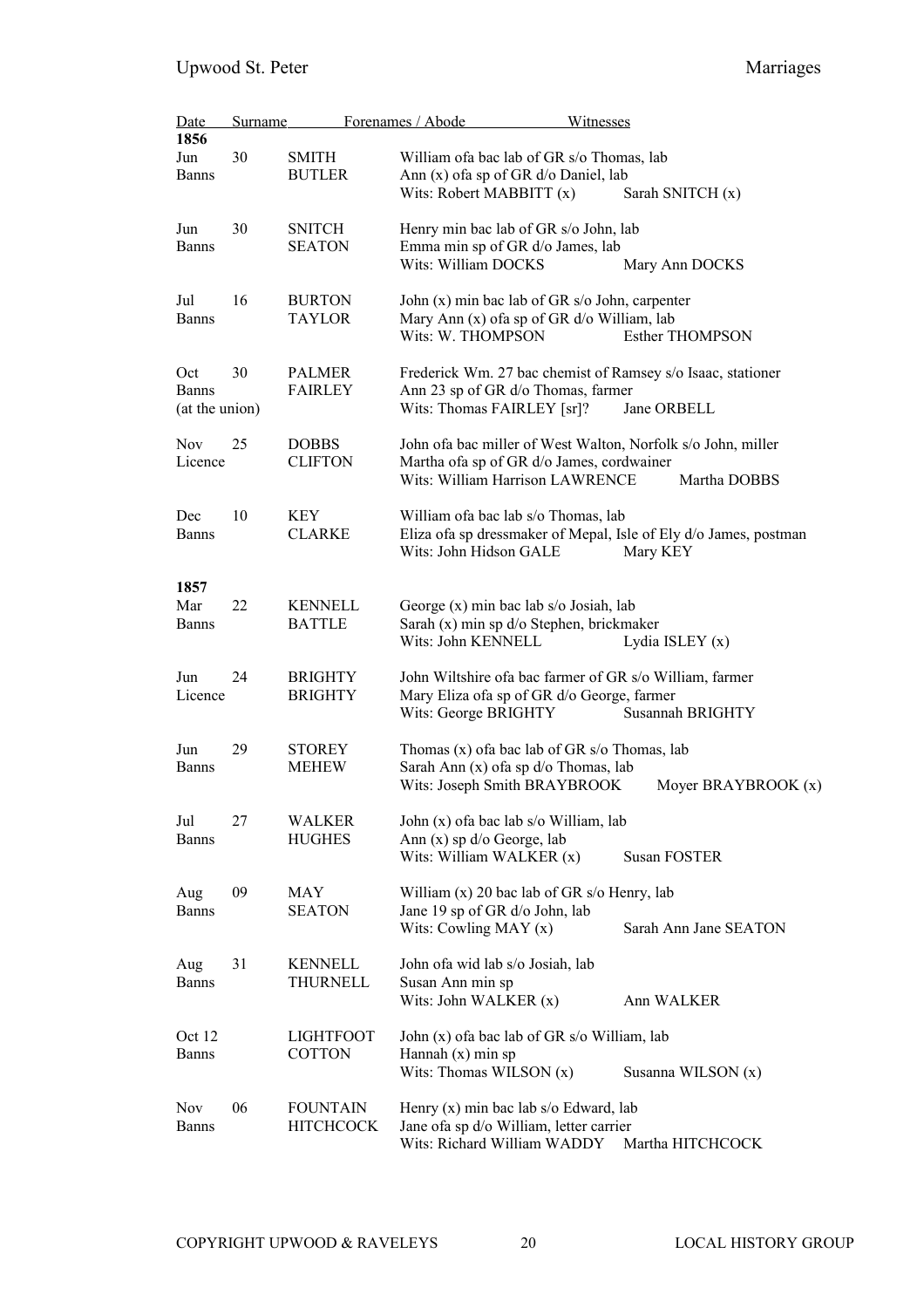| Date                        | <b>Surname</b> |                                    | Forenames / Abode<br>Witnesses                                                                                                          |                           |
|-----------------------------|----------------|------------------------------------|-----------------------------------------------------------------------------------------------------------------------------------------|---------------------------|
| 1857<br>Dec<br><b>Banns</b> | 25             | <b>KING</b><br><b>BRIGHTY</b>      | James of a wid lab<br>Martha (x) ofa wid d/o Thomas WHATFORD, lab<br>Wits: Thomas SLACK $(x)$                                           | Mary Ann WHATFORD         |
| 1858<br>Jan<br><b>Banns</b> | 11             | <b>NEWELL</b><br><b>SEATON</b>     | John (x) of a bac lab of Little Raveley s/o William, lab<br>Hannah (x) min sp of GR d/o James, lab<br>Wits: Robert SLACK                | Mary Ann INGLE (x)        |
| Jan<br><b>Banns</b>         | 11             | <b>SEATON</b><br><b>DEWBERRY</b>   | Robert (x) of a bac lab of GR s/o James, lab<br>Sophia ofa sp dressmaker d/o Mark, carpenter<br>Wits: John EDWARDS (x)                  | Rachal VOSS               |
| Feb<br><b>Banns</b>         | 12             | <b>PEACH</b><br><b>BEDFORD</b>     | George (x) 20 bac lab of Wistow s/o Robert, lab<br>Ann 20 sp d/o Gimber, lab<br>Wits: John PEACH                                        | Ann BEDFORD (x)           |
| Feb<br><b>Banns</b>         | 14             | <b>SLACK</b><br><b>INGLE</b>       | Robert of a bac lab of GR s/o James Robert, carpenter<br>Mary Ann $(x)$ of a sp of GR $d$ /o William, carrier<br>Wits: William WHATFORD | Sarah ROUT                |
| Apr<br><b>Banns</b>         | 13             | HULL<br>MILLS                      | Thomas (x) of a wid lab of GR s/o Matthew, lab<br>Mary ofa wid of GR d/o John BELLAMY, lab<br>Wits: John CANNARD (x)                    | Frances CANNARD (x)       |
| Jun<br><b>Banns</b>         | 02             | KEY<br><b>GREENWOOD</b>            | Thomas of a bac lab s/o Thomas, lab<br>Charlotte (x) of a sp d/o Richard, brickmaker<br>Wits: George COOK $(x)$                         | Jane GREENWOOD            |
| Jun<br><b>Banns</b>         | 30             | <b>EDWARDS</b><br><b>VOSS</b>      | John (x) 20 bac lab s/o John, lab<br>Rachel 20 sp d/o Samuel, farmer<br>Wits: Isaac BRADSHAW                                            | Sarah BRADSHAW (x)        |
| Aug<br><b>Banns</b>         | 12             | <b>HOYES</b><br><b>CANNARD</b>     | William (x) of a bac tailor<br>Alice (x) of a sp dressmaker d/o Samuel, lab<br>Wits: Thomas SLACK $(x)$                                 | Elizabeth Susannah FOSTER |
| Aug<br><b>Banns</b>         | 22             | <b>CLARK</b><br><b>FOSTER</b>      | Daniel Tuck 20 bac lab<br>Elizabeth Susannah 18 sp d/o Thomas, lab<br>Wits: Thomas GRANGE $(x)$                                         | Sarah SNITCH (x)          |
| Oct<br><b>Banns</b>         | 12             | MILLS<br>HALL                      | George $(x)$ 21 bac lab of GR s/o John, lab<br>Hannah $(x)$ 20 sp of GR $d$ /o John, lab<br>Wits: George HALL $(x)$                     | Elizabeth MILLS (x)       |
| Oct<br><b>Banns</b>         | 12             | <b>ROBERTS</b><br><b>CUMBLEDGE</b> | John (x) 21 bac lab s/o John, lab<br>Lydia (x) 19 sp d/o Robert, lab<br>Wits: George BEDFORD $(x)$                                      | Elizabeth BEDFORD (x)     |
| 1859<br>Mar<br><b>Banns</b> | 18             | <b>SETCHELL</b><br><b>GREASLEY</b> | Lavender 28 bac lab of Holme s/o William, lab<br>Ann 29 wid d/o Samuel VOSS, farmer<br>Wits: Isaac BRADSHAW                             | Elizabeth VOSS            |
| Apr<br><b>Banns</b>         | 25             | <b>GILSON</b><br><b>DARLOW</b>     | James Abbott (x) 19 bac lab of GR s/o Abbott, lab<br>Emma $(x)$ 18 sp of GR $d$ /o William, lab<br>Wits: William DARLOW (x)             | Sarah Ann Jane SEATON     |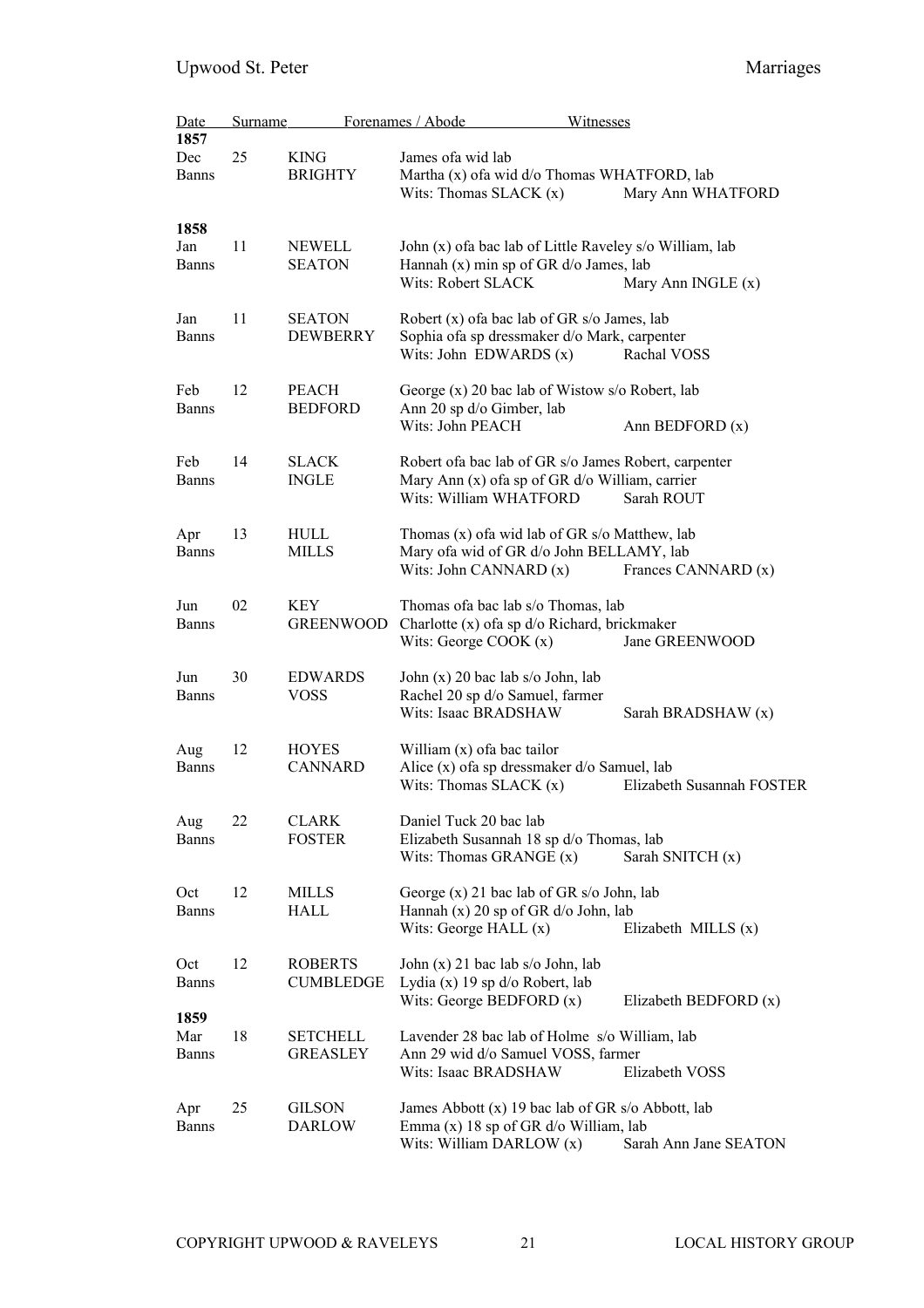| Date                        | <b>Surname</b> |                                    | Forenames / Abode<br>Witnesses                                                                                                             |                         |
|-----------------------------|----------------|------------------------------------|--------------------------------------------------------------------------------------------------------------------------------------------|-------------------------|
| 1859                        | 29             | <b>CURTIS</b>                      |                                                                                                                                            |                         |
| Jun<br><b>Banns</b>         |                | <b>WHATFORD</b>                    | William of a bac farmer of Wennington s/o George, farmer<br>Emma ofa sp d/o James, farmer<br>Wits: John George RIDGEON                     | Mary Ann WHATFORD       |
| Aug<br><b>Banns</b>         | 02             | <b>BIRD</b><br><b>MEEKS</b>        | John ofa bac lab s/o Thomas, lab<br>Ellen Jane 19 sp servant d/o Thomas, lab<br>Wits: William Henry KINGTON                                | <b>Emerley PAINE</b>    |
| Oct<br><b>Banns</b>         | 03             | <b>DARLOW</b><br><b>SEATON</b>     | John (x) of a bac lab of GR s/o William, lab<br>Sarah Ann Jane min sp of GR<br>Wits: Emanuel REYNOLDS (x)                                  | Sarah SNITCH (x)        |
| Oct<br><b>Banns</b>         | 10             | <b>PARKER</b><br><b>DENTON</b>     | William of a bac cordwainer of GR s/o Thomas, shoemaker<br>Mary Ann (x) of a sp of GR d/o Thomas, blacksmith<br>Wits: Daniel Barnes WILSON | Sarah Hannah KNIGHT (x) |
| 1860<br>Apr<br><b>Banns</b> | 24             | <b>PURSER</b><br>PEACH             | William $(x)$ of a bac lab of GR s/o George, lab<br>Sarah Ann (x) ofa sp of GR d/o John, lab<br>Wits: John PEACH $(x)$                     | Martha PEACH (x)        |
| Jul<br><b>Banns</b>         | 31             | <b>BRANSOME</b><br><b>CLEMENTS</b> | George (x) of a wid lab of GR s/o Jacob, lab<br>Hephzibah ofa sp of GR d/o George, cordwainer<br>Wits: William COLBERT                     | Sarah Ann COLBERT       |
| Aug<br><b>Banns</b>         | 10             | WILSON<br><b>SMITH</b>             | Charles (x) of a bac lab s/o John, lab<br>Jane (x) $19$ sp $d$ /o Richard, lab<br>Wits: Thomas SMITH (x)                                   | Harriet RAY $(x)$       |
| Sep<br><b>Banns</b>         | 02             | <b>BISHOP</b><br>KEY               | David $(x)$ of a bac lab<br>Maria Ann (x) 17 sp $d$ /o Thomas, lab<br>Wits: Robert WRIGHT                                                  | Elizabeth KEY           |
| Oct<br><b>Banns</b>         | 12             | <b>MILLS</b><br><b>PEACH</b>       | John (x) 19 bac lab of GR s/o James Smith, lab<br>Martha (x) 18 sp of GR d/o John, lab<br>Wits: James MILLS (x)                            | Elizabeth MILLS (x)     |
| <b>Nov</b><br><b>Banns</b>  | 12             | <b>AYRES</b><br><b>HEADLAND</b>    | James (x) 23 bac lab of GR s/o Edward, lab<br>Esther 23 sp of GR d/o John, lab<br>Wits: William WARREN                                     | Mary Ann AYRES          |
| Dec<br><b>Banns</b>         | 25             | <b>SHEPPARD</b><br><b>CROSS</b>    | Samuel (x) of a bac lab of GR s/o John, lab<br>Sarah (x) ofa wid d/o John PAIN, carpenter<br>Wits: George SHELTON (x)                      | Ellen FOSTER $(x)$      |
| 1861<br>Apr<br><b>Banns</b> | 15             | <b>CARTER</b><br><b>SMITH</b>      | James Jarvis of a bac lab s/o John, wheelwright<br>Emma min sp d/o John, lab<br>Wits: George SMITH (x)                                     | Mary Ann CARTER         |
| Apr<br><b>Banns</b>         | 15             | PEACH<br><b>MILLS</b>              | Frederick (x) 20 bac lab of GR s/o John, lab<br>Jane (x) 20 sp of GR $d$ /o John, lab<br>Wits: George MILLS $(x)$                          | Elizabeth MILLS (x)     |
| May<br><b>Banns</b>         | 20             | MURFIN<br>VOSS                     | John (x) of a bac lab of Eaton Socon Beds s/o John, lab<br>Hannah ofa sp d/o Samuel, farmer<br>Wits: Lavender SETCHELL                     | Rachel EDWARDS (x)      |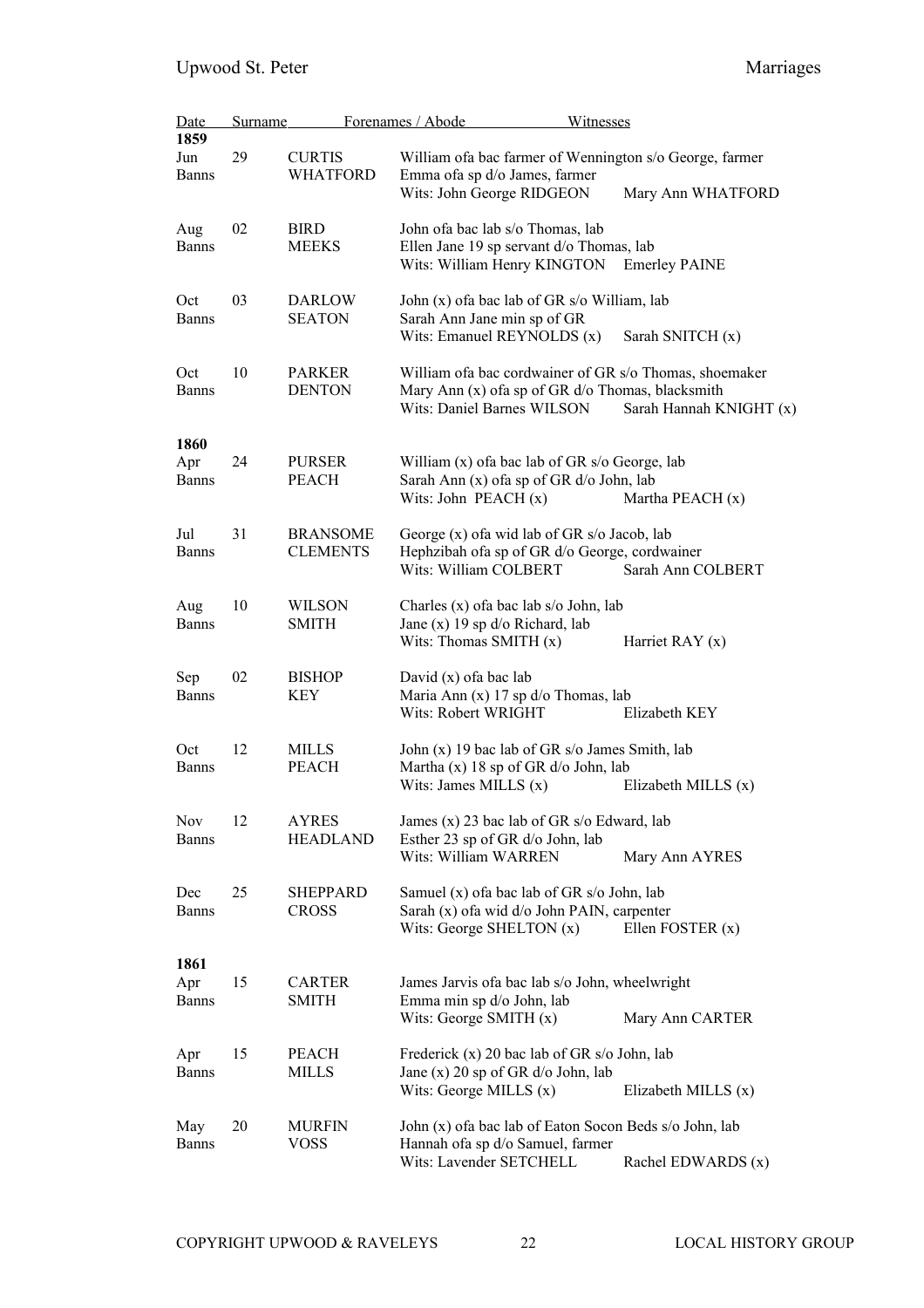| Date                | Surname |                               | Forenames / Abode<br>Witnesses                                       |                       |
|---------------------|---------|-------------------------------|----------------------------------------------------------------------|-----------------------|
| 1861                |         |                               |                                                                      |                       |
| Jun                 | 03      | <b>KNIGHT</b>                 | George (x) of a wid lab of GR s/o John, lab                          |                       |
| <b>Banns</b>        |         | <b>SNITCH</b>                 | Sarah (x) of a sp of GR d/o John, lab                                |                       |
|                     |         |                               | Wits: William TEAT $(x)$                                             | Elizabeth MILL (x)    |
| Jul                 | 01      | <b>HENSON</b>                 | Frederick of a bac lab s/o William, cordwainer                       |                       |
| <b>Banns</b>        |         | <b>BEDFORD</b>                | Altey Mira (x) ofa wid d/o William HARDING, lab                      |                       |
|                     |         |                               | Wits: Henry BOLTON $(x)$                                             | Sarah Ann HARLOCK (x) |
| Aug                 | 05      | HALL                          | George (x) of a bac lab of GR s/o John, lab                          |                       |
| <b>Banns</b>        |         | <b>RAWLINGS</b>               | Susannah (x) ofa sp of GR d/o Richard, baker                         |                       |
|                     |         |                               | Wits: George MILLS $(x)$                                             | Elizabeth HALL (x)    |
| Sep                 | 30      | <b>SHELTON</b>                | George (x) 22 bac lab s/o Smith, blacksmith                          |                       |
| <b>Banns</b>        |         | <b>FOSTER</b>                 | Elenor (x) $18$ sp $d$ /o Thomas, lab                                |                       |
|                     |         |                               | Wits: Edward SHETON (x)                                              | Mary Ann CARTER       |
| Oct                 | 08      | <b>SEATON</b>                 | James (x) of a wid lab of GR s/o Edward, lab                         |                       |
| <b>Banns</b>        |         | KEY                           | Elizabeth ofa sp d/o Thomas, lab                                     |                       |
|                     |         |                               | Wits: James NEWELL (x)                                               | Rachel SNITCH         |
| Oct                 | 22      | <b>ELVEDGE</b>                | Saint Luke of a wid lab of GR s/o St Luke, veterinary surgeon        |                       |
| <b>Banns</b>        |         | <b>MILLS</b>                  | Rachell ofa sp of GR d/o Samuel, lab<br>Wits: John HARLOCK (x)       | Elizabeth HARLOCK (x) |
|                     |         |                               |                                                                      |                       |
| <b>Nov</b>          | 11      | <b>COLBERT</b>                | John 22 bac lab of GR s/o William, lab                               |                       |
| <b>Banns</b>        |         | <b>KNIGHT</b>                 | Francis (x) 21 sp of GR d/o William, lab                             |                       |
|                     |         |                               | Wits: Benjamin ELDERKIN (x)                                          | Martha KNIGHT (x)     |
| Dec                 | 09      | <b>TEAT</b>                   | William $(x)$ of a bac lab of GR                                     |                       |
| <b>Banns</b>        |         | <b>MILLS</b>                  | Elizabeth (x) of a sp of GR d/o John, lab                            |                       |
|                     |         |                               | Wits: George MILLS $(x)$                                             | Frances SEATON (x)    |
| Dec                 | 24      | <b>SEE</b>                    | Henry of a bac gardener of Hilton s/o William, lab                   |                       |
| <b>Banns</b>        |         | <b>BRADSHAW</b>               | Sarah $(x)$ of a sp                                                  |                       |
|                     |         |                               | Wits: Lavender SETCHELL                                              | Rachel EDWARDS        |
| 1862                |         |                               |                                                                      |                       |
| Feb<br><b>Banns</b> | 17      | <b>BEDFORD</b><br><b>ROLT</b> | William of a bac lab s/o Gimber, lab<br>Susan ofa sp d/o Thomas, lab |                       |
|                     |         |                               | Wits: George BEDFORD                                                 | Ann PEACH             |
|                     |         |                               |                                                                      |                       |
| May                 | 07      | SMITH                         | George (x) of a bac lab s/o John, lab                                |                       |
| <b>Banns</b>        |         | <b>SEATON</b>                 | Phoebe $(x)$ 20 sp of GR $d$ /o John, lab                            |                       |
|                     |         |                               | Wits: Edward SEATON $(x)$                                            | Susan MILLS $(x)$     |
| Nov                 | 17      | <b>LEACH</b>                  | Charles $(x)$ of a bac lab of Woodwalton s/o John, lab               |                       |
| <b>Banns</b>        |         | <b>TAYLOR</b>                 | Sarah (x) of a sp of GR d/o William, lab                             |                       |
|                     |         |                               | Wits: James WRIGHT $(x)$                                             | Eliza LEACH           |
| Dec                 | 25      | <b>LIGHTFOOT</b>              | Levi $(x)$ 21 bac lab of GR s/o William, lab                         |                       |
| <b>Banns</b>        |         | <b>TEAT</b>                   | Eliza $(x)$ 21 sp of GR $d$ /o John, lab                             |                       |
|                     |         |                               | Wits: Robert GALE                                                    | Hannah LIGHTFOOT (x)  |
| 1863                |         |                               |                                                                      |                       |
| Mar                 | 11      | <b>SETCHELL</b>               | Joseph ofa bac lab s/o William, lab                                  |                       |
| <b>Banns</b>        |         | <b>VOSS</b>                   | Elizabeth ofa sp d/o Samuel, farmer                                  |                       |
|                     |         |                               | Wits: John EDWARDS (x)                                               | Rachel EDWARDS (x)    |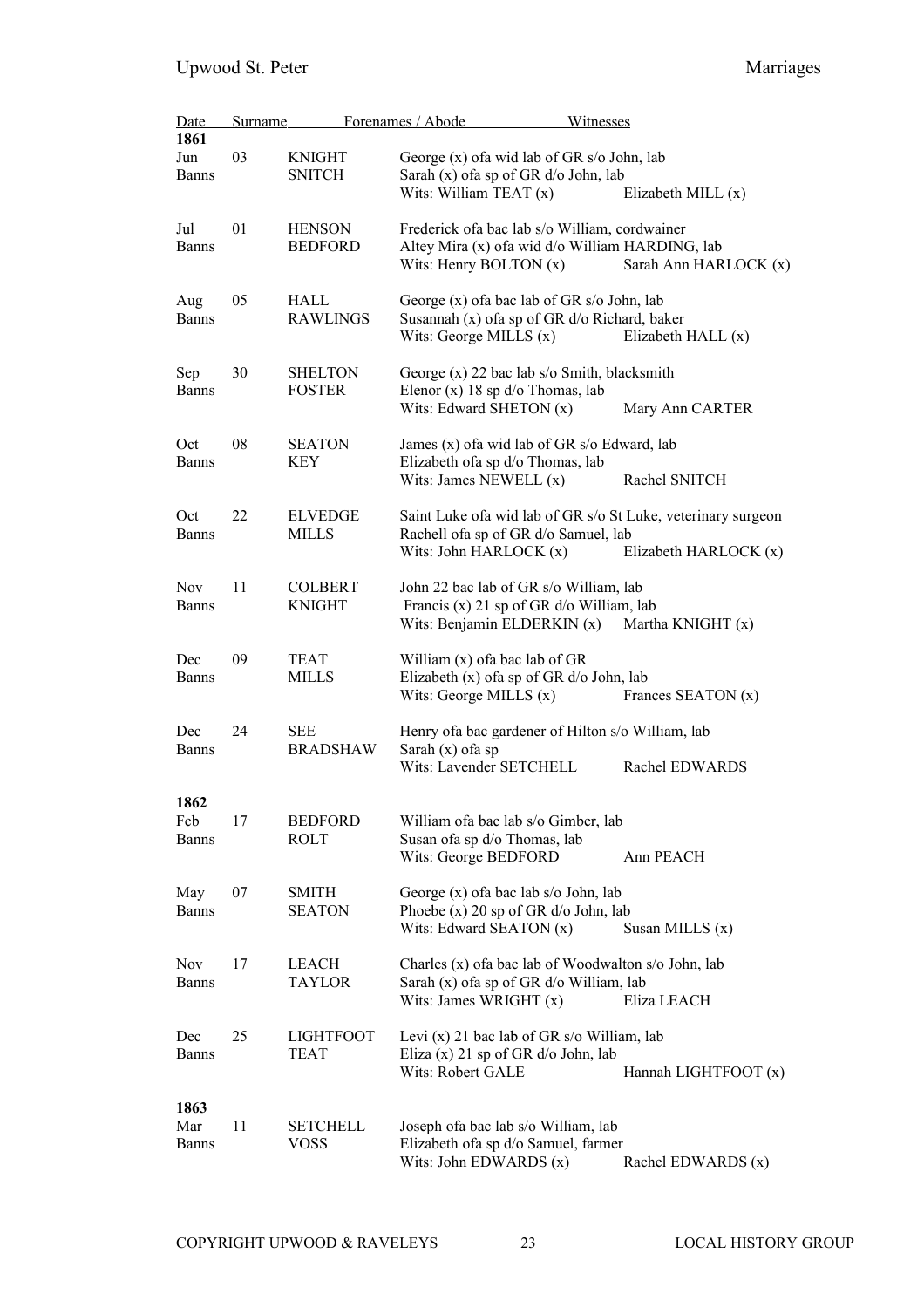| <b>Date</b>                 | Surname |                                    | Forenames / Abode                                                                                                                             | Witnesses                                                                           |
|-----------------------------|---------|------------------------------------|-----------------------------------------------------------------------------------------------------------------------------------------------|-------------------------------------------------------------------------------------|
| 1863<br>Apr                 | 02      | <b>WHATFORD</b>                    | William of a bac blacksmith of GR s/o James, tailor                                                                                           |                                                                                     |
| <b>Banns</b>                |         | <b>FOSTER</b>                      | Eliza min sp of GR d/o Oliver, farmer<br>Wits: Alfred WHATFORD                                                                                | Maria WHATFORD                                                                      |
| Apr                         | 14      | <b>CLAYDON</b>                     | Sampson of a bac lab of GR s/o James, lab                                                                                                     |                                                                                     |
| <b>Banns</b>                |         | <b>HOBBS</b>                       | Ann Maria min sp of GR d/o Thomas, lab<br>Wits: George HOBBS                                                                                  | Matilda BRADSHAW                                                                    |
| Aug<br><b>Banns</b>         | 03      | <b>BARBER</b>                      | Thomas Hinks of a bac commercial travaller of<br>Handsworth, Warwicks, s/o Joseph, merchant                                                   |                                                                                     |
|                             |         | <b>JOHNSON</b>                     | Mary Ann ofa sp d/o Thomas Mason, baker<br><b>Wits: Francis MACKANESS</b>                                                                     | Emma JOHNSON                                                                        |
| Oct<br><b>Banns</b>         | 27      | <b>LENTON</b><br>MEAY              | William of a wid lab of Holme s/o William, lab<br>Jane ofa wid of GR d/o John SEATON, lab<br>Wits: Edward SEATON $(x)$                        | Martha MEAY                                                                         |
| Oct                         | 30      | <b>TOWNSHEND</b>                   | William of a wid lab s/o William, cordwainer                                                                                                  |                                                                                     |
| <b>Banns</b>                |         | <b>ISLEY</b>                       | Jane of a sp d/o James, publican<br>Wits: Joseph ISLEY $(x)$                                                                                  | <b>Emily ISLEY</b>                                                                  |
| 1864<br>Feb<br><b>Banns</b> | 08      | <b>SNITCH</b><br><b>SEATON</b>     | John 23 bac lab of GR s/o John, lab<br>Elizabeth of a wid of GR d/o Thomas KEY, lab<br>Wits: James MILLS $(x)$                                | Elizabeth FOSTER (x)                                                                |
| Jun<br><b>Banns</b>         | 08      | <b>HARLOCK</b><br><b>PEACH</b>     | George 21 bac lab of GR s/o William, lab<br>Jane (x) 18 sp of GR $d$ /o John, lab<br>Wits: James PEACH $(x)$                                  | Mary CLARKE                                                                         |
| Oct<br><b>Banns</b>         | 14      | <b>LANGLEY</b><br>RAY              | William $(x)$ min bac lab s/o Thomas, lab<br>Emma (x) min sp d/o Robert, lab<br>Wits: Thomas LANGLEY (x)                                      | Harriet RAY $(x)$                                                                   |
| Dec<br><b>Banns</b>         | 04      | <b>SHELTON</b><br><b>CUMBLEDGE</b> | Joseph (x) of a bac lab s/o Smith, blacksmith<br>Mary Ann (x) min sp d/o John, lab<br>Wits: Thomas NIGHTINGALE                                | Mary Ann SHELTON (x)                                                                |
| 1865                        |         |                                    |                                                                                                                                               |                                                                                     |
| Jan<br><b>Banns</b>         | 09      | <b>GILSON</b><br><b>MEHEW</b>      | Frederick of a bac lab of GR s/o Abbot, lab<br>Sarah (x) of a sp of GR d/o Jacob, lab<br>Wits: Henry LEACH $(x)$                              | Alice MEHEW $(x)$                                                                   |
| Apr<br><b>Banns</b>         | 02      | <b>MOORE</b><br><b>CHAPMAN</b>     | Isaac ofa bac lab s/o William, lab<br>Emma $(x)$ of a sp $d$ /o Thomas, lab<br>Wits: Joseph ABRAHAM                                           | Harriet CHAPMAN (x)                                                                 |
| Apr<br>Licence              | 27      | <b>ASHCROFT</b><br><b>PENTELOW</b> | Annie ofa sp d/o John, farmer<br>Wits: John PENTELOW                                                                                          | Thomas Cubley ofa bac farmer of Croxton, Cambs s/o Joseph, farmer<br>Maria PENTELOW |
| Jun<br><b>Banns</b>         | 29      | <b>SEATON</b><br><b>MILLS</b>      | Edward $(x)$ of a bac lab of GR s/o John, lab<br>Susannah (x) of a sp of GR d/o John, lab<br>Wits: George Peter SEATON (x) Mary Ann MILLS (x) |                                                                                     |
| Jun<br><b>Banns</b>         | 29      | <b>BLACKBURN</b>                   | George, bricklayer                                                                                                                            | George ofa bac bricklayer of St James, Bermondsey, London s/o                       |
|                             |         | <b>HIPWELL</b>                     | Jane Meadows of asp servant<br>[signed HIPWILL] Wits: William BIRD                                                                            | Emma CROSS                                                                          |

COPYRIGHT UPWOOD & RAVELEYS 24 LOCAL HISTORY GROUP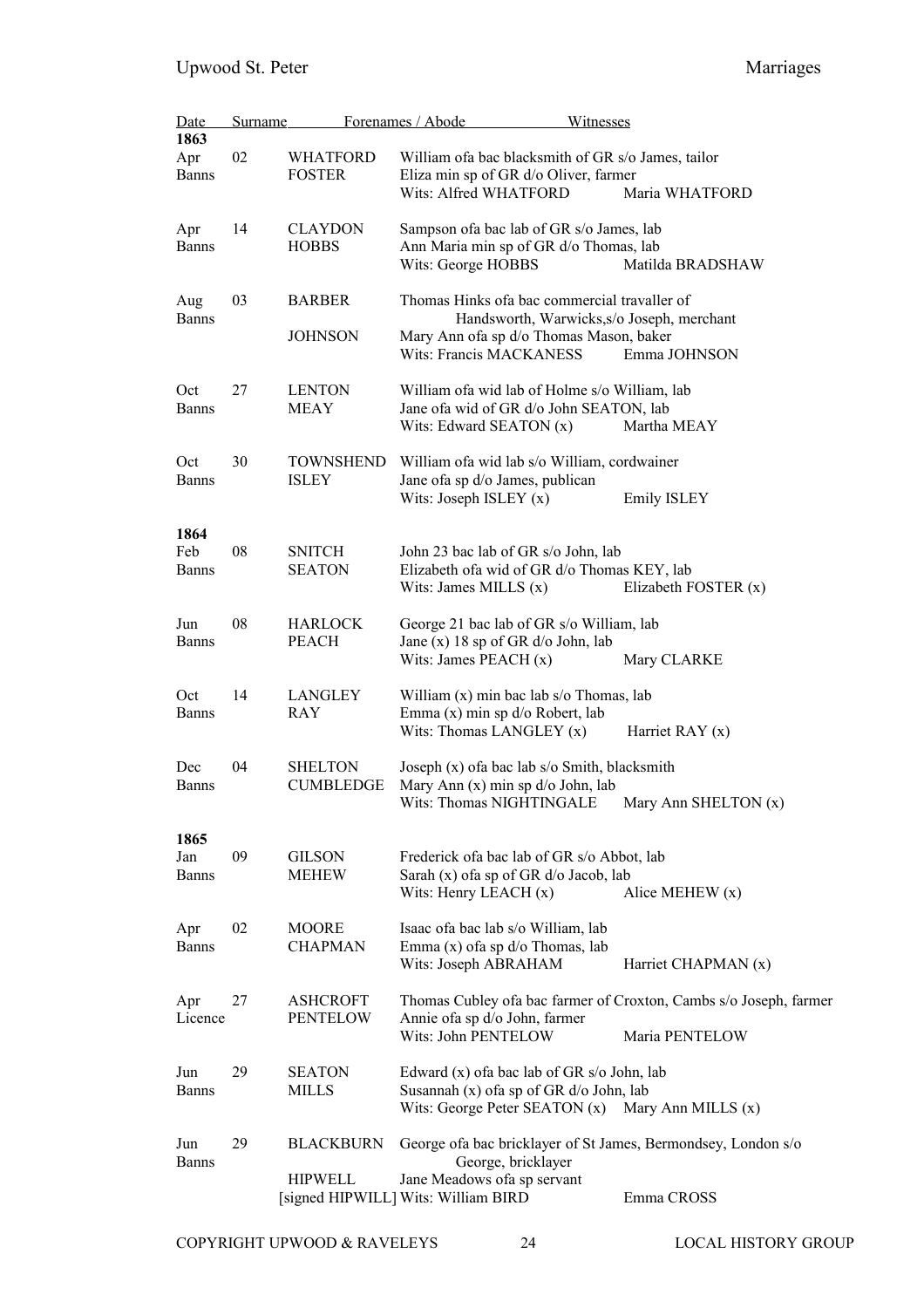| <b>Date</b>                 | <b>Surname</b> |                                  | Forenames / Abode<br><b>Witnesses</b>                                                                                                                                |                                     |
|-----------------------------|----------------|----------------------------------|----------------------------------------------------------------------------------------------------------------------------------------------------------------------|-------------------------------------|
| 1865<br>Jun<br><b>Banns</b> | 30             | <b>SNITCH</b><br><b>KEY</b>      | James (x) min bac lab of GR s/o John, lab<br>Hannah ofa sp of GR d/o Thomas, lab                                                                                     |                                     |
|                             |                |                                  | Wits: Thomas MARRINGTON (x)                                                                                                                                          | Martha MEAY                         |
| Jul<br><b>Banns</b>         | 24             | <b>SETCHELL</b><br><b>CLARKE</b> | Thomas of a bac farmer & miller of Warboys s/o James, farmer<br>Elizabeth Ann ofa sp d/o Thomas, farmer<br>Wits: Anthony SETCHELL                                    | <b>Lizzy BLAKE</b>                  |
| <b>Nov</b><br><b>Banns</b>  | 28             | <b>INGLE</b><br><b>BROWN</b>     | Charles of a bac lab of GR s/o William, carrier<br>Mary ofa sp of GR d/o Clement, lab<br>Wits: John INGLE                                                            | Elizabeth SOUFFHAM                  |
| 1866                        |                |                                  |                                                                                                                                                                      |                                     |
| Jan<br><b>Banns</b>         | 08             | <b>PEACH</b><br><b>DARLOW</b>    | John (x) of a bac lab of GR s/o John, lab<br>Betsey (x) of a sp of GR d/o William, lab<br>Wits: James HARLOCK $(x)$                                                  | Mary DARLOW (x)                     |
| Mar<br><b>Banns</b>         | 12             | <b>HARLOCK</b><br><b>DARLOW</b>  | James (x) min bac lab of GR s/o William, lab<br>Mary (x) min sp of GR d/o William, lab<br>Wits: William PEACH (x)                                                    | Jane DARLOW (x)                     |
| Mar<br><b>Banns</b>         | 27             | <b>BREWIN</b><br><b>WHATFORD</b> | Andrew of a bac farmer of St Marks, Peterborough s/o Edward, lab<br>Drusilla Brighty of asp servant of GR d/o John, blacksmith<br>Wits: James WHATFORD               | Ann BREWIN                          |
| Apr<br><b>Banns</b>         | 14             | <b>FOUNTAIN</b><br><b>PACK</b>   | Samuel ofa bac lab s/o John, lab<br>Elizabeth (x) min sp d/o George, lab<br>Wits: Joseph ISLEY $(x)$                                                                 | Mary Ann FOUNTAIN                   |
| Apr<br><b>Banns</b>         | 15             | <b>SETCHELL</b><br><b>BIRD</b>   | John (x) of a wid wheelwright s/o William, farmer<br>Rose ofa wid servant d/o William HITCHCOCK, farmer<br>Wits: T. SETCHELL                                         | Francis Elizabeth Margaretta HUGHES |
| May<br><b>Banns</b>         | 12             | <b>STONE</b><br><b>JOHNSON</b>   | George Phillip Court of a bac draper of St. Pancras London s/o<br>John, gentleman<br>Betsy ofa sp d/o Thomas Mason, baker<br>Wits: Francis MACKANESS<br>Emma JOHNSON | Henry J.STONE                       |
| Jun<br><b>Banns</b>         | 30             | <b>MEAY</b>                      | MARRINGTON Thomas (x) of a bac lab of GR<br>Martha ofa sp of GR d/o Henry MAY, lab<br>Wits: Henry MARRINGTON $(x)$                                                   | Sarah WHATFORD                      |
| Jul<br><b>Banns</b>         | 02             | LEACH<br><b>FOSTER</b>           | Henry $(x)$ of a bac lab of GR<br>Margaret (x) of a sp of GR d/o William, lab<br>Wits: John AYRES                                                                    | Betsy FOSTER (X)                    |
| Aug<br><b>Banns</b>         | 06             | <b>DRAGE</b><br><b>MILLS</b>     | Thomas (x) of a bac lab of GR s/o Mark, lab<br>Mary Ann (x) of a sp of GR d/o Henry, lab<br>Wits: Henry KNIGHT $(x)$                                                 | Margaret MILLS (x)                  |
| Oct<br><b>Banns</b>         | 12             | <b>PAPWORTH</b><br><b>GRANGE</b> | William of a bac lab<br>Emma $(x)$ of a sp<br>Wits: William FOOT                                                                                                     | Sarah RAY                           |
| Oct 15<br><b>Banns</b>      |                | <b>ELDERKIN</b><br>HOWARD        | Thomas $(x)$ min bac lab s/o George, lab<br>Sarah Ann (x) min sp domestic servant d/o William, lab<br>Wits: George HOWARD (x)                                        | Martha DEWBRY                       |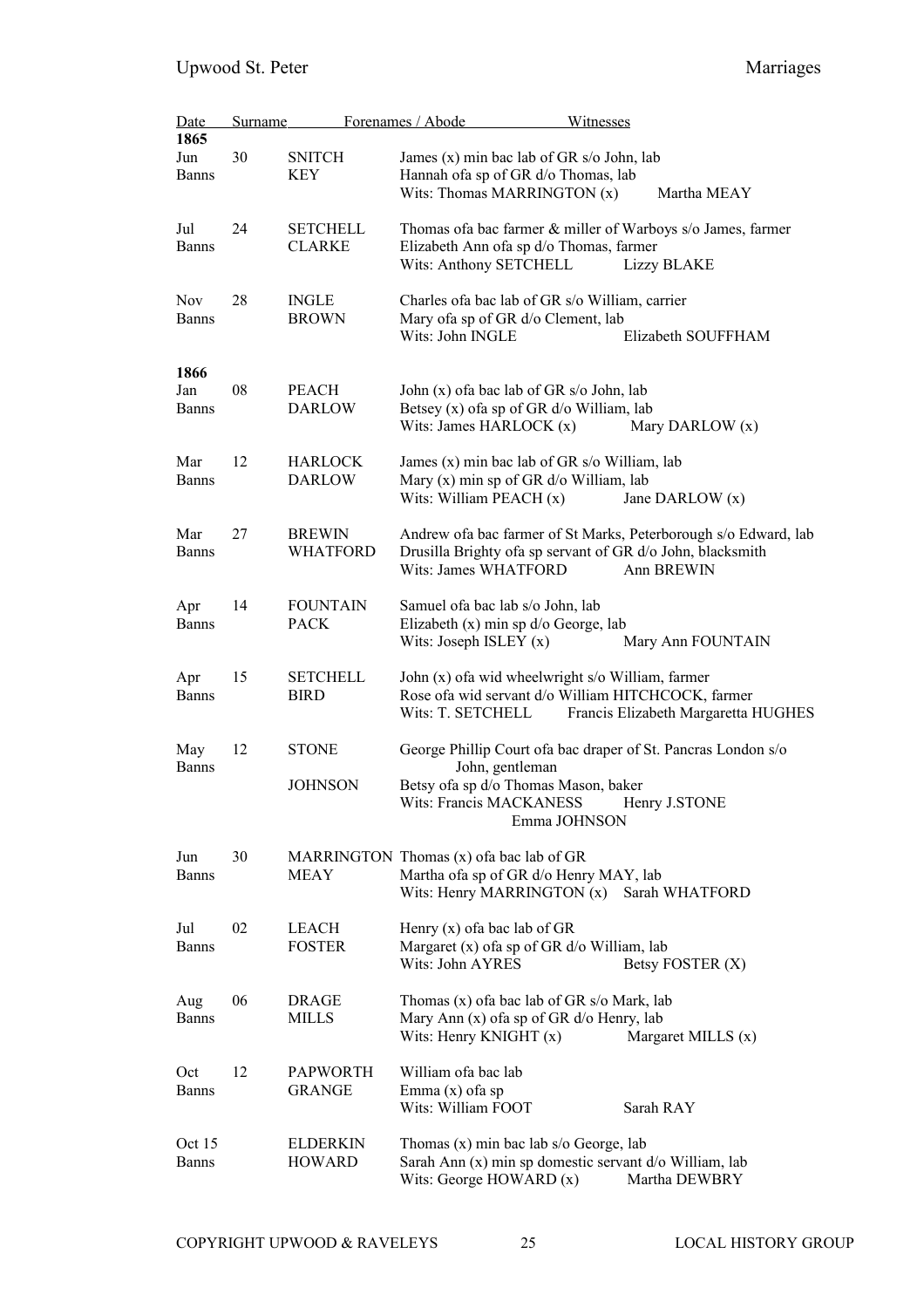| <b>Date</b>  | <b>Surname</b> |                 | Forenames / Abode<br>Witnesses                                                                                    |                      |
|--------------|----------------|-----------------|-------------------------------------------------------------------------------------------------------------------|----------------------|
| 1866         |                |                 |                                                                                                                   |                      |
| Oct          | 29             | <b>AYRES</b>    | John of a bac lab of GR s/o John, lab                                                                             |                      |
| <b>Banns</b> |                | <b>FOSTER</b>   | Betsy $(x)$ of a sp domestic servant of GR $d$ /o William, lab                                                    |                      |
|              |                |                 | Wits: William AYRES                                                                                               | Mary AYRES           |
| <b>Nov</b>   | 13             | <b>PEACH</b>    | James (x) of a bac lab of GR s/o John, lab                                                                        |                      |
| Banns        |                | <b>BRADSHAW</b> | Matilda of a sp of GR                                                                                             |                      |
|              |                |                 | Wits: George HOBBS                                                                                                | Susannah PEACH       |
|              |                |                 |                                                                                                                   |                      |
| <b>Nov</b>   | 27             | <b>EDWARDS</b>  | Henry of a bac lab of GR s/o John, farmer                                                                         |                      |
| <b>Banns</b> |                | <b>BISHOP</b>   | Elizabeth of a sp of GR d/o John, farmer                                                                          |                      |
|              |                |                 | Wits: Edward STOCKER                                                                                              | June BISHOP          |
| 1867         |                |                 |                                                                                                                   |                      |
| Jun          | 29             | <b>CHAPMAN</b>  | William of a bac bricklayer of Penge, Surrey s/o William, lab                                                     |                      |
| <b>Banns</b> |                | <b>CROSS</b>    | Emma ofa sp servant d/o William, lab                                                                              |                      |
|              |                |                 | Wits: Frederick CROSS (x)                                                                                         | Martha CROSS         |
|              |                |                 | Walter CROSS                                                                                                      |                      |
|              |                |                 |                                                                                                                   |                      |
| Jul          | 01             | <b>LEACH</b>    | John Henry (x) of a bac lab of GR s/o John, lab                                                                   |                      |
| <b>Banns</b> |                | <b>KNIGHT</b>   | Elizabeth of a sp of GR d/o James, lab                                                                            |                      |
|              |                |                 | Wits: James KNIGHT $(x)$                                                                                          | Rebecca LEACH (x)    |
| Jul          | 31             | <b>KNIGHT</b>   | David (x) of a bac lab of GR s/o Joseph, lab                                                                      |                      |
| <b>Banns</b> |                | <b>MEHEW</b>    | Alice $(x)$ min sp of GR $d$ /o Jacob, lab                                                                        |                      |
|              |                |                 | Wits: Henry LEACH $(x)$                                                                                           | Margaret LEACH (x)   |
|              |                |                 |                                                                                                                   |                      |
| Aug          | 04             | <b>CLIFTON</b>  | John Finch of a bac lab s/o Henry, publican/farmer                                                                |                      |
| <b>Banns</b> |                | <b>SINCLAIR</b> | Tamar ofa sp d/o Joseph, publican                                                                                 |                      |
|              |                |                 | Wits: Sophia SINCLAIR                                                                                             | Alonzo [K/HOUTER]    |
| Aug          | 26             | <b>PASHLER</b>  | Baxter min bac farmer of Caunton Notts s/o William, farmer                                                        |                      |
| Licence      |                | WRIGHT          | Francis Matilda ofa sp d/o Robert, farmer                                                                         |                      |
|              |                |                 | Wits: Alfred WRIGHT                                                                                               | Henrietta Ann WRIGHT |
|              |                |                 | <b>Charlotte PASHLER</b>                                                                                          |                      |
| Oct          | 14             |                 |                                                                                                                   |                      |
| Banns        |                | <b>JACOBS</b>   | WARRINGTON John (x) of a bac lab of Holme s/o George, cordwainer<br>Margaret $(x)$ min sp $d$ /o James, carpenter |                      |
|              |                |                 | Wits: T. WARRINGTON                                                                                               | Mary Ann ROUTHAM     |
|              |                |                 |                                                                                                                   |                      |
| 1868         |                |                 |                                                                                                                   |                      |
| Mar          | 04             | <b>SINCLAIR</b> | Robert min bac lab s/o John, farmer                                                                               |                      |
| <b>Banns</b> |                | <b>SINCLAIR</b> | Sophia min sp d/o Joseph, publican                                                                                |                      |
|              |                |                 | Wits: Thomas SINCLAIR                                                                                             | Eliza FOSTER         |
| Mar          | 04             | <b>SINCLAIR</b> | Thomas of a bac lab s/o John, farmer                                                                              |                      |
| <b>Banns</b> |                | <b>FOSTER</b>   | Eliza min sp d/o Thomas, lab                                                                                      |                      |
|              |                |                 | Wits: George SINCLAIR                                                                                             | Jane Ann CLIFTON     |
|              |                |                 |                                                                                                                   |                      |
| Jun          | 04             | <b>PALMER</b>   | George Cyrus of a bac signalman on GNR of Hornsey s/o                                                             |                      |
| <b>Banns</b> |                |                 | George, farmer etc.                                                                                               |                      |
|              |                | <b>HAWKES</b>   | Louisa ofa sp d/o Thomas, tailor                                                                                  |                      |
|              |                |                 | Wits: George HAWKES                                                                                               | Lavinia HAWKES       |
| Jul          | 02             | <b>GRUNWELL</b> | John of a bac farmer of Kings Ripton s/o John, farmer                                                             |                      |
| <b>Banns</b> |                | PENTELOW        | Julia ofa sp d/o John, farmer                                                                                     |                      |
|              |                |                 | Wits: John PENTELOW                                                                                               | Sarah PENTELOW       |
|              |                |                 |                                                                                                                   |                      |

Elizabeth GRUNWELL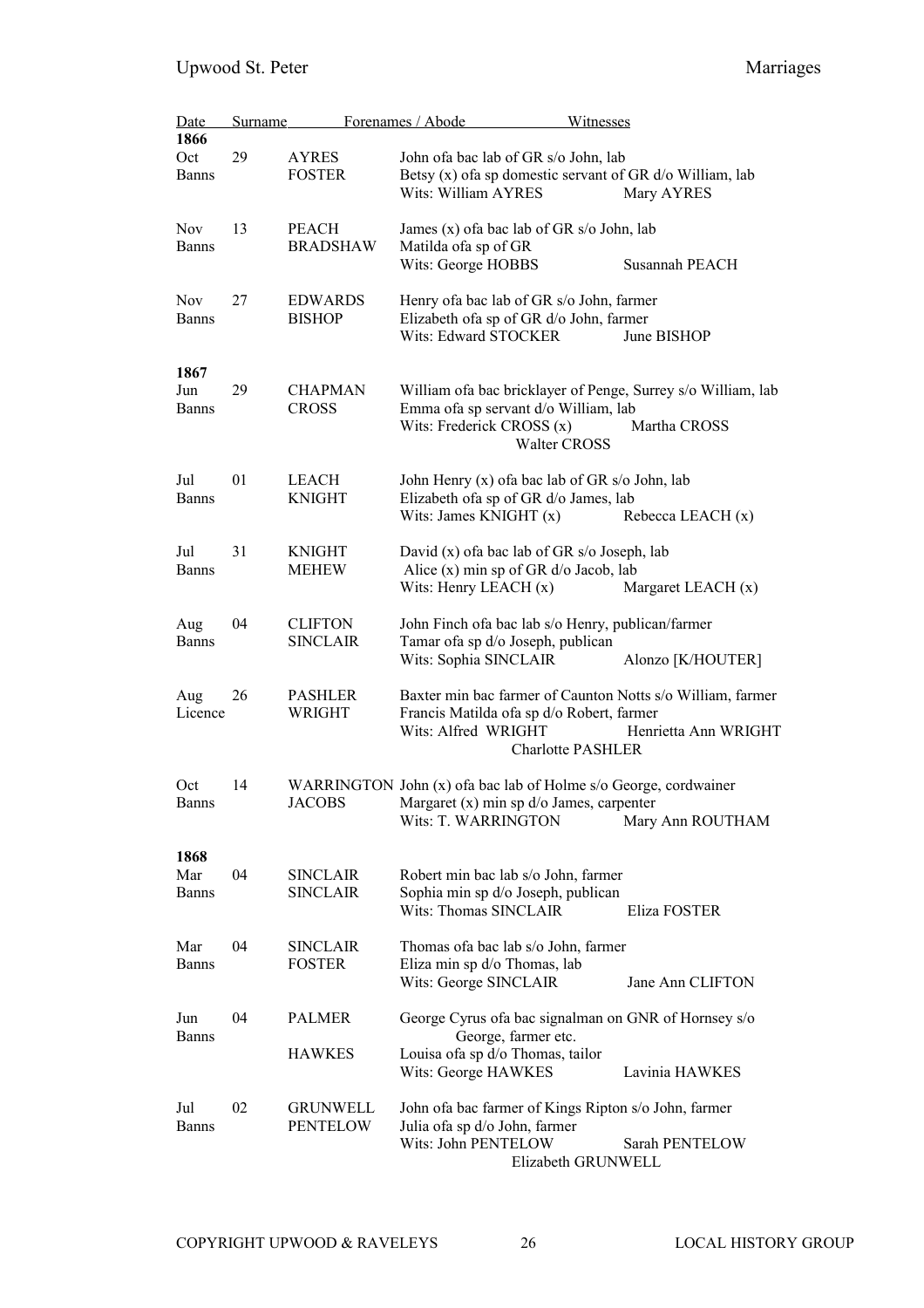| <b>Date</b><br>1868        | <u>Surname</u> |                                     | Forenames / Abode<br>Witnesses                                                                                                                              |                         |
|----------------------------|----------------|-------------------------------------|-------------------------------------------------------------------------------------------------------------------------------------------------------------|-------------------------|
| Aug<br><b>Banns</b>        | 15             | <b>VOSS</b><br><b>FORDHAM</b>       | Samuel (x) of a bac lab<br>Frances of awid                                                                                                                  |                         |
|                            |                |                                     | Wits: George SHELTON $(x)$                                                                                                                                  | Emma SMITH (x)          |
| Sep<br><b>Banns</b>        | 28             | <b>SPEECHLEY</b><br><b>WHATFORD</b> | William of a bac lab of Holme s/o William, farmer<br>Mary Ann ofa sp d/o James, farmer                                                                      |                         |
|                            |                |                                     | Wits: William CURTIS                                                                                                                                        | Emma CURTIS             |
| Oct<br><b>Banns</b>        | 06             | <b>HAWKES</b><br><b>BULLEN</b>      | George Edward ofa bac tailor<br>Mary Ann ofa sp grocer etc. of GR d/o Daniel, grocer etc.<br>Wits: George Cyrus PALMER                                      | L. PALMER               |
| <b>Nov</b>                 | 09             | SEATON                              | George Peter $(x)$ of a bac lab of GR s/o John, lab                                                                                                         |                         |
| <b>Banns</b>               |                | ABBOTT                              | Mary Ann min sp of GR d/o William, lab<br>Wits: Edward SEATON (x)                                                                                           | Susan SEATON (x)        |
| <b>Nov</b>                 | 17             | <b>HOBBS</b>                        | George of a bac lab of GR s/o Thomas, lab                                                                                                                   |                         |
| <b>Banns</b>               |                | COX                                 | Eliza ofa sp of GR d/o George, lab<br>Wits: George COX                                                                                                      | Ellen Berridge HOBBS    |
| Dec                        | 08             | <b>ISLEY</b>                        | Joseph $(x)$ of a bac lab s/o James, publican etc.                                                                                                          |                         |
| <b>Banns</b>               |                | <b>KEFFORD</b>                      | Sarah ofa sp d/o Joseph, lab<br>Wits: William KEFFORD                                                                                                       | Martha ISLEY            |
| 1869<br>Sep                | 28             | <b>JONES</b>                        | Richard Devereux of a bac clerk of Ponds Bridge, Whittlesey s/o                                                                                             |                         |
| Licence                    |                | <b>HUGHES</b>                       | Spencer, esquire<br>Frances Elizabeth Margaretta ofa sp d/o William, esquire<br>Wits: Owen DAVIS<br>Margaretta Lucy WORTHINGTON                             | Spencer JONES           |
| Oct<br><b>Banns</b>        | 05             | <b>STOCKWELL</b><br><b>BRIGHTY</b>  | William ofa bac farmer of Astwood, Bucks s/o Isaac, farmer<br>Susanna ofa sp of GR d/o William, farmer<br>Wits: William BRIGHTY<br>Herbert Umfrey STOCKWELL | Es--ce Umfrey STOCKWELL |
|                            |                |                                     |                                                                                                                                                             |                         |
| Oct<br><b>Banns</b>        | 13             | <b>HOBBS</b><br><b>BARRATT</b>      | David of a bac lab of GR s/o Thomas, lab<br>Charlotte of asp servant of GR d/o John, lab<br>Wits: George DEIGHTON                                           | Ellen HOBBS             |
| 1870                       |                |                                     |                                                                                                                                                             |                         |
| Feb                        | 07             | <b>FAWN</b><br>[signed FAURN]       | Harry of a bac carpenter of St Mary's Whittlesey s/o James, lab                                                                                             |                         |
| <b>Banns</b>               |                | <b>ISLEY</b>                        | Emily of asp d/o James, publican<br><b>Wits: Robert BURGESS</b>                                                                                             | Martha ISLEY            |
| Mar<br><b>Banns</b>        | 28             | <b>WHATFORD</b><br><b>SEATON</b>    | Willliam $(x)$ of a bac lab of GR s/o James, lab<br>Frances (x) of a sp of GR d/o William, lab                                                              |                         |
|                            |                |                                     | Wits: William SEATON (x)                                                                                                                                    | Eliza SEATON            |
| 1871<br>Feb                | 11             | AMBRICK                             | John (x) min bac lab s/o William, lab                                                                                                                       |                         |
| <b>Banns</b>               |                | <b>GRANGE</b>                       | Ann $(x)$ of a sp                                                                                                                                           |                         |
|                            |                |                                     | Wits: John RAY                                                                                                                                              | Emma SINCLAIR (x)       |
| <b>Nov</b><br><b>Banns</b> | 13             | <b>DEIGHTON</b>                     | George of a bac thatcher of GR s/o George, thatcher<br>Ellen of a sp of GR d/o Thomas, lab                                                                  |                         |
|                            |                | <b>HOBBS</b>                        | Wits: Henry NORRIS                                                                                                                                          | John DEIGHTON           |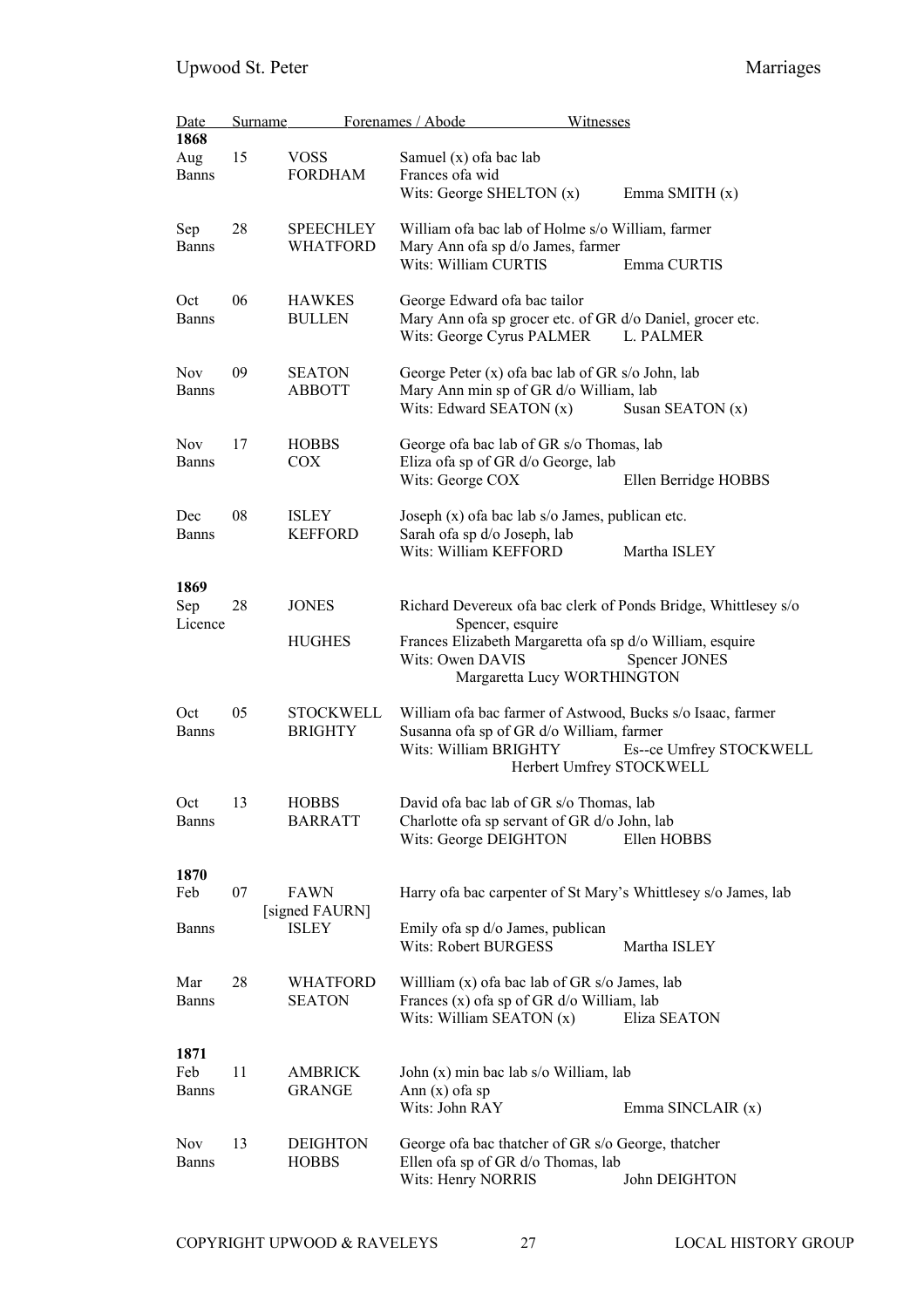| Date<br>1872                | <b>Surname</b> |                                    | Forenames / Abode                                                                                                                            | Witnesses                                                                             |
|-----------------------------|----------------|------------------------------------|----------------------------------------------------------------------------------------------------------------------------------------------|---------------------------------------------------------------------------------------|
| Feb<br><b>Banns</b>         | 20             | <b>TOFT</b><br><b>CLARKE</b>       | James of a wid carpenter of GR s/o Richard, farmer<br>Alice (x) of a wid d/o Charles STUBLEY, cottager<br>Wits: John Brighty CATLING         | Emily CATLING                                                                         |
| Mar<br>Banns                | 14             | <b>KAY</b><br><b>FOUNTAIN</b>      | Mary Ann Rebecca ofa sp d/o John, lab<br>Wits: Edward AUSTIN                                                                                 | Peter of a bac carpenter of Woodwalton s/o Thomas, carpenter<br>Lucy KAY $(x)$        |
| Jul<br><b>Banns</b>         | 01             | MILLS<br><b>FOSTER</b>             | John (x) of a bac lab of GR s/o John, lab<br>Esther $(x)$ of a sp of GR $d$ /o William, lab<br>Wits: Henry LEACH $(x)$                       | Mary Ann MILLS (x)                                                                    |
| Jul<br><b>Banns</b>         | 01             | HOW<br><b>ISLEY</b>                | Isaac (x) of a bac lab of GR s/o William, publican<br>Martha min sp d/o James, publican<br>Wits: Charles ISLEY $(x)$                         | Joanna ISLEY                                                                          |
| Jul<br><b>Banns</b>         | 16             | <b>BRAYBROOK</b><br><b>KENNELL</b> | William of a bac lab of GR s/o Thomas, lab<br>Mary Ann min sp d/o John, lab<br>Wits: John KENNELL (x)                                        | Alice BRAYBROOK                                                                       |
| Dec<br><b>Banns</b>         | 24             | <b>BROWN</b><br><b>SMITH</b>       | William of a bac lab of Hartford s/o Peter, lab<br>Ann ofa sp d/o Richard, lab<br>Wits: John RAY                                             | Emma SMITH (x)                                                                        |
| 1873<br>Jan<br>Banns        | 17             | <b>TYE</b><br><b>MANNING</b>       | William (x) of a bac lab s/o Just, lab<br>Mary Ann (x) min sp d/o James, lab<br>Wits: Joseph SHELTON (x)                                     | <b>Beatsy BEDFORD</b>                                                                 |
| Sep<br><b>Banns</b>         | 08             | <b>JACOBS</b><br><b>CANTELL</b>    | Richard of a bac tailor s/o James, carpenter<br>Mary Ann ofa sp d/o Richard Henry, farmer<br>Wits: James JACOBS                              | Susan JACOBS                                                                          |
| 1874<br>Apr<br>Licence      | 23             | <b>JONES</b><br>PENTELOW           | Sarah ofa sp d/o John, farmer<br>Wits: John PENTELOW                                                                                         | Joseph William of a bac farmer of Broughton s/o William, farmer<br>John PENTELOW junr |
| Jun<br><b>Banns</b>         | 11             | ISLEY<br><b>ISLEY</b>              | Frederic (x) of a bac lab s/o James, publican etc.<br>Ann ofa sp of All Saints Huntingdon d/o Henry, farmer etc.<br>Wits: Joseph ISLEY $(x)$ | Mary ISLEY                                                                            |
| Oct<br><b>Banns</b>         | 15             | <b>KING</b><br><b>MILLS</b>        | James $(x)$ of a bac lab s/o James, lab<br>Jane min sp d/o John, lab<br>Wits: John MILLS $(x)$                                               | <b>Charlotte GRANGE</b>                                                               |
| Oct<br><b>Banns</b>         | 26             | RAY<br><b>GOODWIN</b>              | Frederick (x) min bac lab s/o Robert, lab<br>Rebecca (x) min sp d/o William, lab<br>Wits: James GOODWIN $(x)$                                | Emma LANGLEY (x)                                                                      |
| Dec<br><b>Banns</b>         | 26             | MAY<br><b>ROOTHAM</b>              | John of a bac lab of GR s/o Henry, lab<br>Emma $(x)$ of a sp of GR $d$ /o Henry, lab<br>Wits: Thos WARRINGTON                                | Elizabeth ROOTHAM $(x)$                                                               |
| 1875<br>Mar<br><b>Banns</b> | 25             | <b>HOWARD</b><br><b>SEATON</b>     | Thomas of a bac engineer of Bury s/o William, lab<br>Martha (x) of a sp of GR d/o William, lab<br>Wits: William SEATON $(x)$                 | Eliza SEATON                                                                          |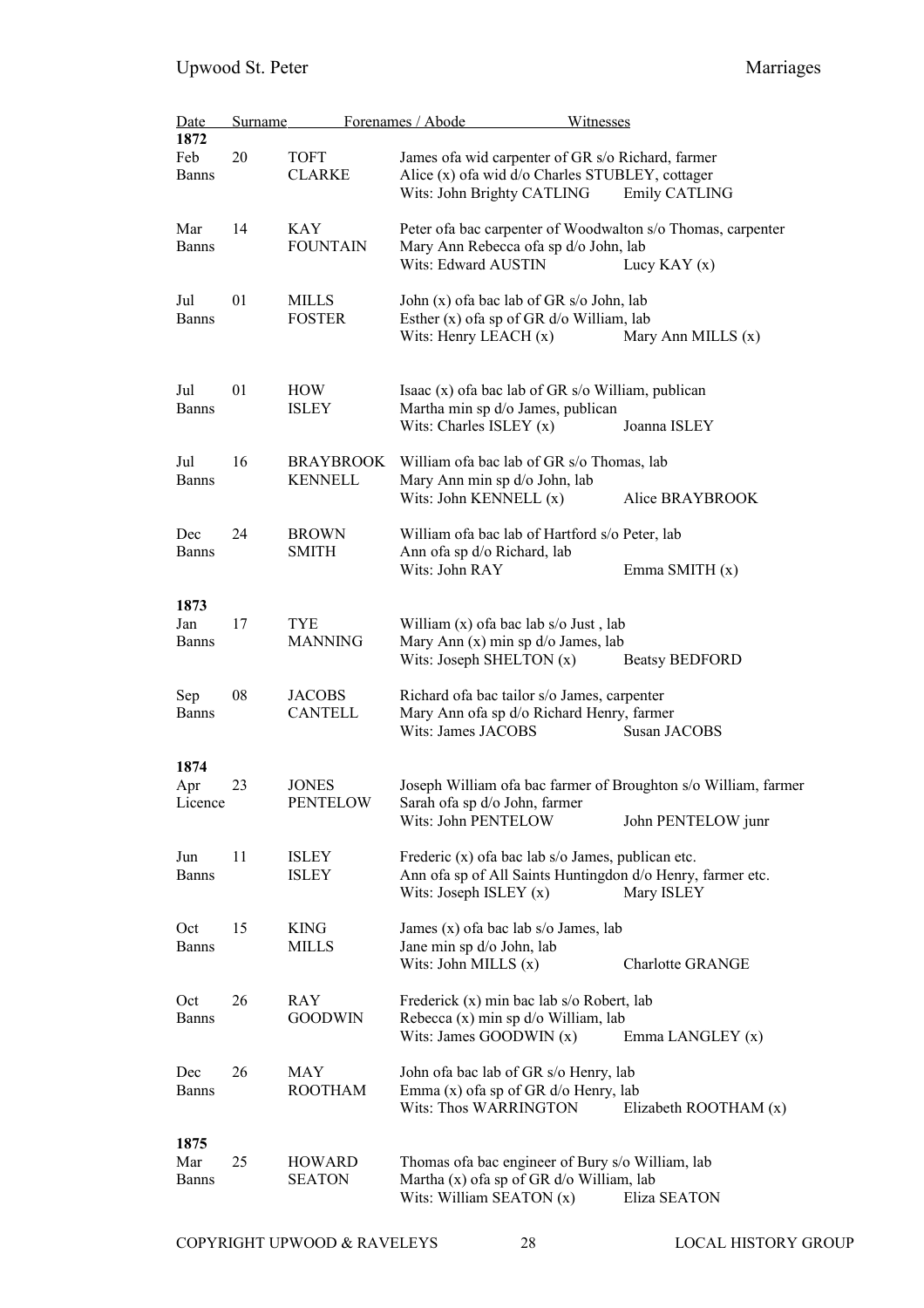| Date                | Surname      |                                   | Forenames / Abode                                                                             | Witnesses                                                           |
|---------------------|--------------|-----------------------------------|-----------------------------------------------------------------------------------------------|---------------------------------------------------------------------|
| 1875<br>Oct         | 19           | <b>THOMPSON</b>                   |                                                                                               | George of a bac machinist s/o William, machinist                    |
| <b>Banns</b>        |              | AYRES                             | Mary ofa sp d/o Samuel, lab                                                                   |                                                                     |
|                     |              |                                   | Wits: Maria PENTELOW                                                                          | <b>Edward GOVIER</b>                                                |
| <b>Nov</b>          | 01           | RAY                               | John ofa bac lab s/o James, lab                                                               |                                                                     |
| <b>Banns</b>        |              | HALL                              | Hannah min sp                                                                                 |                                                                     |
|                     |              |                                   | Wits: Frad CROSS                                                                              | Sarah RAY                                                           |
| <b>Nov</b>          | 10           | MEHEW                             |                                                                                               | Jacob (the younger) $(x)$ of a bac lab of GR s/o Jacob, lab         |
| <b>Banns</b>        |              | <b>HILSON</b>                     | Mary $(x)$ min sp of GR $d$ /o Jeremiah, tailor<br>Wits: F.GILSON                             | Sarah GILSON (x)                                                    |
| 1876                |              |                                   |                                                                                               |                                                                     |
| Jan                 | 27           | <b>CROSS</b>                      | Frederick of a bac lab s/o William, lab                                                       |                                                                     |
| <b>Banns</b>        |              | RAY                               | Sarah ofa sp d/o James, lab<br>Wits: Charles ISLEY                                            | <b>Charlotte GRANGE</b>                                             |
| Jun                 | 28           | <b>HOBBS</b>                      |                                                                                               | William Thomas $(x)$ of a bac lab of GR s/o Thomas, lab             |
| <b>Banns</b>        |              | LEACH                             | Lucy min sp of GR d/o William, lab<br>Wits: David HOBBS                                       |                                                                     |
|                     |              |                                   |                                                                                               | Emma LEACH                                                          |
| Sep<br><b>Banns</b> | 07           | ISLEY<br><b>SLACK</b>             | Emma min sp d/o Thomas, lab                                                                   | William Henry ofa bac lab s/o James, publican etc.                  |
|                     |              |                                   | Wits: William SLACK                                                                           | Elizabeth SLACK                                                     |
| Oct                 | 17           | ILETT                             | George ofa bac lab s/o John, lab                                                              |                                                                     |
| <b>Banns</b>        |              | <b>SLACK</b>                      | Elizabeth of as p d/o Thomas, lab<br>Wits: William SLACK                                      | Alice SLACK                                                         |
| <b>Nov</b>          | 21           | <b>PALMER</b>                     |                                                                                               | William Dring ofa bac signalman on G.N.R. of Hitchen St Saviour s/o |
| <b>Banns</b>        |              |                                   | George, farmer                                                                                |                                                                     |
|                     |              | <b>HAWKES</b>                     | Lavinia ofa sp d/o Thomas, tailor                                                             | Wits: George Edward HAWKES Emma THOMPSON                            |
| Dec                 | 25           | WAGSTAFF                          | George (x) of a bac lab s/o John, lab                                                         |                                                                     |
| <b>Banns</b>        |              | <b>BROWN</b>                      | Ann (x) of a wid d/o Richard SMITH, lab<br>Wits: William SMITH (x)                            |                                                                     |
|                     |              |                                   |                                                                                               | Emma SMITH (x)                                                      |
| 1877                | No Marriages |                                   |                                                                                               |                                                                     |
| 1878                |              |                                   |                                                                                               |                                                                     |
| Apr                 | 08           | <b>GRANGE</b>                     | Thomas $(x)$ of a bac lab                                                                     |                                                                     |
| <b>Banns</b>        |              | <b>SMITH</b>                      | Mary ofa wid d/o Jeremiah PEACH, lab<br>Wits: John AMBRICK $(x)$                              | Sarah CROSS                                                         |
|                     |              |                                   |                                                                                               |                                                                     |
| Dec<br><b>Banns</b> | 25           | TEAT<br><b>PEACH</b>              | Matthew $(x)$ of a bac lab of GR s/o Henry, lab<br>Mary Elizabeth of a sp of GR d/o John, lab |                                                                     |
|                     |              |                                   | Wits: George PURSER $(x)$                                                                     | Elizabeth PEACH $(x)$                                               |
| 1879                |              |                                   |                                                                                               |                                                                     |
| Mar                 | 21           | <b>SINCLAIR</b><br><b>SHELTON</b> | William Henry of a bac farmer s/o John, farmer<br>Eliza min sp d/o Smith, lab                 |                                                                     |
| <b>Banns</b>        |              |                                   | Wits: George SINCLAIR                                                                         | Ann KEY                                                             |
| Sep                 | 28           | <b>SHELTON</b>                    | Edward (x) of a wid lab s/o Smith, blacksmith                                                 |                                                                     |
| <b>Banns</b>        |              | <b>PACK</b>                       |                                                                                               | Elizabeth (x) ofa wid d/o William LENTON, blacksmith                |
|                     |              |                                   | Wits: John KENNEL (x)                                                                         | Susan Ann KENNELL                                                   |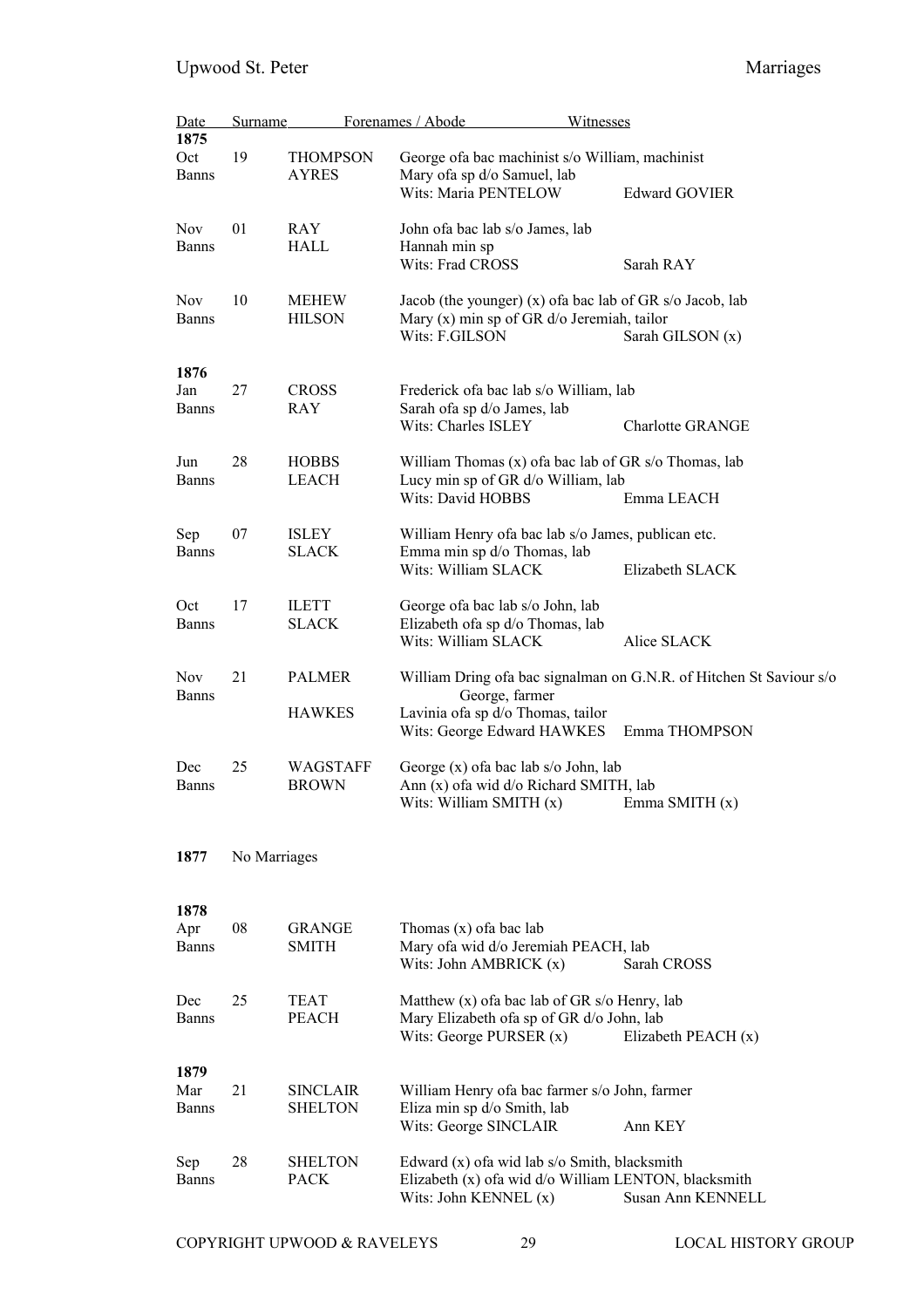| <b>Date</b>  | <b>Surname</b> |                  | Forenames / Abode<br>Witnesses                                                        |                         |
|--------------|----------------|------------------|---------------------------------------------------------------------------------------|-------------------------|
| 1879         |                |                  |                                                                                       |                         |
| Oct          | 09             | <b>THOMPSON</b>  | David of a bac engineer s/o William, engineer                                         |                         |
| <b>Banns</b> |                | <b>ISLEY</b>     | Druscilla min sp d/o James, publican                                                  |                         |
|              |                |                  | Wits: Edward GOVIER                                                                   | Mary THOMPSON           |
|              |                |                  |                                                                                       |                         |
| Oct          | 14             | <b>KING</b>      | Thomas of a bac carpenter of Warboys s/o Thomas, carpenter                            |                         |
| <b>Banns</b> |                | <b>BEEBY</b>     | Deborah ofa wid d/o Thomas MANN, farmer                                               |                         |
|              |                |                  | Wits: John KING                                                                       | Mary Ann MANN           |
|              |                |                  |                                                                                       |                         |
| Oct          | 22             |                  | George Smith (x) of a bac lab s/o Smith, lab                                          |                         |
|              |                | <b>SHELTON</b>   |                                                                                       |                         |
| <b>Banns</b> |                | <b>CLARK</b>     | Sarah Ann (x) ofa sp of Broughton d/o Edward, lab                                     |                         |
|              |                |                  | Wits: Joseph CLARK $(x)$                                                              | Harriet CLARK           |
|              |                |                  |                                                                                       |                         |
| 1880         |                |                  |                                                                                       |                         |
| Jan          | 02             | WRIGHT           | Alfred of a bac farmer s/o Robert, farmer                                             |                         |
| Licence      |                | <b>CLARKE</b>    | Emma ofa sp shopkeeper d/o Frederick, farmer                                          |                         |
|              |                |                  | Wits: Fred Arthur CLARKE                                                              | Henrietta Ann WRIGHT    |
|              |                |                  | [Date officially amended from 1879 to 1880 by vicar and witnessed by parties married] |                         |
|              |                |                  |                                                                                       |                         |
| May          | 19             | <b>BRADSHAW</b>  | Josiah ofa bac farmer s/o Charles, farmer                                             |                         |
| <b>Banns</b> |                | KEY              | Agnes Ann ofa sp d/o William, miller                                                  |                         |
|              |                |                  | Wits: John T.H.KEY                                                                    | Alice Augusta KEY       |
|              |                |                  |                                                                                       |                         |
| 1881         |                |                  |                                                                                       |                         |
| <b>Nov</b>   | 16             | <b>KENNEL</b>    | George of a bac lab s/o George, lab                                                   |                         |
| <b>Banns</b> |                | [signed KENNELL] |                                                                                       |                         |
|              |                | <b>SHELTON</b>   | Emma $(x)$ min sp $d$ o George, lab                                                   |                         |
|              |                |                  | Wits: Elijah SHELTON                                                                  | Hannah KENNELL          |
|              |                |                  |                                                                                       |                         |
| 1882         |                |                  |                                                                                       |                         |
| Jan          | 01             | <b>COUSINS</b>   | William (x) of a wid lab s/o John, lab                                                |                         |
|              |                |                  |                                                                                       |                         |
| <b>Banns</b> |                | <b>GARNER</b>    | Sarah Ann (x) ofa wid d/o Richard COTTON, shoemaker                                   |                         |
|              |                |                  | Wits: James GOODING $(x)$                                                             | Harriet GOODING (x)     |
|              |                |                  |                                                                                       |                         |
| Oct          | 03             | <b>SINCLAIR</b>  | George ofa bac coal merchant s/o John, farmer                                         |                         |
| <b>Banns</b> |                | <b>STRATTON</b>  | Emma ofa wid of Bury d/o John MARRIOTT, turf dealer                                   |                         |
|              |                |                  | Wits: William Henry SINCLAIR Eliza SINCLAIR                                           |                         |
|              |                |                  |                                                                                       |                         |
| Nov          | 04             | <b>SHELTON</b>   | Elijah min bac lab s/o Smith, lab                                                     |                         |
| <b>Banns</b> |                | <b>SLOUGH</b>    | Fanny Elizabeth (x) min sp servant d/o William, lab                                   |                         |
|              |                |                  | Wits: George MIDDLETON                                                                | Eliza SINCLAIR          |
|              |                |                  |                                                                                       |                         |
| 1883         |                |                  |                                                                                       |                         |
| Oct          | 29             | <b>ILLETT</b>    | William min bac lab of GR s/o John, lab                                               |                         |
| <b>Banns</b> |                | <b>STOREY</b>    | Mary Ann min sp servant of GR d/o Thomas, lab                                         |                         |
|              |                |                  | Wits: Thomas WOOLLEY                                                                  | Frances Emma STOREY (x) |
|              |                |                  |                                                                                       |                         |
|              |                |                  |                                                                                       |                         |
| 1884         |                |                  |                                                                                       |                         |
| Mar          | 05             | <b>INGLE</b>     | Albert Henry ofa bac blacksmith s/o Henry, blacksmith                                 |                         |
| <b>Banns</b> |                | <b>KIDMAN</b>    | Martha min sp d/o George, farmer                                                      |                         |
|              |                |                  | Wits: Thomas KIDMAN                                                                   | Elizabeth BROWN         |
|              |                |                  |                                                                                       |                         |
|              | 06             |                  |                                                                                       |                         |
| Apr          |                | <b>SHELTON</b>   | Edward $(x)$ of a wid lab s/o Smith, blacksmith                                       |                         |
| <b>Banns</b> |                | ELDERKIN         | Louisa ofa sp d/o George, lab                                                         |                         |
|              |                |                  | Wits: George Smith SHELTON (x) Sarah Ann SHELTON (x)                                  |                         |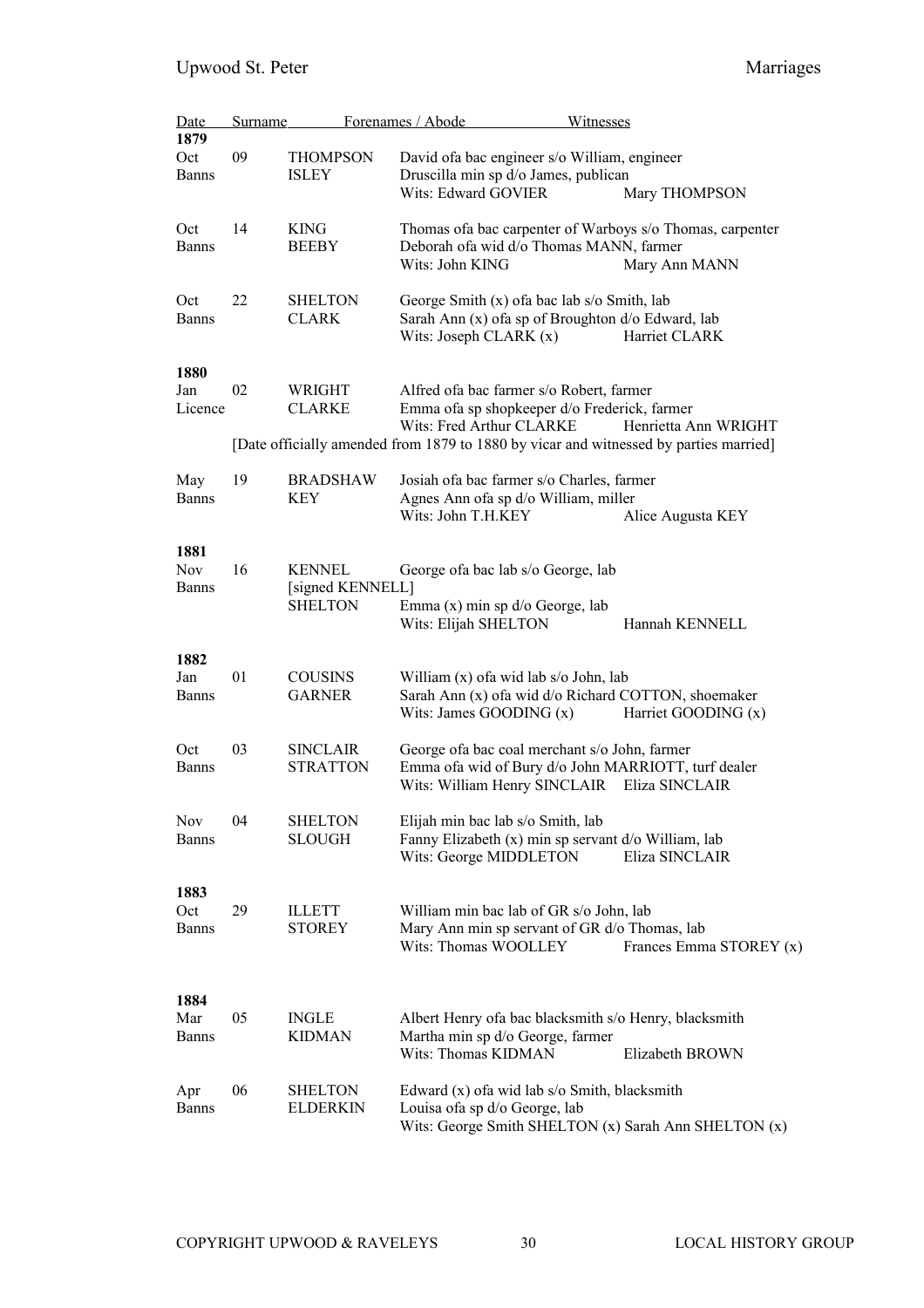| Date<br>1884                       | Surname      |                                                                | Forenames / Abode<br>Witnesses                                                                                                                                           |                                           |
|------------------------------------|--------------|----------------------------------------------------------------|--------------------------------------------------------------------------------------------------------------------------------------------------------------------------|-------------------------------------------|
| Oct<br><b>Banns</b>                | 13           | <b>DARLING</b><br>DEW<br>[At the licensed schoolroom]          | George 22 bac lab<br>Mary Eliza 21 sp d/o Henry, lab<br>Wits: John Thomas DEW                                                                                            | Louisa DARLING                            |
| Oct<br><b>Banns</b>                | 13           | <b>SUTTON</b><br><b>CURTIS</b><br>[At the licensed schoolroom] | Arthur William 24 bac carpenter of Grafham s/o Thomas, farmer<br>Catharine Elizabeth Newton 24 sp of GR d/o William, farmer<br>Wits: James CURTIS                        | Lavinia BEAVER                            |
| 1885<br><b>Nov</b><br><b>Banns</b> | 17           | <b>LOVEDEN</b><br><b>SHELTON</b>                               | Thomas 23 bac lab s/o William, lab<br>Elizabeth Ann 20 sp d/o Joseph, lab<br><b>Wits: Robert SHELTON</b>                                                                 | Elizabeth COWLING                         |
| 1886<br>Feb<br>Banns               | 11           | <b>AMBRICK</b><br>COWLING                                      | William 21 bac lab s/o William, lab<br>Elizabeth Ann 20 sp d/o William, lab<br>Wits: George AMBRICK                                                                      | Ada SLACK                                 |
| May<br><b>Banns</b>                | 24           | <b>SHELTON</b><br><b>BEDFORD</b>                               | Bill $(x)$ 22 bac lab s/o George, lab<br>Jane 22 sp d/o George, lab<br>Wits: William CLACK                                                                               | Elizabeth PEACH                           |
| Jun<br><b>Banns</b>                | 16           | KEY<br><b>CROSS</b>                                            | John Thomas Hidson 28 bac miller s/o William, miller & farmer<br>Hannah 30 sp schoolmistress of Kings Ripton d/o John, brewer[?]<br><b>Wits: James CROSS</b>             | Maria CROSS                               |
| Aug<br><b>Banns</b>                | 14           | WOOLLEY<br><b>STOREY</b>                                       | Tom 23 bac driller in iron foundry of GR<br>Frances Emily (x) 24 sp of GR d/o Thomas, lab<br>Wits: William ILETT                                                         | s/o William, bricklayer<br>Mary Ann ILETT |
| <b>Nov</b><br>Banns                | 03           | <b>COLE</b><br><b>BUTLER</b>                                   | John William 24 bac gardener of St John's, Peterborough s/o<br>James, gardener<br>Sarah 28 sp d/o William, foreman on a farm<br>Wits: William BUTLER Annie Louisa BUTLER |                                           |
| 1887                               | No Marriages |                                                                |                                                                                                                                                                          |                                           |
| 1888<br>May<br><b>Banns</b>        | 26           | <b>GODFREY</b><br><b>DARWOOD</b>                               | Arthur 23 bac driver of Poplar, All Saints, London s/o James, lab<br>Ellen 22 sp of GR d/o Matthew, farmer<br>Wits: Arthur DARWOOD                                       | Ada SLACK                                 |
| Oct<br><b>Banns</b>                | 18           | <b>DARWOOD</b><br><b>SLACK</b>                                 | Arthur 20 bac lab of GR s/o Matthew, farmer<br>Ada 19 sp d/o Thomas, lab<br>Wits: Edgar DARWOOD                                                                          | Henrietta Ann WRIGHT                      |
| 1889<br>Jan<br>Banns               | 07           | <b>SMITH</b><br><b>PACK</b>                                    | George 29 bac lab s/o John, lab<br>Mary Eliza 30 sp d/o George, lab<br>Wits: Emma Ann SMITH                                                                              | Elijah ISLEY                              |
| 1890<br>May<br><b>Banns</b>        | 26           | <b>FOSTER</b><br><b>ELDERKIN</b>                               | David 21 bac lab s/o Thomas, lab<br>Adelaide 20 sp d/o Thomas, lab<br>Wits: Lavinia BURTON                                                                               | Thomas ELDERKIN (x)                       |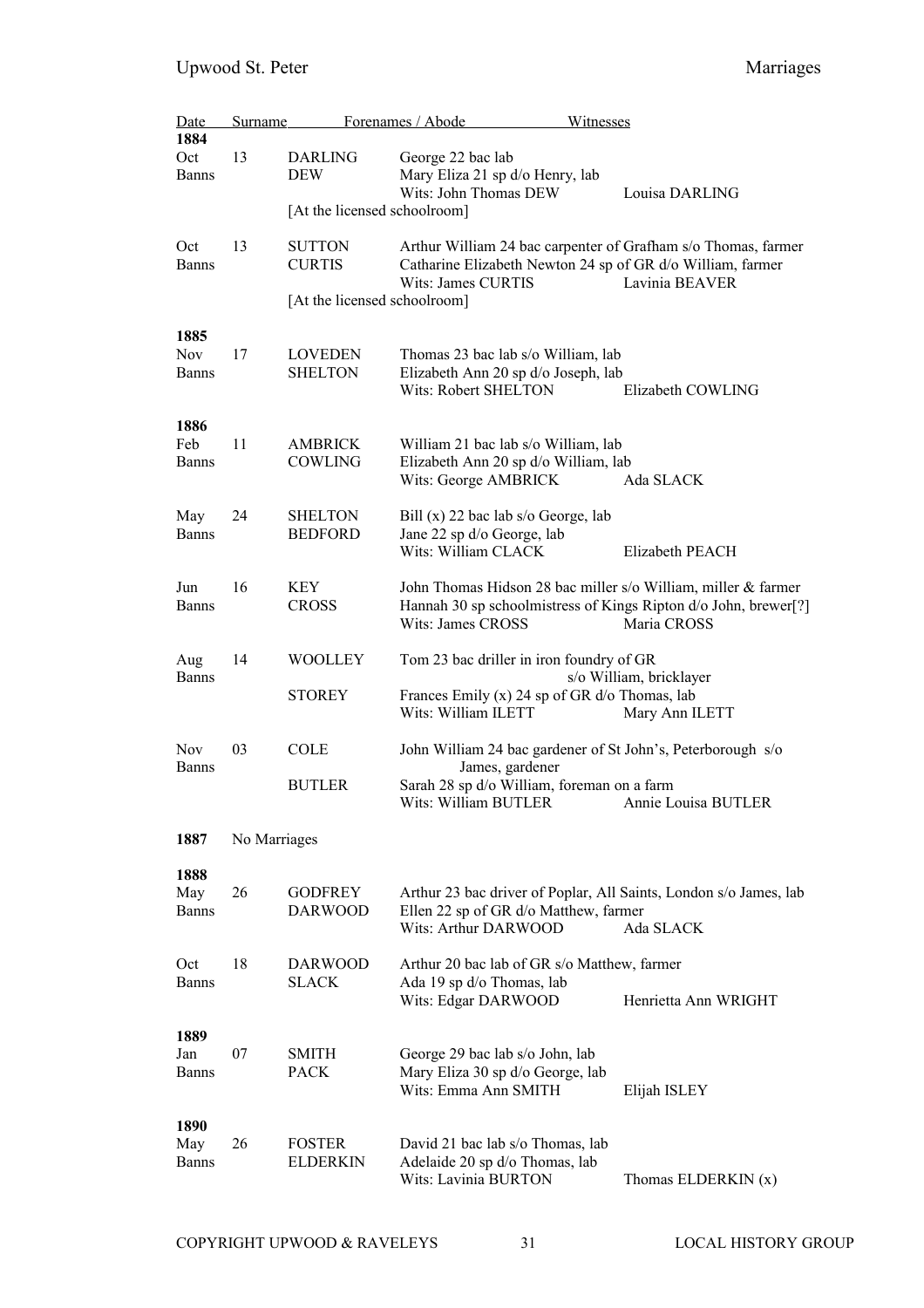| <b>Date</b><br>1891         | <b>Surname</b> |                                   | Forenames / Abode                                                                                                                               | Witnesses                                                                                                                             |
|-----------------------------|----------------|-----------------------------------|-------------------------------------------------------------------------------------------------------------------------------------------------|---------------------------------------------------------------------------------------------------------------------------------------|
| Mar<br><b>Banns</b>         | 15             | <b>KING</b><br><b>FOUNTAIN</b>    | Edward 24 bac lab s/o Robert, land surveyor<br>Mary Ann 24 sp d/o William, lab<br><b>Wits: Amos FOUNTAIN</b>                                    | Annie FOUNTAIN                                                                                                                        |
| Jul<br><b>Banns</b>         | 30             | <b>LEACH</b><br>JOLLY             | William Henry 22 bac lab of GR s/o Henry, lab<br>Emily 19 sp of GR d/o Thomas, lab<br><b>Wits: Ernest AYRES</b>                                 | Agnes LEACH                                                                                                                           |
| Sep<br><b>Banns</b>         | 17             | <b>SCRACE</b><br><b>CROSS</b>     | John 25 bac school attendance officer of Luton, Chatham s/o<br>John, dairyman<br>Adelaide 25 sp school teacher<br>Wits: Russell Blackman SCRACE | James CROSS                                                                                                                           |
| Oct<br><b>Banns</b>         | 07             | <b>HUGHES</b><br><b>TOWNSHEND</b> | Sam 39 wid lab s/o John, lab<br>Selina 26 sp d/o Henry, lab<br>Wits: Smith TOWNSHEND                                                            | Clara TOWNSHEND                                                                                                                       |
| 1892<br>Feb<br><b>Banns</b> | 18             | <b>KENNEL</b><br><b>MUNNS</b>     | Edward William Frank 20 bac lab s/o George, lab<br>Sarah 23 sp d/o John, lab<br>Wits: William AMBRICK                                           | <b>Caroline AMBRICK</b>                                                                                                               |
| 1893<br>Dec<br><b>Banns</b> | 25             | <b>NORFIELD</b><br><b>GOODING</b> | Emily 20 sp d/o James, lab<br>Wits: Ada GOODING                                                                                                 | William George 23 bac lab of Pond's Bridge s/o Jeremiah, ;ab<br>John NORFIELD                                                         |
| 1894                        | No Marriages   |                                   |                                                                                                                                                 |                                                                                                                                       |
| 1895<br>Jul<br><b>Banns</b> | 29             | <b>FOSTER</b><br><b>HOPPER</b>    | Joseph 34 bac lab s/o Thomas, lab<br>Elizabeth 36 wid d/o Henry COBB, lab<br>Wits: Sarah Jane SHELTON                                           | George SHELTON                                                                                                                        |
| Aug<br><b>Banns</b>         | 31             | <b>SMITH</b><br><b>HORSLY</b>     | Annie (x) 30 sp domestic servant d/o Samuel, game keeper<br>Wits: William Henry BULL                                                            | Charles William 33 wid railway guard of Woodstone s/o Alfred, lab<br>Sarah Ann BULL                                                   |
| 1896                        | No Marriages   |                                   |                                                                                                                                                 |                                                                                                                                       |
| 1897<br>Mar<br><b>Banns</b> | 11             | <b>GILBERT</b><br><b>FOUNTAIN</b> | Annie 28 sp nurse d/o Samuel, roadman<br>Wits: Samuel FOUNTAIN<br>Minnie FOUNTAIN                                                               | Cecil Edward 24 bac insurance agent of St Luke's Brighton s/o<br>Henry Augustus (dec) sergeant-major R.E.<br>Francis Harvey BISSENDEN |
| Mar<br><b>Banns</b>         | 17             | <b>DARWOOD</b><br><b>SHELTON</b>  | Edgar 25 bac lab s/o Matthew, higgler<br>Elizabeth 24 sp d/o Smith, lab<br>Wits: Edward SHELTON                                                 | Elizabeth PAYNE                                                                                                                       |
| Dec<br>Banns                | 05             | <b>SHELTON</b><br><b>SHELTON</b>  | George, groom<br>Sarah Jane 20 sp d/o Joseph, lab<br>Wits: Henry SHELTON                                                                        | Charlie 24 bac railwayman of Cricklewood, (Hendon) St Peter s/o<br>Ada REVELL                                                         |
| Dec<br><b>Banns</b>         | 23             | <b>REVELL</b><br>ELDERKIN         | John 24 bac lab s/o Robert, lab<br>Rosina 20 sp<br>Wits: James HANDOCK                                                                          | Mary Ann REVELL                                                                                                                       |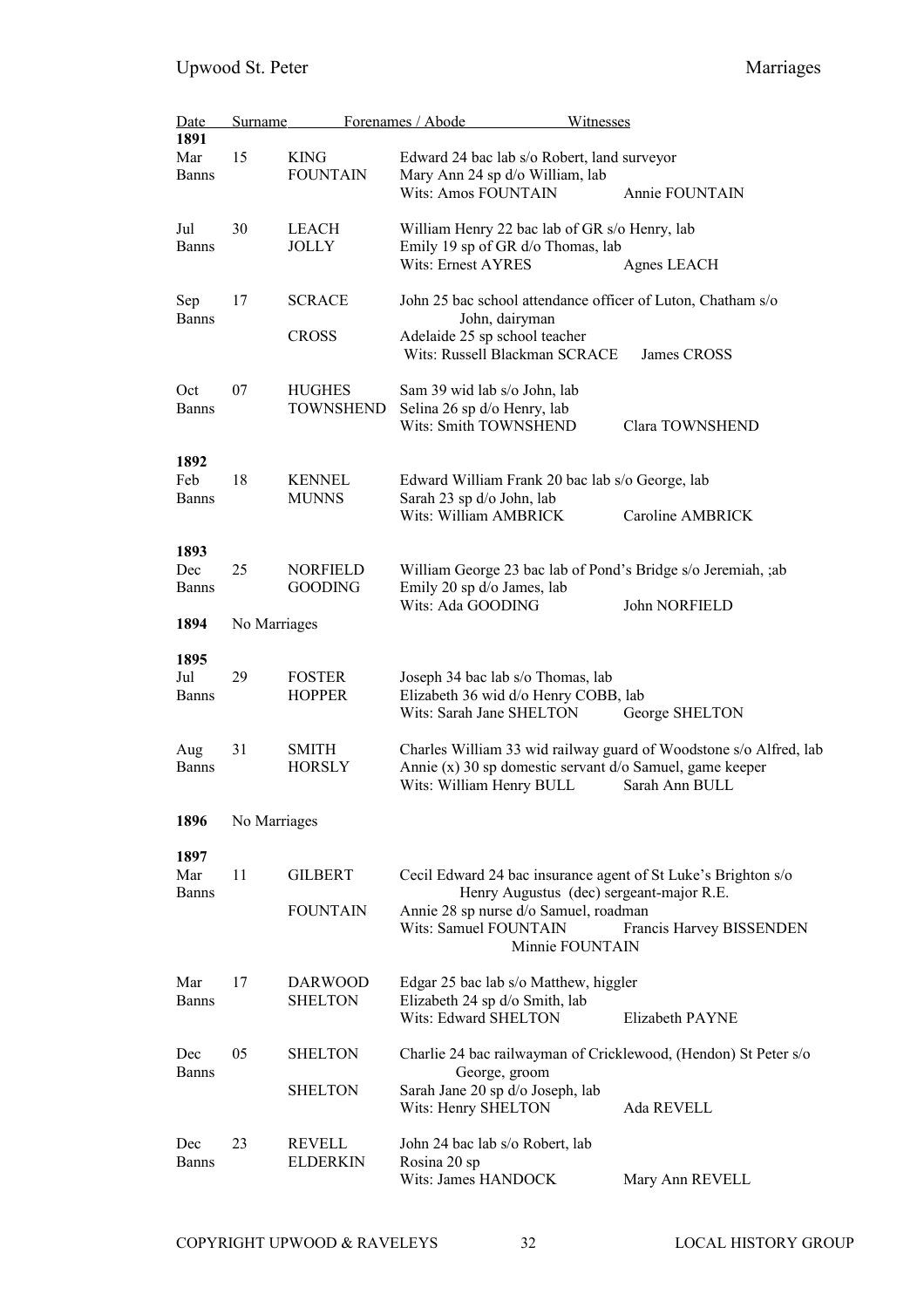| Date<br>1897                | <b>Surname</b> |                                  | Forenames / Abode                                                                                                                           | <b>Witnesses</b>                                                             |
|-----------------------------|----------------|----------------------------------|---------------------------------------------------------------------------------------------------------------------------------------------|------------------------------------------------------------------------------|
| Dec<br><b>Banns</b>         | 27             | <b>MARRIOTT</b><br><b>KNIGHT</b> | Tom 34 wid joiner of GR s/o Joseph, lab<br>Eleanir Jane 27 sp of GR d/o George, lab<br>Wits: Joseph MARRIOTT                                | Emma COX                                                                     |
| Dec<br><b>Banns</b>         | 27             | <b>HOBBS</b><br><b>HOBBS</b>     | Elizabeth Ann 21 sp of GR d/o David, lab<br>Wits: Sarah Jane HARRITY                                                                        | William George 21 bac lab of GR s/o Thomas William, lab<br>John Thomas HOBBS |
| 1898<br>Jul<br><b>Banns</b> | 01             | <b>SHELTON</b><br><b>REVELL</b>  | Henry 22 bac lab s/o Joseph, lab<br>Ada Eliza 19 sp d/o Robert, lab<br>Wits: Rober REVELL $(x)$                                             | Jessie SHELTON                                                               |
| Aug<br><b>Banns</b>         | 26             | <b>SMITH</b><br><b>PURSER</b>    | Fred 28 bac lab of Ramsey s/o Robert<br>Martha 26 sp d/o William, lab<br>Wits: Jesse H.KEY                                                  | Annie PURSER                                                                 |
| Oct<br><b>Banns</b>         | 31             | ISLEY<br><b>SMITH</b>            | Elijah 37 bac brickyardman s/o James (dec), publican<br>Emma Ann 39 sp d/o John (dec), lab<br>Wits: George SMITH                            | Grace ISLEY                                                                  |
| <b>Nov</b><br><b>Banns</b>  | 08             | <b>COX</b><br><b>MAYHEW</b>      | Alfred 33 bac lab of GR s/o Thomas, lab<br>Eliza Ann 21 sp of GR d/o Jacob, lab<br>Wits: Allan SHAW                                         | Sarah LEACH                                                                  |
| 1899<br>Jan<br><b>Banns</b> | 13             | <b>EDWARDS</b><br><b>SHELTON</b> | Thomas 20 bac lab s/o Thomas, lab<br>Jessie 18 sp servant of GR d/o Joseph, lab<br>Wits: George SHELTON                                     | Mary Ann EDWARDS                                                             |
| July<br><b>Banns</b>        | 23             | <b>EDWARDS</b><br><b>MANN</b>    | Stephen Bishop 31 bac farmer of GR s/o Henry, farmer<br>Julia Maria 24 sp d/o John, farmer<br>Wits: Thomas KING<br>Margaret MANN            | Sarah Maria EDWARDS<br>John MANN                                             |
| Aug<br>Banns                | 10             | <b>GAUNT</b><br><b>DARWOOD</b>   | Harry 31 bac lab s/o William George, farmer<br>Ada 30 wid publican d/o Thomas SLACK, lab<br>WITS: Harry SLACK                               | Mary Ann FORDHAM                                                             |
| Dec<br><b>Banns</b>         | 04             | <b>ILETT</b><br><b>BRAYBROOK</b> | George Harry 22 bac lab s/o George, farmer<br>Susan Annie 19 sp d/o William, lab<br>Wits: Sarah BRAYBROOK                                   | William BRAYBROOK                                                            |
| 1900<br>Jun<br>Licence      | 21             | <b>LEWIN</b><br><b>COLLETT</b>   | Edward James of a bac farmer of Cottenham, Cambs s/o<br>Jonathan, farmer<br>Annie Maria ofa sp d/o William, farmer<br>Wits: William COLLETT | <b>Rupert Cyril WATTS</b>                                                    |
| Oct<br><b>Banns</b>         | 18             | <b>AGGER</b><br><b>HARRITY</b>   | James 23 bac mechanic of GR s/o John, shepherd<br>Sarah Jane 20 sp of GR d/o John, machinist<br>Wits: Mary Ann HARRITY (x)                  | Rose HARPER                                                                  |
| Dec<br><b>Banns</b>         | 26             | <b>CURTIS</b><br>KEY             | William 35 bac farmer of GR s/o William, farmer<br>Evelyn Louisa 30 sp d/o William, yeoman<br>Wits: William KEY                             | Alice Augusta KEY                                                            |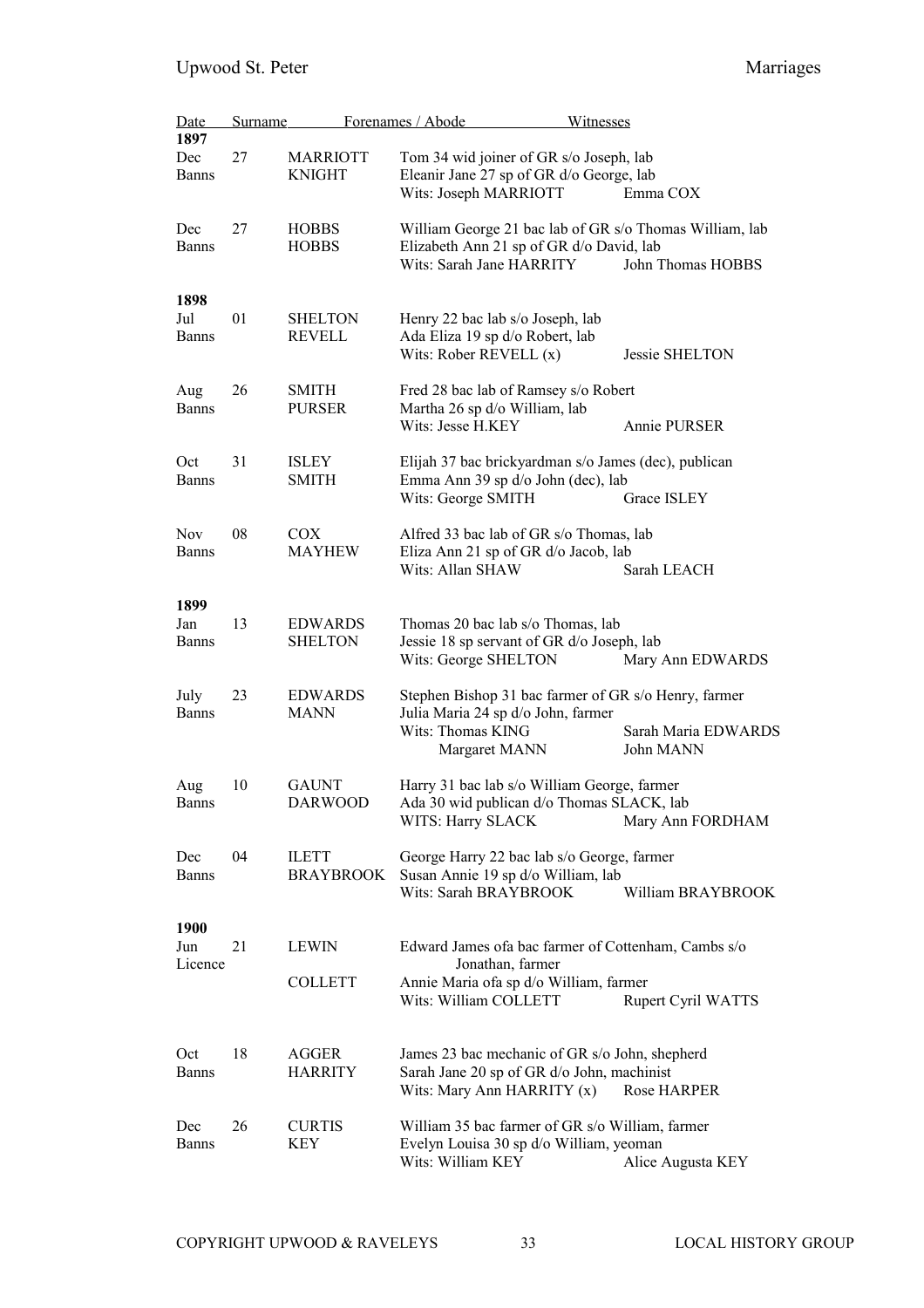| <b>Date</b>         | <b>Surname</b> |                  | Forenames / Abode                                                 | <b>Witnesses</b>                                                    |
|---------------------|----------------|------------------|-------------------------------------------------------------------|---------------------------------------------------------------------|
| 1901                |                |                  |                                                                   |                                                                     |
| Apr                 | 04             | SHAW             | Allen 21 bac lab of GR s/o Owen, gardener                         |                                                                     |
| <b>Banns</b>        |                | MILLS            | Louisa 23 sp of GR d/o John (dec), lab                            |                                                                     |
|                     |                |                  | Wits: Herbert GOODGE                                              | Jane MILLS                                                          |
| May                 | 09             | MILLS            | Sidney John 27 bac lab of GR s/o John (dec), lab                  |                                                                     |
| Banns               |                | <b>WILMER</b>    | Agnes 37 sp of GR d/o Richard (dec), lab                          |                                                                     |
|                     |                |                  | Wits: George MILLS                                                | Jane MILLS                                                          |
| May<br><b>Banns</b> | 27             | WISBEY           | James, lab                                                        | Christopher James 27 bac lab of 23 Portland Rd, South Tottenham s/o |
|                     |                | <b>BRAYBROOK</b> | Sarah Elizabeth 24 sp d/o William, lab<br>Wits: Herbert BRAYBROOK | Thomas William KILSBY                                               |
| Jul                 | 10             | <b>EVANS</b>     |                                                                   | John 28 bac ag lab of Woodwalton s/o Mark (dec), ag lab             |
| <b>Banns</b>        |                | <b>CROSS</b>     | Ada 26 sp of GR d/o William, farmer                               |                                                                     |
|                     |                |                  | Wits: William CROSS                                               | Martha CHAPMAN                                                      |
| Jul                 | 23             | <b>HOBBS</b>     | John Thomas 27 bac ag lab of GR s/o David, ag lab                 |                                                                     |
| <b>Banns</b>        |                | <b>HICKS</b>     |                                                                   | Frances Caroline (x) 22 sp of GR d/o John (dec), soldier            |
|                     |                |                  | Wits: Annie Elizabeth SLACK                                       | Herbert James HOBBS                                                 |
| <b>Nov</b>          | 04             | <b>MASON</b>     | Charles 30 bac boatman s/o Joseph, ag lab                         |                                                                     |
| <b>Banns</b>        |                | <b>VOSS</b>      | Alice 24 sp domestic servant d/o Samuel, ag lab                   |                                                                     |
|                     |                |                  | Wits: Frederick LANGLEY                                           | Rachel VOSS                                                         |
| <b>Nov</b>          | 13             | <b>ALLPRESS</b>  | Robert 25 bac mechanic s/o John, brickmaker                       |                                                                     |
| <b>Banns</b>        |                | <b>DEIGHTON</b>  | Naomi Jane 24 sp dressmaker d/o George, thatcher                  |                                                                     |
|                     |                |                  | Wits: George DEIGHTON                                             | Joseph ALLPRESS                                                     |
| <b>Nov</b>          | 28             | <b>PENTELOW</b>  |                                                                   | Richard Topham 31 bac farm bailiff of Wistow s/o Richard, farmer    |
| <b>Banns</b>        |                | KEY              | Alica Augusta 37 sp d/o William, yeoman                           |                                                                     |
|                     |                |                  | Wits: William KEY                                                 | Annie Emily PENTELOW                                                |
| 1902                |                |                  |                                                                   |                                                                     |
| Apr                 | 10             | <b>SLACK</b>     | Harry Samuel 26 bac ag lab s/o Thomas, ag lab                     |                                                                     |
| <b>Banns</b>        |                | <b>POULTER</b>   | Martha Julia 25 sp d/o Amos, shoemaker                            |                                                                     |
|                     |                |                  | Wits: John Richard POULTER                                        | Margaret POULTER                                                    |
| Jul                 | 29             | <b>LEACH</b>     |                                                                   | Samuel (x) 66 wid ag lab s/o Theophilus (dec), ag lab               |
| <b>Banns</b>        |                | <b>AUSTIN</b>    | Lucy $(x)$ 51 wid d/o James RUFF (dec), ag lab                    |                                                                     |
|                     |                |                  | Wits: J.DEAR                                                      | Louisa DEAR                                                         |
| Aug                 | 27             | <b>MEASURES</b>  | James 27 bac baker of St Ives s/o Thomas, baker                   |                                                                     |
| <b>Banns</b>        |                | <b>HAWKES</b>    |                                                                   | Rosa Ann 30 sp of GR d/o George Edward (dec), grocer                |
|                     |                |                  | Wits: George E.R. HAWKES                                          | L.E.L. HAWKES                                                       |
|                     |                |                  | <b>Arthur Robert CHANDLER</b>                                     |                                                                     |
| Oct                 | 06             | <b>HOBBS</b>     | Tom 35 bac ag lab s/o Thomas, ag lab                              |                                                                     |
| <b>Banns</b>        |                | <b>ISLEY</b>     | Emma 45 wid d/o Thomas SLACK, ag lab                              |                                                                     |
|                     |                |                  | Wits: Harry SLACK                                                 | Martha Julia SLACK                                                  |
| Oct                 | 22             | <b>SWIFFEN</b>   | William 23 bac farmer of Wistow s/o James, farmer                 |                                                                     |
| <b>Banns</b>        |                | <b>CURTIS</b>    | Mary Ann 23 sp d/o William, farmer                                |                                                                     |
|                     |                |                  | Wits: James CURTIS                                                | Sarah Elizabeth BLACKMAN                                            |
| Dec                 | 25             | <b>KILSBY</b>    | Thomas William 23 bac acting fireman on G.E.R. of                 |                                                                     |
| <b>Banns</b>        |                |                  |                                                                   | West End, March s/o George, loader on G.E.R.                        |
|                     |                | <b>BRAYBROOK</b> | Julia 23 sp d/o William, ag lab<br>Wits: William BRAYBROOK        | Maude BRAYBROOK                                                     |
|                     |                |                  |                                                                   |                                                                     |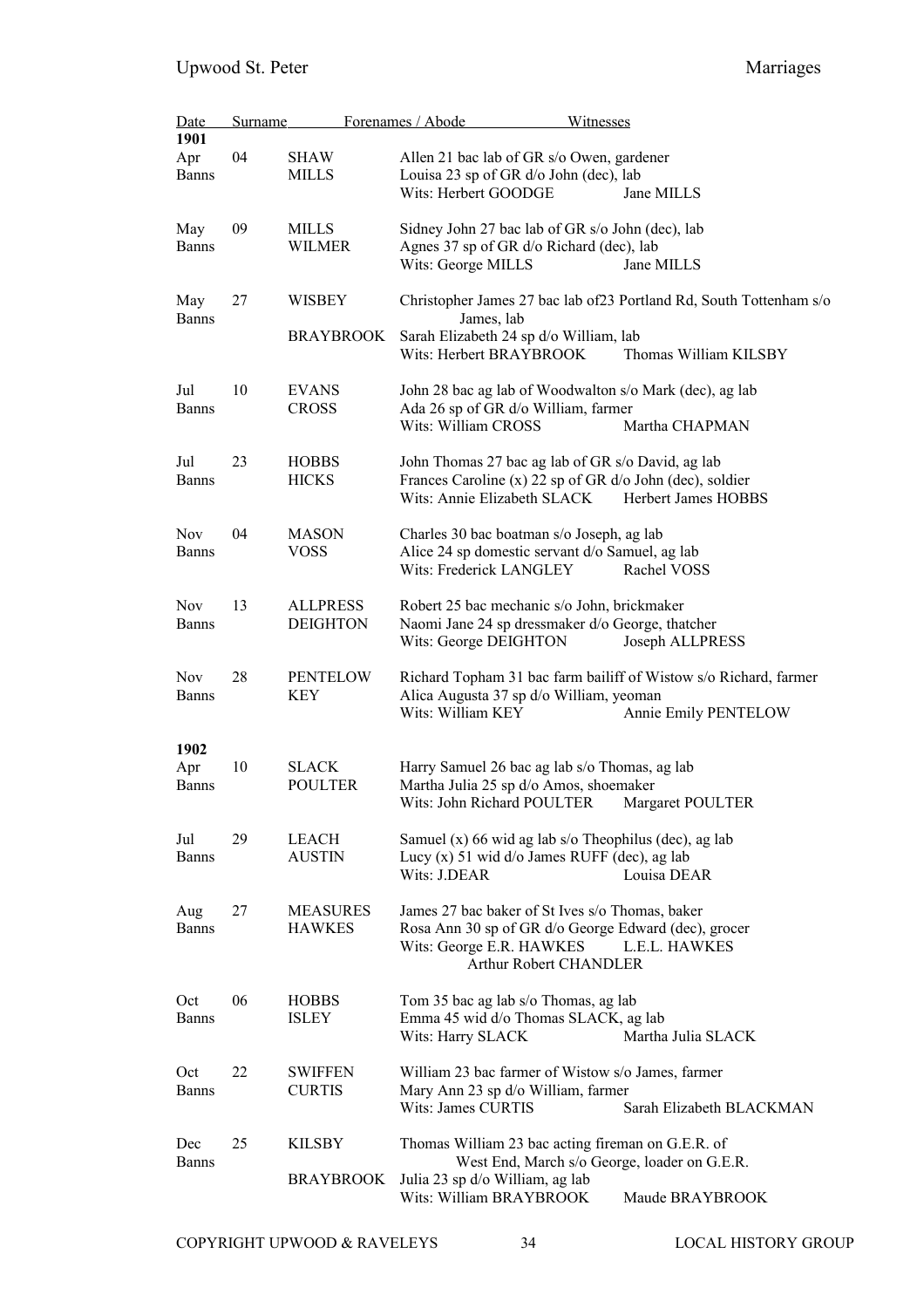| Date<br>1903                | Surname |                                   | Forenames / Abode                                                                                                      | Witnesses                                                                                       |
|-----------------------------|---------|-----------------------------------|------------------------------------------------------------------------------------------------------------------------|-------------------------------------------------------------------------------------------------|
| Jul<br><b>Banns</b>         | 21      | <b>PAPWORTH</b><br><b>KENNELL</b> | Susan Ann 62 wid nurse father unknown<br>Wits: Frederick William SMITH                                                 | George 67 wid woodman of Ramsey s/o George (dec), woodman<br>Elizabeth Mary DAWSON              |
| 1904<br>May<br><b>Banns</b> | 26      | <b>BROWN</b><br><b>POULTER</b>    | Rachel 19 sp d/o Amos, shoemaker<br>Wits: Charles William POULTER Martha Julia SLACK                                   | William James 22 bac brickmaker s/o William James, carter                                       |
| Jul<br><b>Banns</b>         | 20      | <b>ELMORE</b><br><b>ISLEY</b>     | Agnes 23 sp parlourmaid, d/o Joe, foreman on farm<br>Wits: Edward ISLEY                                                | Arthur 26 bac groom & gardener of Bury s/o William, roadman<br>Ada ISLEY                        |
| Oct<br><b>Banns</b>         | 22      | <b>NORRIS</b><br><b>CHILLERY</b>  | Harry 23 bac ag lab s/o Thomas, ag lab<br>Sarah Elizabeth 28 sp d/o William (dec), ag lab<br>Wits: Emma SHELTON        | George DAVIS                                                                                    |
| <b>Nov</b><br><b>Banns</b>  | 21      | <b>JACKSON</b><br><b>FURNELL</b>  | Harry 23 bac ag lab s/o John, ag lab<br>Wits: Arthur FURNELL                                                           | Mary Elizabeth 18 sp d/o James Hezekiah Chaplin, ag lab<br>Charlotte Louise FURNELL             |
| 1905<br>Jan<br><b>Banns</b> | 07      | MARSHALL<br>LEACH                 | Sarah Ann 23 sp of GR d/o Harry, ag lab<br>Wits: Ellen Elizabeth LEACH                                                 | Frederick 25 bac lab in manure factory of Ramsey s/o Charles, ag lab<br>George Albert GLOVER    |
| Jul<br><b>Banns</b>         | 27      | <b>GAUNT</b><br><b>KENNELL</b>    | John 23 bac lab s/o John, publican<br>Kate 21 sp d/o George, higgler<br>Wits: Maria FROMANT                            | Frederick KENNELL                                                                               |
| Sep<br><b>Banns</b>         | 28      | <b>LAMBERT</b><br><b>DEIGHTON</b> | William Robert 30 bac ag lab<br>Ellen Elizabeth 24 sp d/o George, thatcher<br>Wits: Fanny BULLEN                       | William George DEIGHTON                                                                         |
| Dec<br><b>Banns</b>         | 25      | <b>KILBY</b><br><b>AVORY</b>      | Charles 31 bac farmer s/o William, farmer<br>Mary Ann 32 sp of Ramsey St Mary d/o George, ag lab<br>Wits: Martha AVORY | Arthur BUNNAGE                                                                                  |
| Dec<br>Banns                | 25      | <b>DODSON</b><br><b>BRAYBROOK</b> | Alice Maud 22 sp d/o William, ag lab<br>Wits: William BRAYBROOK                                                        | Robert William 22 bac ag lab of Sawtry s/o Thomas, ag lab<br>Mabel BRAYBROOK                    |
| Dec<br>Banns                | 26      | <b>TOWNSEND</b><br><b>FORDHAM</b> | Agnes Annie 20 sp d/o Lewis, grocer & baker<br>Wits: Lewis FORDHAM                                                     | Fred 27 bac mechanic s/o Frederick (alias SHELTON), machinist<br><b>Arthur TOWNSEND</b>         |
| 1906<br>Jan<br>Banns        | 01      | TYE<br><b>SHELTON</b>             | David 22 bac ag lab s/o David, ag lab<br>Emily Louisa 21 sp d/o Edward, ag lab<br>Wits: Mary Ann TYE                   | James SHELTON                                                                                   |
| Aug<br>Banns                | 04      | <b>HARRISON</b><br><b>ISLEY</b>   | Ada 22 sp d/o Joseph, foreman on farm<br>Wits: John HARRISON                                                           | George 32 bac labourer in brickfield of Farcet s/o John, ag lab<br><b>Florence Eleanor CARE</b> |
| Dec<br>Banns                | 10      | <b>JOHNSON</b><br><b>SHELTON</b>  | Harry 23 bac ag lab s/o King, ag lab<br>Annie 18 sp d/o Bill (dec), ag lab<br>Wits: Mary Ann SHELTON                   | George BEDFORD                                                                                  |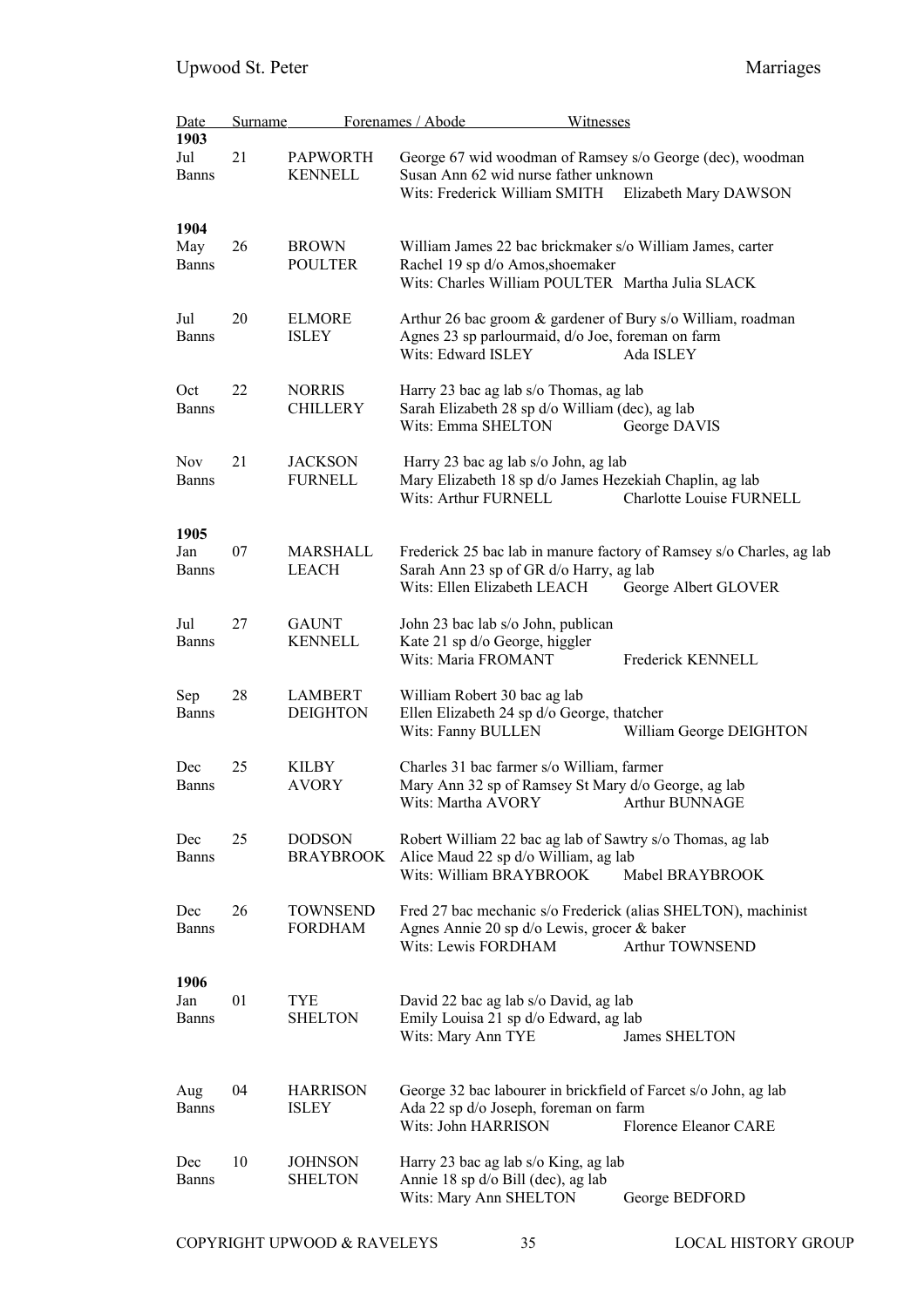| Date<br>1907                | <b>Surname</b> |                                   | Forenames / Abode<br>Witnesses                                                                                                                                       |                                     |
|-----------------------------|----------------|-----------------------------------|----------------------------------------------------------------------------------------------------------------------------------------------------------------------|-------------------------------------|
| Aug<br><b>Banns</b>         | 10             | <b>FURNELL</b><br><b>SHELTON</b>  | James William 23 bac ag lab s/o Hesekiah James, ag lab<br>Ellen 20 sp d/o George (dec), roadman<br>Wits: Reuben SHELTON<br>Mary Ann SHELTON                          |                                     |
| 1908<br>Aug<br><b>Banns</b> | 30             | <b>SHELTON</b><br><b>FURNELL</b>  | James 22 bac ag lab s/o Edward, ag lab<br>Charlotte Louisa 22 sp d/o Hesekiah James, ag lab<br>Wits: Emily Louisa TYE                                                | Arthur FURNELL                      |
| Sep<br><b>Banns</b>         | 14             | RAYMENT<br>MALT                   | George 24 bac plate-layer of Woodwalton s/o George, plate-layer<br>Ethel Mary 21 sp domestic servant d/o Herbert, farm bailiff<br>Wits: Rob., MALT                   | Bertha GREEN                        |
| 1909<br>Jun                 | 03             | <b>TOMPSETT</b>                   | Frederick John of a bac merchant of Seaton, S.Devon, s/o                                                                                                             |                                     |
| <b>Banns</b>                |                | <b>NUGENT</b>                     | John, merchant<br>Kathleen Dora Thornton 22 sp d/o<br>Charles Phillip Crober [?] Clerk in Holy orders<br>Wits: Sybil G NUGENT Edith A. TOMPSETT<br>C Philip C NUGENT | John TOMPSETT<br>Susan NUGENT       |
| Sep                         | 09             | <b>NOBLE</b><br><b>COLLETT</b>    | John Bamford bac ironmonger s/o John, retired ironmonger<br>Alice Maude sp d/o William, yeoman farmer<br>Wits: George KENDALL<br>W. COLLETT                          | Dorothy KENDALL<br>Margaret KENDALL |
| <b>Nov</b>                  | 16             | <b>CORDERY</b><br><b>FOUNTAIN</b> | Joseph Leonard 25 bac private H.V. Corps s/o William, miller<br>Elizabeth 24 sp d/o Samuel, road mender<br>Wits: Samuel FOUNTAIN                                     | A. CORDERY                          |
| 1910<br>Jul<br><b>Banns</b> | 19             | <b>ISLEY</b><br><b>STOKLEY</b>    | Joseph $(x)$ of a wid lab s/o James, lab<br>Mary Ann (x) of a wid d/o William JEFFREY, lab<br>Wits: Ada HARRISON                                                     | A. STOKLEY                          |
| <b>Nov</b><br><b>Banns</b>  | 19             | <b>DODSON</b><br><b>JACOBS</b>    | William 30 bac lab s/o Berry, lab<br>Lizzie Gladstone 23 sp d/o Henry, gardener<br>Wits: Henry JACOBS                                                                | Winifred JACOBS                     |
| 1911<br>Jun<br><b>Banns</b> | 06             | <b>ROWKINS</b><br><b>HALL</b>     | Lewis Ashley 21 bac land agent's clerk of Souldrop, s/o<br>John (dec), tailor<br>Alice 23 sp of GR d/o Robert (dec), porter<br>Wits: George Henry HALL               | Fanny Elizabeth HALL                |
| Jul<br><b>Banns</b>         | 01             | <b>BATEMAN</b><br><b>ELDERKIN</b> | Ernest 20 bac lab of Warboys s/o Thomas (dec), lab<br>Agnes 18 sp d/o Thomas, lab<br>Wits: John Thomas ELDERKIN                                                      | Naomi BATEMAN                       |
| Aug<br><b>Banns</b>         | 30             | TEAT<br><b>MINCHIN</b>            | Herbert Charles 30 bac lab s/o Matthew, shepherd<br>Ada Florence 22 sp domestic servant d/o James, carter<br>Wits: William PEACH                                     | Susan Jane TEAT                     |
| Oct<br><b>Banns</b>         | 10             | <b>EDWARDS</b><br><b>MASON</b>    | George William 26 bac lab s/o Thomas, bargeman<br>Lily Poulter 26 sp d/o Frederick George POULTER, carter<br>Wits: Frederick George POULTER                          | Rose Mabel POULTER                  |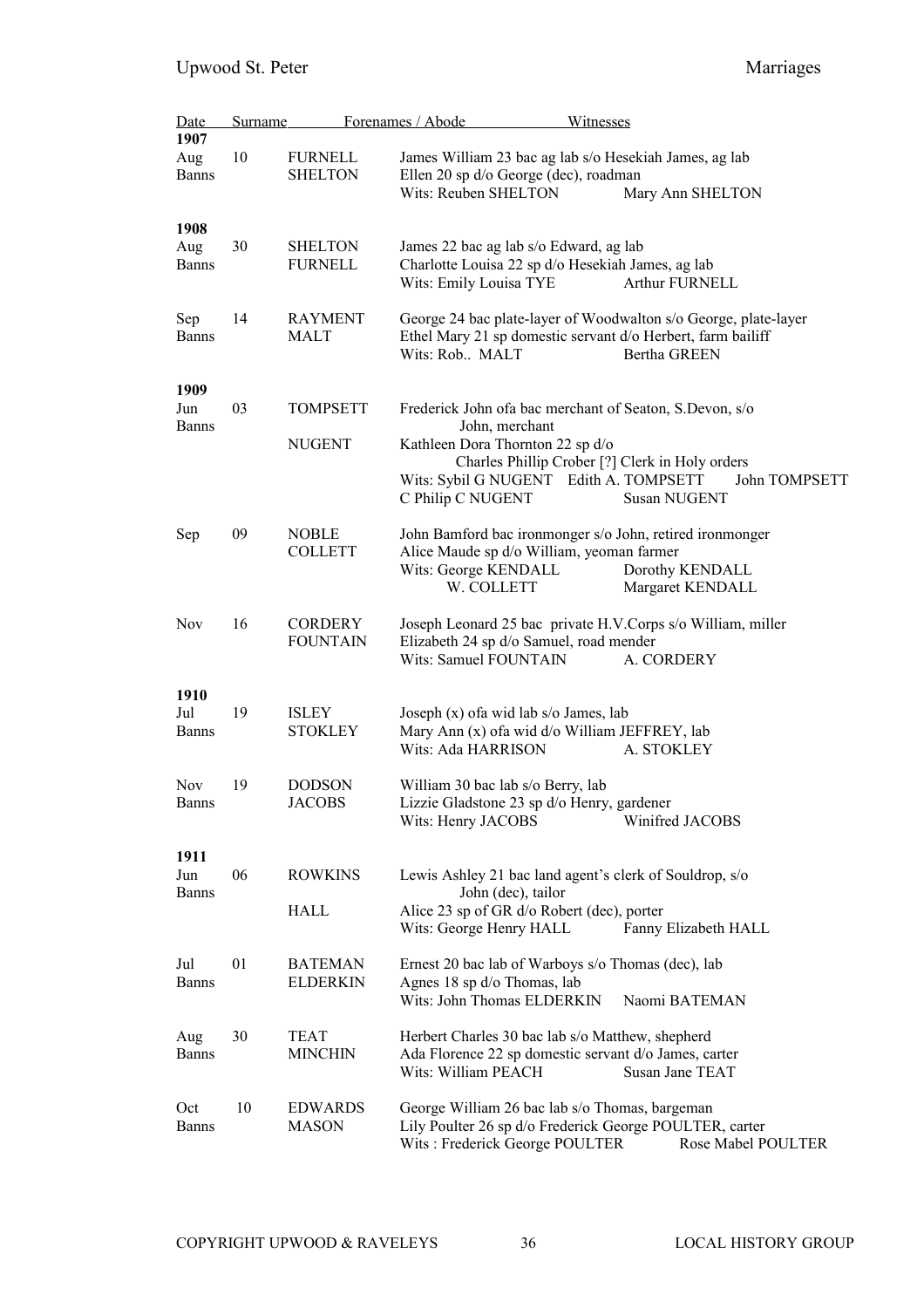| <b>Date</b>                        | Surname      |                                    | Forenames / Abode                                                                                                                                            | Witnesses                                                                                                                                 |
|------------------------------------|--------------|------------------------------------|--------------------------------------------------------------------------------------------------------------------------------------------------------------|-------------------------------------------------------------------------------------------------------------------------------------------|
| 1911<br><b>Nov</b><br><b>Banns</b> | 08           | <b>BEDFORD</b><br><b>KENNELL</b>   | John 22 bac lab s/o Fred, lab<br>Eliza 25 sp d/o Arthur (dec), lab<br>Wits: George KENNELL                                                                   | Elsie KENNELL                                                                                                                             |
| <b>Nov</b><br><b>Banns</b>         | 29           | <b>WILLIS</b><br><b>SHELTON</b>    | Frederick 26 bac lab of Ramsey s/o Samuel, farmer<br>Florence 22 sp d/o Elijah, lab<br>Wits: George SHELTON                                                  | Clara WILLIS                                                                                                                              |
| 1912<br>Apr<br><b>Banns</b>        | 08           | <b>GREENWOOD</b><br><b>SHELTON</b> | Jabez 26 bac lab of Ramsey s/o Jabez (dec), lab<br>Mildred Selina 22 sp d/o Edward, lab                                                                      | Wits: George Edward SHELTON Priscilla ELDERKIN                                                                                            |
| Jun<br><b>Banns</b>                | 24           | <b>SHARP</b><br><b>FORD</b>        | Fanny Maria 30 sp d/o Tom, lab<br>Wits: Tom FORD                                                                                                             | George 35 bac quarryman of Wrotham s/o Thpmas William, thatcher<br>Beatrice Annie FORD                                                    |
| <b>Nov</b><br><b>Banns</b>         | 06           | <b>GARTON</b><br>TAYLOR            | Thomas 25 bac postman s/o Thomas, farmer<br>Sarah Jane 25 sp d/o William, farmer<br>Wits: William TAYLOR                                                     | Elsie TAYLOR                                                                                                                              |
| 1913                               | No Marriages |                                    |                                                                                                                                                              |                                                                                                                                           |
| 1914                               | No Marriages |                                    |                                                                                                                                                              |                                                                                                                                           |
| 1915<br>Jun<br><b>Banns</b>        | 12           | CHURCHILL<br><b>INGLE</b>          | Annette Emily 28 sp d/o Albert Henry, farmer<br>Wits: George B. CHURCHILL                                                                                    | Ernest Frank 26 bac clerk of Croydon s/o George (dec), carpenter<br>Martha INGLE<br>Queenie INGLE                                         |
| Dec<br><b>Banns</b>                | 14           | <b>REDHEAD</b><br><b>HALES</b>     | Wits: John H.EDWARDS                                                                                                                                         | Harry $(x)$ 49 wid farm lab of Eye Green s/o Henry (dec), lab<br>Elizabeth 45 wid of GR d/o Harry EDWARDS, farmer<br>Sarah Eleanor PORTER |
| 1916<br>Feb<br><b>Banns</b>        | 23           | <b>HARLOCK</b><br><b>BOWD</b>      | Frederick 39 bac lab s/o George, lab<br>Sarah Ann 40 sp d/o John (dec), lab<br>Wits: William TAYLOR                                                          | Elsie TAYLOR                                                                                                                              |
| 1917<br>Dec<br>Licence             | 05           | <b>BRAYBROOK</b><br>MALT           | Sarah 24 sp of GR d/o James Herbert, farmer<br>Wits: Florence MALT                                                                                           | Walter 23 bac farmer now serving in Canadian Forces s/o Herbert, farmer<br>J. Herbert MALT                                                |
| Dec<br><b>Banns</b>                | 11           | <b>AUSTIN</b><br><b>BRADFIELD</b>  | John William 26 bac yardman of GR s/o<br>George (dec), horsekeeper<br>Wits: Evelyn Agnes KEY                                                                 | Louisa 28 sp domestic servant of GR d/o Charles Leonard, groom<br>Violet Annie BRADSHAW                                                   |
| 1918<br>May<br><b>Banns</b>        | 20           | <b>BROWN</b><br><b>KING</b>        | Arthur William 23 bac horsekeeper of Thorney, s/o<br>John Thomas, lab<br>Alice Mary 24 sp d/o James, smallholder<br>Wits: Elizabeth OUNNETT<br>Pte. G.W.KING | Sarah CADE                                                                                                                                |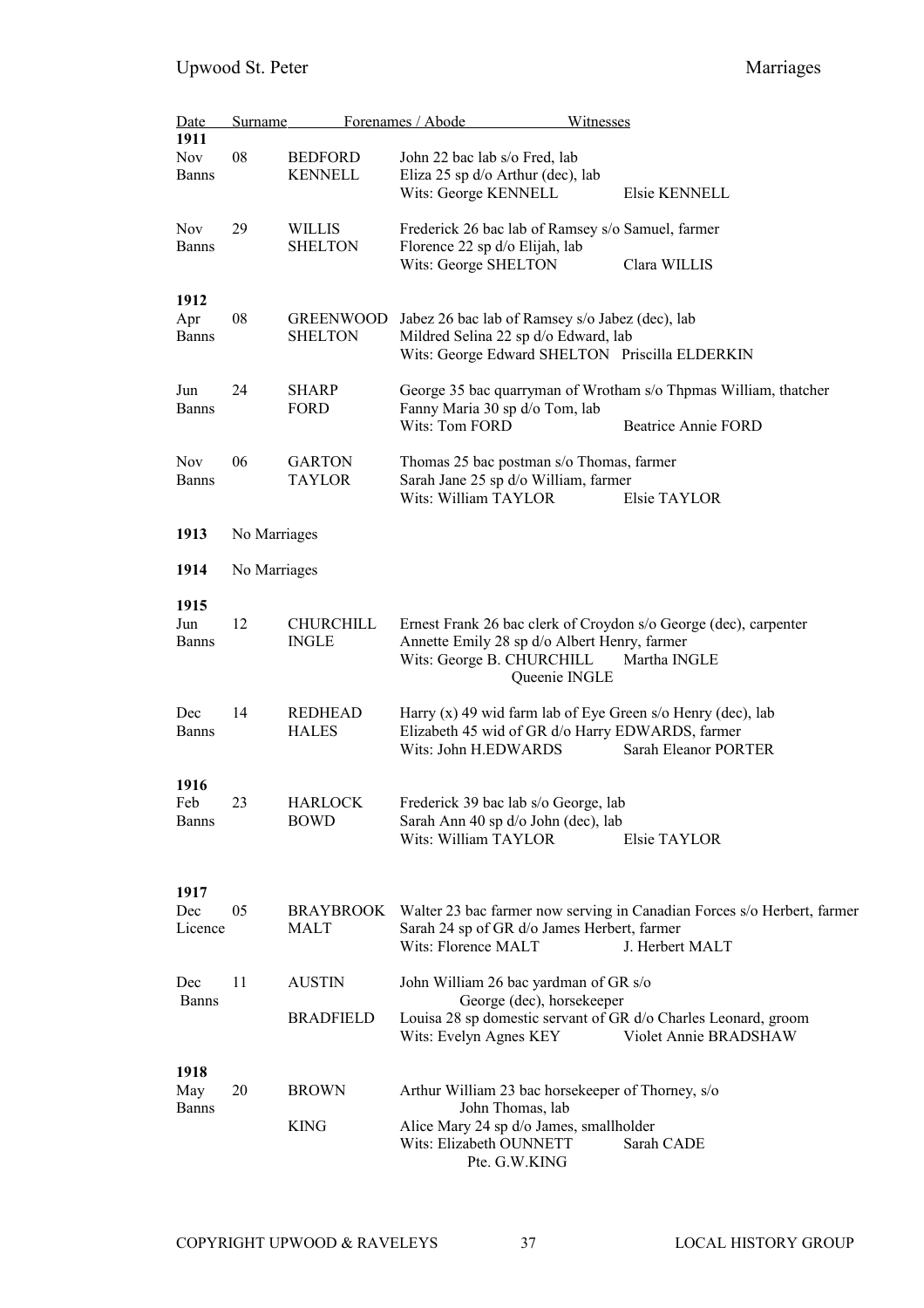| Date                        | <b>Surname</b> |                                    | Forenames / Abode                                                                                                                                                                                     | Witnesses                                                                                              |
|-----------------------------|----------------|------------------------------------|-------------------------------------------------------------------------------------------------------------------------------------------------------------------------------------------------------|--------------------------------------------------------------------------------------------------------|
| 1918<br>Jun<br>Licence      | 04             | <b>KING</b>                        | George William 30 bac private in $656th$ agric lab coy s/o<br>James, smallholder                                                                                                                      |                                                                                                        |
|                             |                | CADE                               | Wits: Arthur W BROWN                                                                                                                                                                                  | Catherine Mary 39 wid of Hartford d/o Ebenezer BEALE, smallholder<br>Pollie BLACKMAN<br><b>E.BEALE</b> |
| 1919<br>Jan<br>Licence      | 01             | BRAYBROOK                          | John Thomas 32 bac farmer now in Canadian B.E.F. Forces s/o<br>William, engine driver                                                                                                                 |                                                                                                        |
|                             |                | <b>THOMPSON</b>                    | Eva 26 sp d/o David (dec), engineer<br>Wits: Alice THOMPSON                                                                                                                                           | William BRAYBROOK                                                                                      |
| Jan<br>Licence              | 09             | <b>BODIAM</b>                      | Frank Henry 22 bac gamekeeper of Bearshed Kent s/o<br>Frederick John, coachman                                                                                                                        |                                                                                                        |
|                             |                | <b>FORD</b>                        | Beatrice Annie 33 sp d/o Tom, horsekeeper<br>Wits: Albert Henry FORD                                                                                                                                  | Margaret Louisa FORD                                                                                   |
| Feb<br><b>Banns</b>         | 17             | <b>KILBY</b><br>LAWRENCE           | Frederick 51 bac lab s/o William (dec), lab<br>Ruth 44 sp d/o Thomas (dec), lab<br><b>Wits: Arthur PAYNE</b>                                                                                          | Sarah LAWRENCE                                                                                         |
| 1920<br>Apr<br><b>Banns</b> | 03             | GOOD<br>WEST                       | Albert 32 bac warehouseman of 64 Cross Street, Islington s/o<br>Thomas Richard, barrister's clerk<br>Martha Elizabeth 24 sp of GR d/o Joseph, ag lab<br>Wits: Thomas Sandy GOOD<br>Grace Gillian WEST | Elsie POULTER                                                                                          |
| May<br><b>Banns</b>         | 24             | <b>SHAW</b><br><b>THOMPSON</b>     | Hugh 29 bac horsekeeper s/o Owen, retired yardman<br>Gladys 23 sp postmistress d/o David (dec), engineer<br>Wits: Emma THOMPSON                                                                       | Harry THOMPSON                                                                                         |
| Jun<br><b>Banns</b>         | 08             | <b>SMITH</b>                       | Percy James of a bac builder of Sawtry s/o<br>Joseph Henry (dec), builder                                                                                                                             |                                                                                                        |
|                             |                | <b>KEY</b>                         | Daisy Maria of a of GR d/o John Hidson, farmer<br>Wits: Esther SMITH                                                                                                                                  | Wm.H.KEY                                                                                               |
| 1921                        |                |                                    |                                                                                                                                                                                                       |                                                                                                        |
| <b>Nov</b><br><b>Banns</b>  | 01             | <b>SPEECHLEY</b><br><b>HERBERT</b> | Harry 23 bac farmer of Glatton s/o Joseph, farmer<br>Florence Mary 22 sp of GR d/o Thomas, farmer<br>Wits: George S. SPEECHLEY<br>Frances A. HERBERT                                                  | Thomas HERBERT<br>Joseph SPEECHLEY                                                                     |
| 1922                        |                |                                    |                                                                                                                                                                                                       |                                                                                                        |
| Apr<br><b>Banns</b>         | 17             | <b>YOUNG</b>                       | Stanley George 28 bac gardener of Cottenham s/o<br>s/o Benjamin, gardener                                                                                                                             |                                                                                                        |
|                             |                | <b>THOMPSON</b>                    | Alice 31 sp d/o David (dec), engineer<br>Wits: Mabel Grace YOUNG<br>Agnes Clara YOUNG<br>Ida Fitzgerald DALTON                                                                                        | Arthur William YOUNG<br>Emma THOMPSON                                                                  |
| Jun                         | 17             | <b>JACOBS</b><br><b>HOBBS</b>      | Frank Clifford 25 bac general lab s/o Henry, lab<br>Rose Evelyn 26 sp of GR d/o William Thomas (dec), lab<br>Wits Daisy HOBBS<br><b>Lily POULTER</b>                                                  | William Jones HOBBS                                                                                    |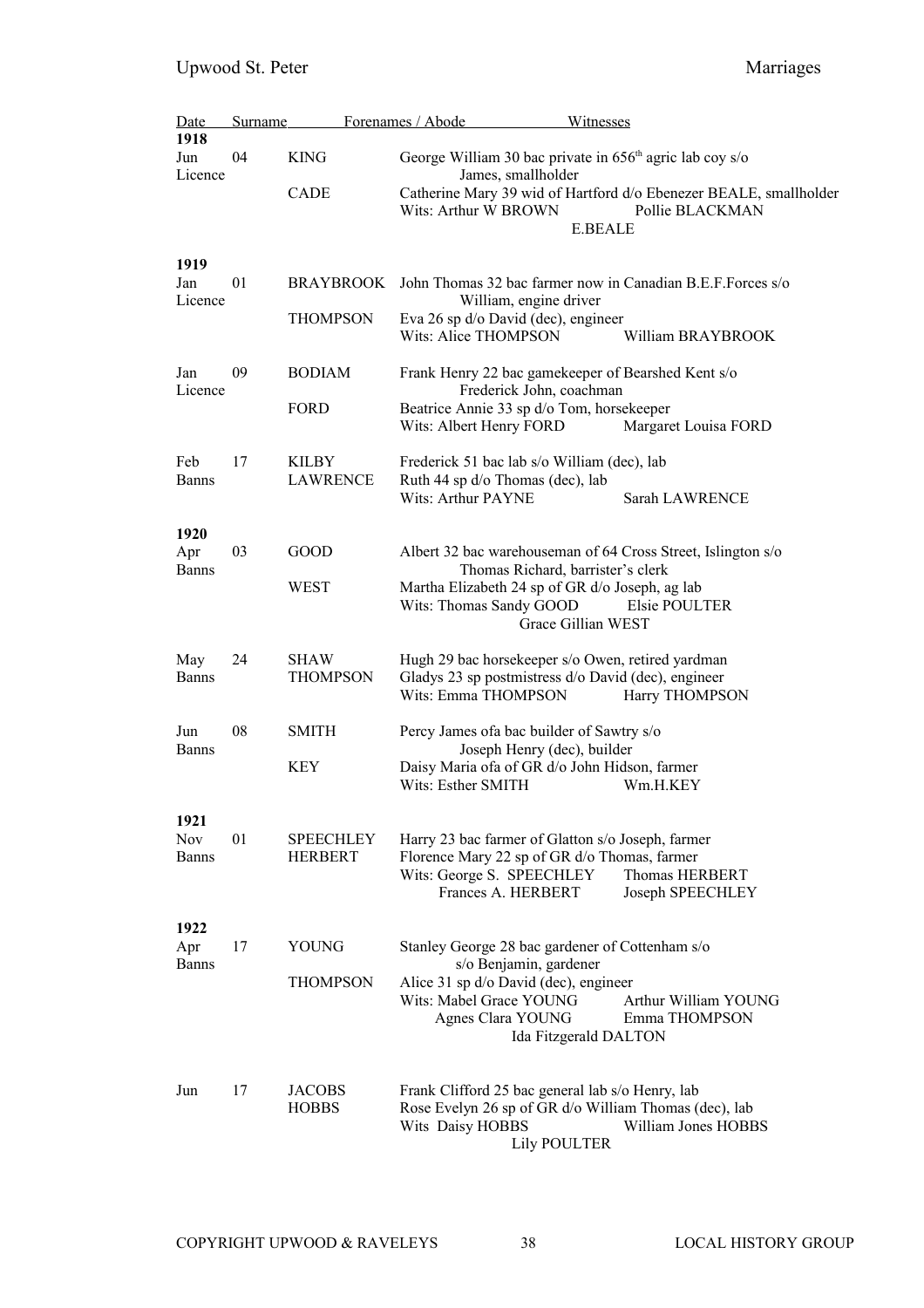| Date                        | <b>Surname</b> |                                   | Forenames / Abode<br><b>Witnesses</b>                                                                                                                 |                                                                                  |
|-----------------------------|----------------|-----------------------------------|-------------------------------------------------------------------------------------------------------------------------------------------------------|----------------------------------------------------------------------------------|
| 1922<br>Dec<br><b>Banns</b> | 26             | <b>ELMORE</b><br><b>EDWARDS</b>   | Mildred 27 sp of Upwood Common d/o William, farmer<br>Wits: William EDWARDS                                                                           | Rudolph 24 bac carman of Upwood Common s/o William (dec), groom<br>Ethel EDWARDS |
| 1923<br>Jan<br><b>Banns</b> | 25             | MARSHALL<br><b>FURNELL</b>        | John Henry 23 bac farm lab of Warboys s/o Frederick, farm lab<br>Gladys Annie 20 sp d/o James Hezekiah, farm lab<br>Wits: Hilda SHELTON               | <b>Arthur FURNELL</b>                                                            |
| Apr<br><b>Banns</b>         | 21             | <b>HOBBS</b><br><b>HOBBS</b>      | George Charles 39 wid farm lab of GR s/o David, farm lab<br>Florence Emma 40 sp of GR d/o William Thomas (dec), farm lab<br>Wits: Lilian Lucy POULTER | Alice Doris HOBBS                                                                |
| Sep<br><b>Banns</b>         | 24             | <b>FREEMAN</b><br><b>PITCHER</b>  | William 26 bac butcher of GR s/o Herbert, butcher<br>Agnes 27 sp of GR d/o Francis, farmer<br>Wits: Ethel PITCHER<br><b>F.PITCHER</b>                 | <b>Arthur DALE</b>                                                               |
| 1924<br>Mar<br><b>Banns</b> | 04             | <b>KING</b><br><b>ELMORE</b>      | Easter James 31 bac smallholder s/o James, smallholder<br>Doris Mary 25 sp of Bury New Fen d/o Abraham, farmer<br>Wits: Charlotte ELMORE              | George William KING                                                              |
| Oct<br><b>Banns</b>         | 08             | <b>BERRIDGE</b><br><b>SHELTON</b> | Sidney Harold 26 bac motor lorry driver of Woodwalton s/o<br>Philip, ag lab<br>Gertrude 28 sp d/o Elijah, ag lab<br>Wits: Wilfred SHELTON             | Laura Jessie BERRIDGE                                                            |
|                             |                |                                   |                                                                                                                                                       |                                                                                  |
| 1925<br>Apr                 | 17             | <b>EDWARDS</b><br><b>GAUNT</b>    | Frank Ernest 26 bac farmer s/o William, farmer<br>Mabel Eva 22 sp d/o John, publican<br>Wits: John GAUNT                                              | Bertram EDWARDS                                                                  |
| Jul                         | 14             | DALE                              | Arthur George 30 bac farmer of Bridgehouse farm, Coates,<br>Peterborough, s/o George Edward, farmer                                                   |                                                                                  |
|                             |                | <b>PITCHER</b>                    | Ethel Emily 25 sp of GR d/o Francis, farmer<br>Wits: F. PITCHER                                                                                       | W. FREEMAN                                                                       |
| Oct<br>Licence              | 27             | <b>EDWARDS</b><br><b>OWNER</b>    | Ernest 27 bac farmer of Bury Hill s/o James, farmer<br>Mary Gwendoline 19 sp d/o Joshua (dec), draper<br>Wits: Aaron John SKINNER                     | Walter William EDWARDS                                                           |
|                             |                |                                   |                                                                                                                                                       |                                                                                  |
| 1926<br>Jun<br>Licence      | 19             | <b>PRIOR</b><br><b>MANCHETT</b>   | David Livitt 28 bac tailor s/o William Hill (dec)<br>Victoria Elizabeth Marriott 21 sp d/o Alfred, smallholder<br>Wits: G.PRIOR<br>Benjamim GREENWOOD | <b>Biatrice Mary MANCHETT</b>                                                    |
| Sep<br><b>Banns</b>         | 24             | <b>JACOBS</b><br><b>EDWARDS</b>   | Oswald James 35 bac lab s/o Henry (dec)<br>Lily Louisa 21 sp d/o Stephen Bishop, smallholder<br>Wits: Sidney EDWARDS                                  | Violet EDWARDS                                                                   |
| 1927<br><b>Nov</b>          | 09             | <b>SCARR</b><br><b>LAMBERT</b>    | Thomas Percival 26 bac farmer s/o Wilfred M, farmer<br>Violet Ellen 21 sp d/o Robert Wm., farm worker<br>Wits: G.W.PICKARD                            | D.M.LAMBERT                                                                      |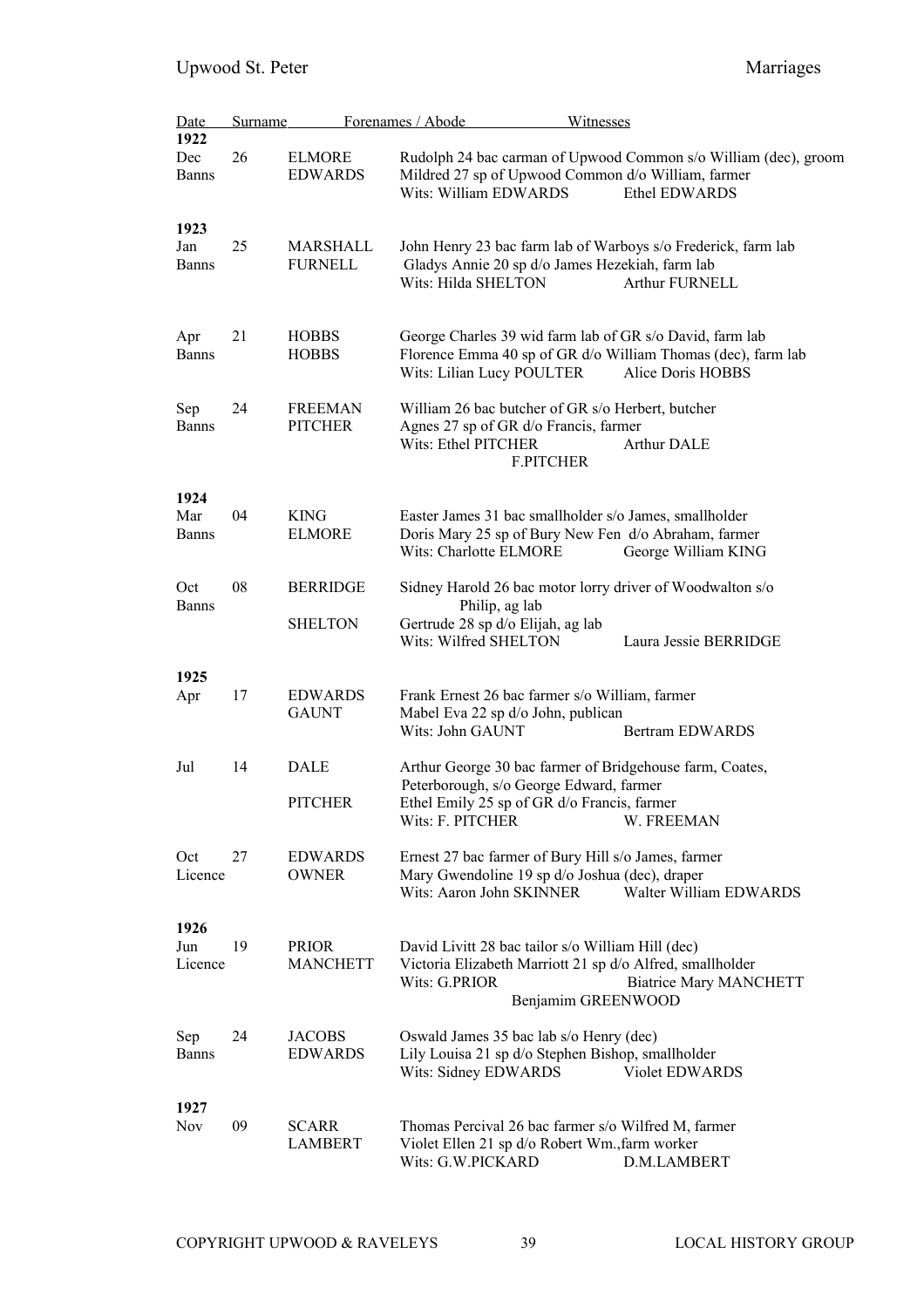| <b>Date</b><br>1928         | <b>Surname</b> |                                    | Forenames / Abode<br><b>Witnesses</b>                                                                                                                                                                 |
|-----------------------------|----------------|------------------------------------|-------------------------------------------------------------------------------------------------------------------------------------------------------------------------------------------------------|
| Oct<br>Banns                | 06             | <b>BULLIMORE</b><br><b>FORDHAM</b> | Norman Eric 26 bac horsekeeper of GR s/o William, farm worker<br>Mabel 24 sp of GR d/o Frederick Arthur, farm worker<br>Wits: Herbert CROWSON<br>Harriet Elizabeth FORDHAM<br>F.A.FORDHAM             |
| Dec<br>Banns                | 08             | <b>TAYLOR</b><br><b>FURNELL</b>    | Percy Walter 22 bac farmer s/o William, farmer<br>Gwendoline Eva 18 sp d/o James William, farm worker<br>Mildred Elizabeth FURNELL<br>Wits: J.W.FURNELL                                               |
| 1929<br>Apr<br><b>Banns</b> | 01             | <b>ABBOTT</b><br><b>BROWN</b>      | Thomas 23 bac lab s/o Henry, lab<br>Phyllis Ellaline 20 sp d/o Arthur, lab<br>Wits: Harold Hubert SHELTON<br>Alice Sarah ABBOTT                                                                       |
| May<br><b>Banns</b>         | 20             | <b>CHESTER</b><br><b>KENNELL</b>   | Frank 28 bac horse keeper of Upton s/o Robert (dec)<br>Florence Daisy 29 sp d/o John Leach GAUNT, lab<br>Wits: Ernest William COLSON<br>Rose Nellie GAUNT<br>Grace Sarah GAUNT                        |
| Dec                         | 25             | <b>SCARR</b><br><b>MURFIN</b>      | Lawrence William 31 bac farmer s/o Wilfred Millerscent, farmer<br>Winifred Margery Kate 26 sp d/o Cornelius, wheelwright<br>Wits: Percy William PAYNE<br>Hilda Mary MURFIN<br><b>Cornelius MURFIN</b> |
| 1930<br>Jan                 | 03             | TUNGATE<br><b>NORRIS</b>           | Alfred James 26 bac farm worker s/o Fred, painter & decorator<br>Doris Mabel 24 sp d/o Henry, farm worker<br>Wits: Henry NORRIS<br><b>S.E.NORRIS</b>                                                  |
| Feb                         | 07             | <b>GLOVER</b><br><b>BURTON</b>     | George Albert 40 bac yardman of GR s/o Frederick (dec), lab<br>Ethel May 19 sp of GR d/o John Charles, lab<br>Wits: J.C.BURTON<br><b>Florence BURTON</b>                                              |
| Jun                         | 04             | <b>FENN</b><br><b>SHELTON</b>      | Percy Cecil 23 bac lab of Bury s/o John William, bricklayer's lab<br>Daisy 24 sp d/o Elijah, ag worker<br>Wits: Reginald FENN<br>Wilfred SHELTON<br>Gladys FENN                                       |
| Jun                         | 07             | <b>JACKLIN</b><br><b>SHELTON</b>   | Ernest John 27 bac bricklayer's driver of Woodwalton s/o<br>George, roadman<br>Rose May 27 sp d/o Edward, farm lab<br>Wits: Frank JACKLIN<br><b>M.LAMBERT</b>                                         |
| Jun                         | 09             | <b>RAY</b><br><b>TOWNSEND</b>      | William 27 bac dairyman of Broughton s/o Harry, farmer<br>Marjorie Elizabeth Aida 28 sp d/o Smith, butcher<br>Wits: Alfred RAY<br><b>Iris E.TOWNSEND</b><br><b>S.TOWNSEND</b>                         |
| Oct                         | 04             | <b>KITCHING</b><br>RAY             | William fa bac butcher of Ramsey s/o Henry, butcher<br>Doris Ellaline Hattie fa sp of Bury d/o John Robert, dairyman<br>Wits: John Robert RAY<br>Roland H. INGLE                                      |
| 1931<br>Feb                 | 21             | WHEAT<br><b>GLOVER</b>             | James Joseph 20 bac farm worker of GR s/o Benjamin, foreman<br>Ivy May 18 sp of GR d/o Charles William, engine driver<br>Wits: John WHEAT<br>Evelyn GLOVER<br>C.W.GLOVER                              |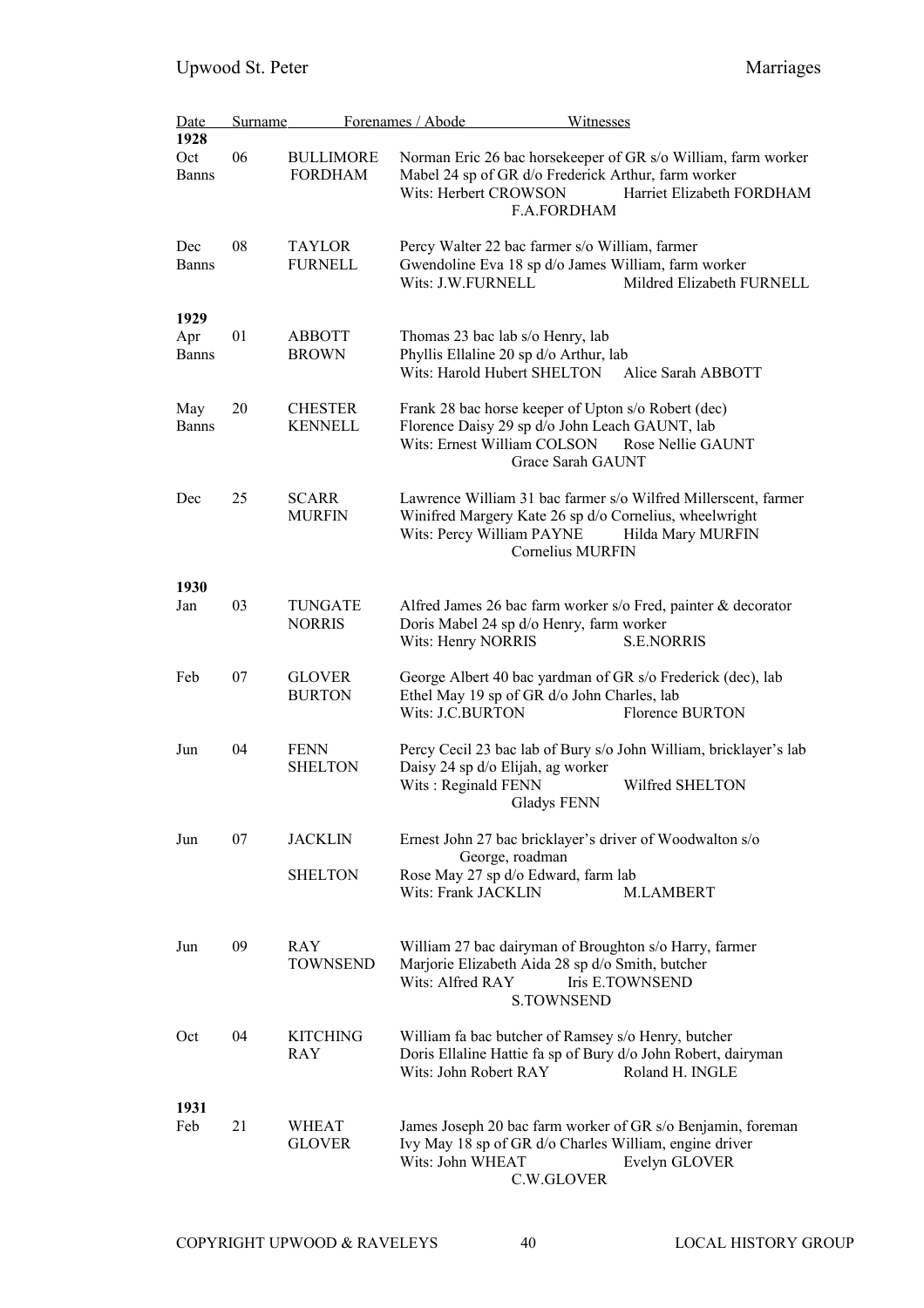| Date                        | Surname |                                    | Forenames / Abode<br>Witnesses                                                                                                                                                        |
|-----------------------------|---------|------------------------------------|---------------------------------------------------------------------------------------------------------------------------------------------------------------------------------------|
| 1931<br>Mar                 | 23      | SEYMOUR<br><b>FORDHAM</b>          | Ernest Frederick 23 bac farm worker of GR s/o George William, lab<br>Harriet Elizabeth 29 sp of GR d/o Frederick Arthur, farm worker<br>Wits: F.A.FORDHAM<br>Doris RICHARDSON         |
| Apr<br>Licence              | 27      | <b>EDWARDS</b><br><b>OWNER</b>     | Walter William full bac farmer of Holme s/o James, farmer<br>Juno Muriel Jane full sp d/o Joshua (dec), draper<br>Wits: Joshua Hopkins OWNER<br><b>Ernest EDWARDS</b>                 |
| Jun                         | 03      | <b>TOWNSEND</b><br><b>GAUNT</b>    | Sidney James 26 bac motor lorry driver s/o George, farm lab<br>Florence 28 sp d/o Harry (dec), lab<br>Wits: Harry SLACK<br>Mabel TOWNSEND                                             |
| Jun                         | 06      | <b>PETERS</b><br><b>BASS</b>       | James Baron 22 bac decorator of St. Ives s/o James (dec), baker<br>Bessie Louisa 20 sp d/o John Edward, lab<br>Wits: Jack Oliver BOWLER<br>Alice BASS                                 |
| Aug                         | 03      | <b>FOWLER</b><br><b>EVANS</b>      | Frank Herbert 25 bac coach builder of Godmanchester s/o<br>Herbert Harry, insurance agent<br>Elsie Constance Elizabeth 25 sp d/o John, dec<br>Wits: Herbert Harry FOWLER<br>Ada EVANS |
| Oct<br><b>Banns</b>         | 03      | <b>COOPER</b><br><b>EDWARDS</b>    | William 28 bac lab s/o Arthur (dec), lab<br>Margaret Elizabeth 28 sp d/o Stephen Bishop, lab<br>Wits: S.G.JACKSON<br><b>H.D.EDWARDS</b>                                               |
| Dec<br>Banns                | 05      | WALKER<br>TOWNSEND                 | Bertie 30 bac farm lab of GR s/o<br>William John (dec), horsekeeper<br>Violet Emily 24 sp of GR<br>d/o John Charles BURTON, horsekeeper<br>Wits: George WALKER<br>Lottie REVELL       |
| 1932<br>Feb<br><b>Banns</b> | 13      | <b>LAMBERT</b><br><b>GREENWOOD</b> | Charles Alfred 24 bac cleaner L.N.E.R. of Mereside Ramsey s/o<br>Walter, lab<br>Evelyn 21 sp machinist d/o Joseph (dec), farmer<br>Wits: Mr.J.W.HOLLAND<br>D.K.BERRILL                |
| Aug<br><b>Banns</b>         | 27      | HALL<br><b>ELDERKIN</b>            | Joe 31 bac plate-layer of Woodwalton s/o<br>George William, plate-layer<br>Doris Gwendoline 23 sp d/o James, lab<br>Wits: Joseph E.HUNT<br>Bertha May ELDERKIN                        |
| Oct<br><b>Banns</b>         | 01      | LAUD<br>HALL                       | Walter Roland 22 bac lab s/o Anthony, lab<br>Isabella Annie 22 sp d/o George, smallholder<br>Wits: G.HALL<br><b>C.HALL</b>                                                            |
| 1933<br>Aug<br><b>Banns</b> | 07      | MARSHALL<br><b>TAYLOR</b>          | Charles Thomas 25 bac farm lab of GR s/o<br>Charles Benjamin, farm lab<br>Winifred Maud 20 sp of GR d/o Jesse DUNHAM, roadman<br>Wits: Ernest Jeffrey NEATH<br>Rosieline MARSHALL     |
| Dec<br><b>Banns</b>         | 23      | WHITSEY<br><b>HOUGHTON</b>         | Bernard 23 bac lorry driver s/o George, smallholder<br>Christine 21 sp d/o William, retired lab<br>Wits: George Brighty HOUGHTON<br>Hubert WHITSEY                                    |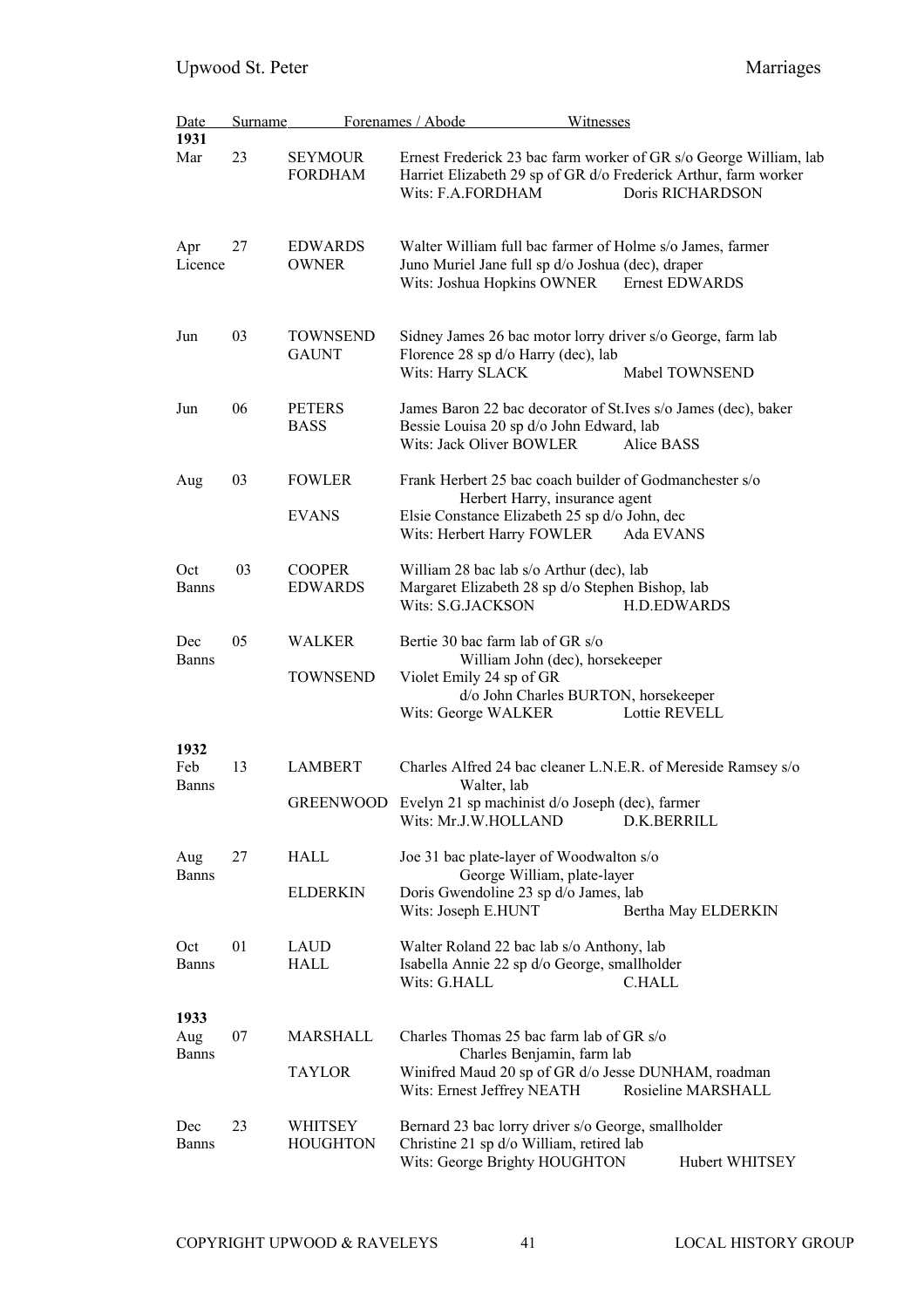| <u>Date</u>  | <b>Surname</b> |                                                                                      | Forenames / Abode<br>Witnesses                                                                  |                            |  |
|--------------|----------------|--------------------------------------------------------------------------------------|-------------------------------------------------------------------------------------------------|----------------------------|--|
| 1934         |                |                                                                                      |                                                                                                 |                            |  |
| Jun          | 12             | <b>AXBEY</b>                                                                         | Ronald William 31 bac secretary s/o John Henry (dec), carpenter                                 |                            |  |
| Banns        |                | <b>LAMBERT</b>                                                                       | Doris Minnie 26 d/o Robert William, lab                                                         |                            |  |
|              |                |                                                                                      | Wits: Sidney AYRES                                                                              | <b>Gwendoline BAILEY</b>   |  |
|              |                |                                                                                      |                                                                                                 |                            |  |
|              |                |                                                                                      |                                                                                                 |                            |  |
| Jul          | 20             | <b>ANKER</b>                                                                         | Dennis 58 wid farmer (retired) of Ramsey St Mary s/o                                            |                            |  |
| Licence      |                |                                                                                      | George Valentine (dec), farmer<br>Mary Ann Kate 52 wid of Upwood Common Farm d/o                |                            |  |
|              |                | <b>BUTLER</b>                                                                        | Read WELFARE, postman                                                                           |                            |  |
|              |                |                                                                                      | Wits: Joseph DAVIES                                                                             | Edith Laura DAVIES         |  |
|              |                |                                                                                      |                                                                                                 |                            |  |
|              |                |                                                                                      |                                                                                                 |                            |  |
| Aug          | 06             | <b>KILSBY</b>                                                                        | Frank Thomas William 27 bac motor mechanic of Ramsey s/o                                        |                            |  |
| <b>Banns</b> |                |                                                                                      | Tom(dec), motor mechanic                                                                        |                            |  |
|              |                | <b>LANDIN</b>                                                                        | Mary 23 sp d/o Albert, police constable                                                         |                            |  |
|              |                |                                                                                      | Wits: Thomas George KILSBY                                                                      | Ella Ruby LANDIN           |  |
|              |                |                                                                                      |                                                                                                 |                            |  |
| Sep          | 22             | <b>HOLLIS</b>                                                                        | Basil Henry 22 bac lorry driver s/o Charles William, lab                                        |                            |  |
| <b>Banns</b> |                | <b>FURNELL</b>                                                                       | Ethel Sophia 18 sp d/o James William, lab                                                       |                            |  |
|              |                |                                                                                      | Wits: Sidney Charles William HOLLIS                                                             | <b>Edith Maisie HOLLIS</b> |  |
|              |                |                                                                                      |                                                                                                 |                            |  |
| 1935         | No Marriages   |                                                                                      |                                                                                                 |                            |  |
|              |                |                                                                                      |                                                                                                 |                            |  |
| 1936         |                |                                                                                      |                                                                                                 |                            |  |
| Jun<br>Banns | 01             | <b>EDGLEY</b>                                                                        | Alfred John 30 bac horsekeeper (R.U.D.C.) of Ramsey s/o                                         |                            |  |
|              |                | <b>GOWLER</b>                                                                        | John, urban council employee<br>Gertrude Violet 20 sp d/o William, shoemaker                    |                            |  |
|              |                |                                                                                      | Wits: William GOWLER                                                                            | Henry Ernest EDGLEY        |  |
|              |                |                                                                                      |                                                                                                 |                            |  |
| Jul          | 11             | <b>EDWARDS</b><br>Arthur 25 bac lorry driver s/o Stephen Bishop, retired smallholder |                                                                                                 |                            |  |
| Licence      |                | <b>LUNN</b>                                                                          | Gladys Mary 19 sp d/o Edward, council roadman<br>Wits: Vernard George EDWARDS<br>William COOPER |                            |  |
|              |                |                                                                                      |                                                                                                 |                            |  |
|              |                |                                                                                      |                                                                                                 |                            |  |
| Sep          | 05             | <b>AGGER</b>                                                                         | Cyril James 27 bac lab of Wistow s/o James, farmer                                              |                            |  |
|              |                | <b>SHAW</b>                                                                          | Ivy 26 sp domestic servant d/o Mark, lab                                                        |                            |  |
|              |                |                                                                                      | <b>Wits: L.ENDERSBY</b>                                                                         | <b>M.SHAW</b>              |  |
|              |                |                                                                                      |                                                                                                 |                            |  |
| 1937         |                |                                                                                      |                                                                                                 |                            |  |
| Jul          | 17             | LAWSON                                                                               | Thomas 28 bac R.A.F. The aerodrome, Upwood s/o                                                  |                            |  |
|              |                |                                                                                      | Thomas, railway checker                                                                         |                            |  |
|              |                | <b>SHAW</b>                                                                          | May 22 sp of Ramsey Heights d/o Mark, council employee                                          |                            |  |
|              |                |                                                                                      | Wits: Daisy SHAW                                                                                | Connie HALL                |  |
|              |                |                                                                                      | Albert William BEESE                                                                            | Mark SHAW                  |  |
| Aug          | 21             | <b>GIBBS</b>                                                                         | Eric Claude 31 bac R.A.F. s/o Charles Arthur, dec                                               |                            |  |
|              |                | <b>TOWNSEND</b>                                                                      | Iris Emily 28 sp d/o Smith, dec                                                                 |                            |  |
|              |                |                                                                                      | Wits: Vendron Hammond WAFTS?                                                                    | Esme Joan TOWNSEND         |  |
|              |                |                                                                                      |                                                                                                 |                            |  |
| Oct          | 30             | <b>GAUNT</b>                                                                         | Frederick John 28 bac clerk s/o John Leach, gen lab                                             |                            |  |
|              |                | <b>BASS</b>                                                                          | Alice 24 sp d/o John Edward, gen lab                                                            |                            |  |
|              |                |                                                                                      | Wits: J.Edward BASS                                                                             | Roger William TURNER       |  |
|              |                |                                                                                      |                                                                                                 |                            |  |
| 1938         |                |                                                                                      |                                                                                                 |                            |  |
| Apr          | 18             | <b>BASSETT</b>                                                                       | Ronald Charles 26 bac carpenter of Ramsey s/o Arthur, lab                                       |                            |  |
| <b>Banns</b> |                | <b>MASON</b>                                                                         | Edna 24 sp d/o Arthur, lab                                                                      |                            |  |
|              |                |                                                                                      | Wits: Nellie MASON                                                                              | Francis A.BARKER           |  |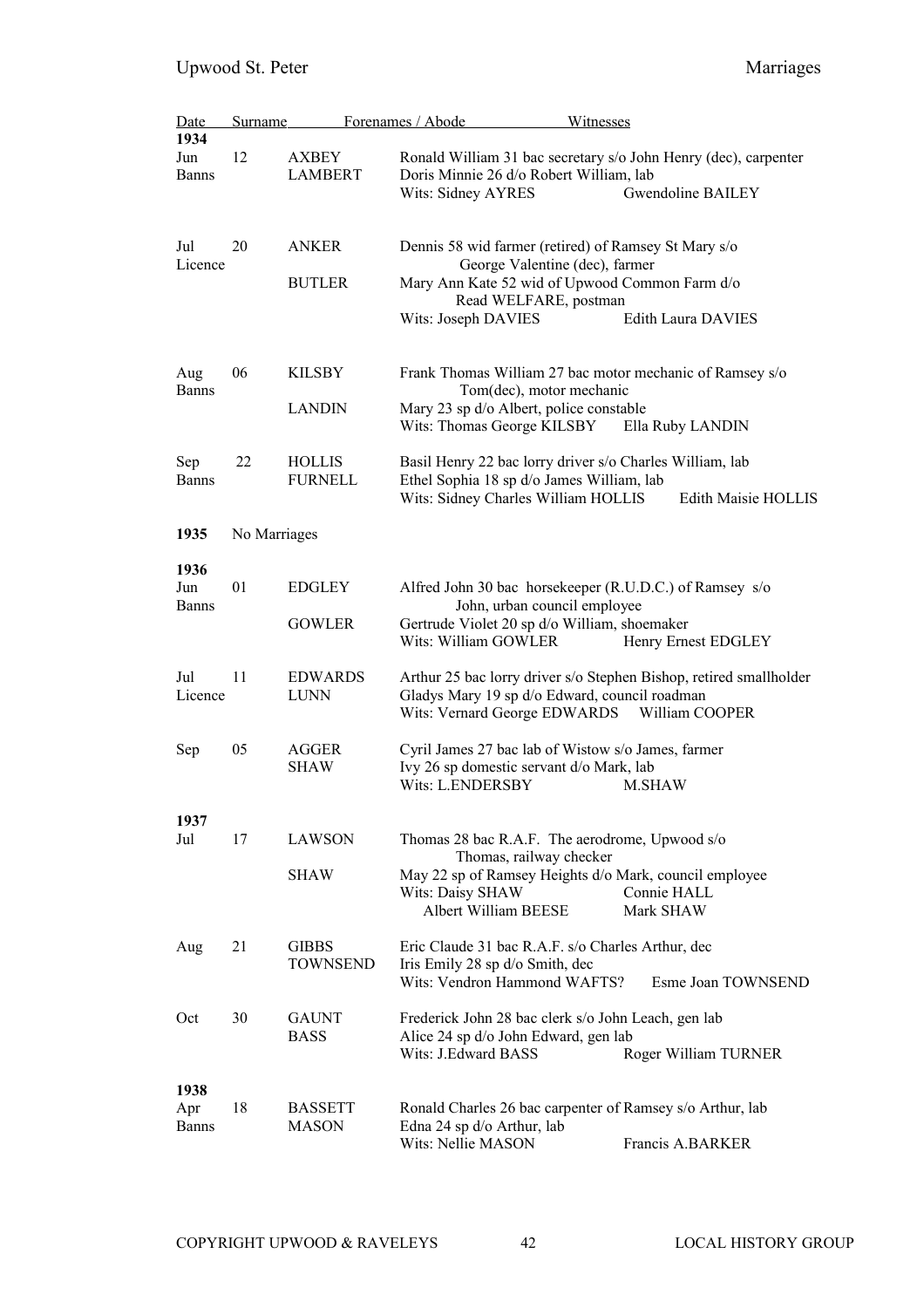| Date                        | <b>Surname</b> |                                | Forenames / Abode<br>Witnesses                                                                                                                                                      |  |
|-----------------------------|----------------|--------------------------------|-------------------------------------------------------------------------------------------------------------------------------------------------------------------------------------|--|
| 1938<br>Dec<br><b>Banns</b> | 28             | <b>ASHBY</b>                   | Herbert George 33 bac carpenter/wheelwright of Broughton<br>s/o George Beard, builder                                                                                               |  |
|                             |                | <b>HEMPSTED</b>                | Ellen Louisa Maud 28 sp shop assistant d/o Edward, farm lab<br>Wits: Ernest Alfred ASHBY<br>Freda Annie SCOTT<br><b>E.HEMPSTED</b>                                                  |  |
| 1939<br>Feb<br>Banns        |                | 25 BUTTERWORTH<br><b>HOBBS</b> | Horace William 27 bac lorry driver of Warboys s/o Arthur, dec<br>Evelyn May 24 sp of GR d/o George Charles, lab<br>Wits: Thos Hy LINES $(x)$<br>Frank WHITWELL                      |  |
| Apr<br><b>Banns</b>         | 11             | <b>RAY</b>                     | Sidney Percy 23 bac officer's batman of GR s/o<br>Sidney Joseph, hotel yardman                                                                                                      |  |
|                             |                | <b>DUNHAM</b>                  | Dorothy Rose 19 sp waitress of GR d/o Jesse, lab<br>Wits: Jesse DUNHAM<br>Sidney Joseph RAY<br><b>J. DUNHAM</b><br>S.M.RAY                                                          |  |
| May<br><b>Banns</b>         | 27             | <b>HACKETT</b>                 | John Thomas 28 bac lorry driver of Ramsey Heights s/o<br>George, road man                                                                                                           |  |
|                             |                | <b>POULTER</b>                 | Dora Rebecca 23 sp d/o Charles William, farm lab<br>Wits: A.R.BARNES<br><b>M.H.STEWART</b>                                                                                          |  |
| Sep                         | 09             | HART                           | Ernest Oliver 25 bac camp groundsman s/o                                                                                                                                            |  |
| <b>Banns</b>                |                | <b>BURTON</b>                  | Geo Wm, camp groundsman<br>Florence 21 sp of GR d/o John Charles, lab<br>Wits: C.A.HART<br><b>E.J.BURTON</b>                                                                        |  |
| Sep<br><b>Banns</b>         | 30             | <b>SCARR</b><br><b>FURNELL</b> | Stanley 26 bac lorry driver s/o Wilfred Mellicent, farmer<br>Violet Mary 25 sp d/o Arthur, farm lab<br>Wits: F.ALLEN<br><b>LLINES</b><br><b>G.MARSHALL</b>                          |  |
| <b>Nov</b><br>Licence       | 05             | <b>ROCHE</b>                   | Francis Adrian Samuel 27 bac serjeant observer R.A.F. of<br>Upwood R.A.F.camp s/o George Frederick, dec                                                                             |  |
|                             |                | <b>BUCKLEY</b>                 | Joan Margaret 20 sp of Newport, Mon d/o Charles Wilson, coy.director<br><b>Wits: S.CLAYTON</b><br>R.D.COOK                                                                          |  |
| Dec<br>Licence              | 18             | <b>CURTIS</b><br><b>WALTON</b> | Frederick John 28 bac farmer of GR s/o Wm James, farmer<br>Muriel Mary 25 sp of St. Ives Hunts, d/o Harold, bricklayer<br>Wits: Ruby WHITE-ROBINSON James DAWSON                    |  |
| Dec<br><b>Banns</b>         | 26             | <b>COOPER</b><br><b>BAXTER</b> | Warner 36 bac lab of Wistow s/o Warner B., pensioner<br>Frances Agnes full sp d/o John Clark, lab<br>Wits: F.BAXTER<br>W.HEMPSTED                                                   |  |
| 1940<br>Jan<br><b>Banns</b> | 27             | <b>BARHAM</b>                  | HUTCHCRAFT William 25 bac aircraftsman of Ramsey s/o Wm John, engineer<br>Joyce Mary 22 sp d/o Frederick James, smith/farrier<br>Wits: Kenneth HUTCHCRAFT<br>Frederick James BARHAM |  |
| Mar<br>Licence              | 02             | <b>POND</b>                    | George Arthur 24 bac institute manager of R.A.F. Upwood s/o<br>John Arthur, coal merchant                                                                                           |  |
|                             |                | <b>DOWSON</b>                  | Stella 21 sp of R.A.F.Upwood d/o<br>Matthew Arthur, licenced victualler<br>Wits: E.JELL<br><b>F.JELL</b>                                                                            |  |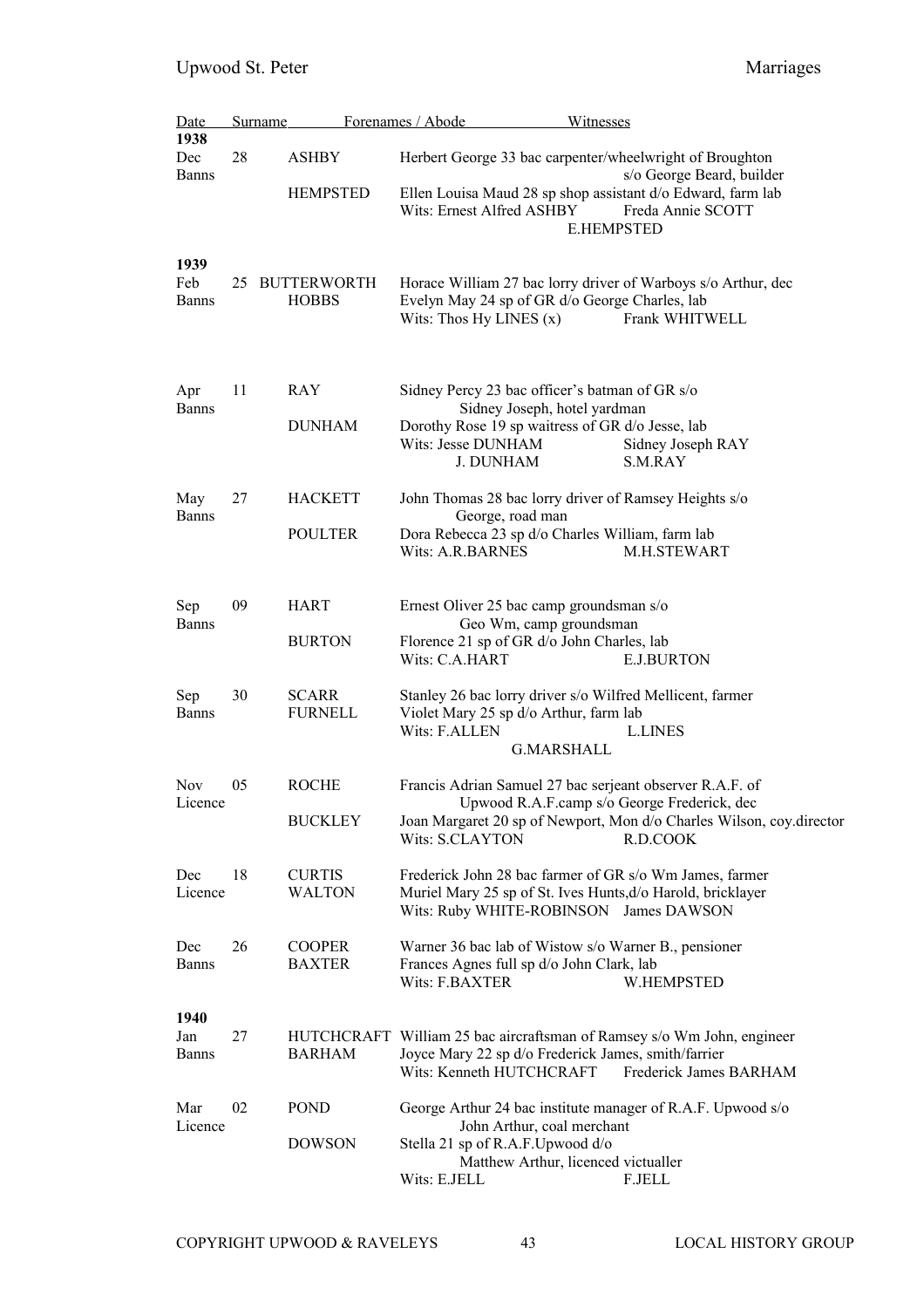| Date                | Surname      |                               | Forenames / Abode                                                       | Witnesses                                                            |  |
|---------------------|--------------|-------------------------------|-------------------------------------------------------------------------|----------------------------------------------------------------------|--|
| 1940                |              |                               |                                                                         |                                                                      |  |
| Jun                 | 26           | <b>EDWARDS</b>                |                                                                         | Vernard George 26 bac machine worker s/o George Wm, lab              |  |
| Banns               |              | <b>LEACH</b>                  | Ivy Agatha 27 sp d/o John William, lab                                  |                                                                      |  |
|                     |              |                               | <b>Wits: Preston MASON</b>                                              | John William LEACH                                                   |  |
| Aug                 | 10           | HART                          | Claude Alexander 21 bac tractor driver s/o                              |                                                                      |  |
| <b>Banns</b>        |              |                               | George Wm, tractor driver                                               |                                                                      |  |
|                     |              | <b>BURTON</b>                 | Emily Jane 19 sp of GR d/o Charles John, lab                            |                                                                      |  |
|                     |              |                               | Wits: George William HART                                               | Mabel BURTON                                                         |  |
| 1941                |              |                               |                                                                         |                                                                      |  |
| Jul                 | 16           | GRAHAM                        |                                                                         | George Henry 19 bac R.A.F. s/o William Henry, traveller              |  |
|                     |              | HALL                          |                                                                         | Evelyn 35 wid d/o Arthur MASON, civilian staff R.A.F.                |  |
|                     |              |                               | Wits: Edna BASSETT                                                      | Ronald Charles BASSETT                                               |  |
| 1942                |              |                               |                                                                         |                                                                      |  |
| Mar                 | 03           | <b>PAPWORTH</b>               |                                                                         | Sidney Richard 29 bac lorry & tractor driver of Alconbury Weston s/o |  |
| <b>Banns</b>        |              | <b>HERBERT</b>                | Harry, gardener<br>Millicent 23 sp of GR d/o Thomas, farmer             |                                                                      |  |
|                     |              |                               | Wits: T.HERBERT                                                         | J.H.BEE                                                              |  |
|                     |              |                               |                                                                         |                                                                      |  |
| May<br><b>Banns</b> | 09           | DAY                           | Douglas Maurice 21 bac farm lab of Long Sutton s/o<br>Herbert Wm,ag lab |                                                                      |  |
|                     |              | <b>HART</b>                   |                                                                         | Iris May 21 sp agric worker d/o George Wm, R.A.F.civil staff         |  |
|                     |              |                               | Wits: George W.HART                                                     | Herbert W.T.DAY                                                      |  |
|                     |              |                               |                                                                         | Ethel Louisa HART                                                    |  |
| 1943                | No Marriages |                               |                                                                         |                                                                      |  |
|                     |              |                               |                                                                         |                                                                      |  |
| 1944                |              |                               |                                                                         |                                                                      |  |
| Sep                 | 16           | <b>PERKINS</b><br><b>RACE</b> | Irene Maud full sp press operator of GR                                 | Harry 38 bac welder of St. Albans s/o Arthur James, dec              |  |
| Banns               |              |                               |                                                                         | d/o Robert William, game keeper                                      |  |
|                     |              |                               | Wits: M.E.RACE                                                          | R.W.RACE                                                             |  |
|                     |              |                               | T.W.WILSON                                                              |                                                                      |  |
| Oct                 | 21           |                               | GREENWOOD Neil 28 bac soldier R.U.S.C.s /o Joseph, dec                  |                                                                      |  |
| Licence             |              | <b>TOWNSEND</b>               | Daisy Agnes full sp S.R.N. d/o Fred, farmer                             |                                                                      |  |
|                     |              |                               | Wits: F.TOWNSEND                                                        | <b>B.GREENWOOD</b>                                                   |  |
|                     |              |                               | <b>A.A.TOWNSEND</b>                                                     |                                                                      |  |
| 1945                |              |                               |                                                                         |                                                                      |  |
| Jan                 | 27           | <b>SLOTE</b>                  | Jesse 33 bac farmer s/o John William, farmer                            |                                                                      |  |
| Licence             |              | <b>LEACH</b>                  | Olive full sp land worker d/o John William, dec                         |                                                                      |  |
|                     |              |                               | Wits: G.H.SLOTE                                                         | <b>F.CARRINGTON</b>                                                  |  |
| Apr                 | 09           | <b>BUTLER</b>                 |                                                                         | Cecil Sinclair 22 bac soldier s/o William, farmer & coal dealer      |  |
| <b>Banns</b>        |              | <b>CHAPMAN</b>                | Audrey May 24 sp land worker of GR                                      |                                                                      |  |
|                     |              |                               |                                                                         | d/o Thomas William, gang master                                      |  |
|                     |              |                               | Wits: T.W.CHAPMAN                                                       | <b>J.CHAPMAN</b>                                                     |  |
|                     |              |                               |                                                                         | <b>T.C.SHILTON</b>                                                   |  |
| Jun                 | 04           | <b>SHUGG</b>                  |                                                                         | Martin Bowden 21 bac U.S.A.A.F of Alconbury Camp s/o                 |  |
| Licence             |              |                               | Harold R., ret'd                                                        |                                                                      |  |
|                     |              | <b>MILNER</b>                 | Elizabeth Kathleen 16 sp of GR d/o Ernest, engineer                     |                                                                      |  |
|                     |              |                               | Wits: Harry L.BITNER                                                    | Fred H.HOBBS                                                         |  |
|                     |              |                               | <b>Ernest MILNER</b><br>Winifred M. MILNER                              | D.G.H.HOBBS<br>Letitia HOBBS                                         |  |
|                     |              |                               |                                                                         |                                                                      |  |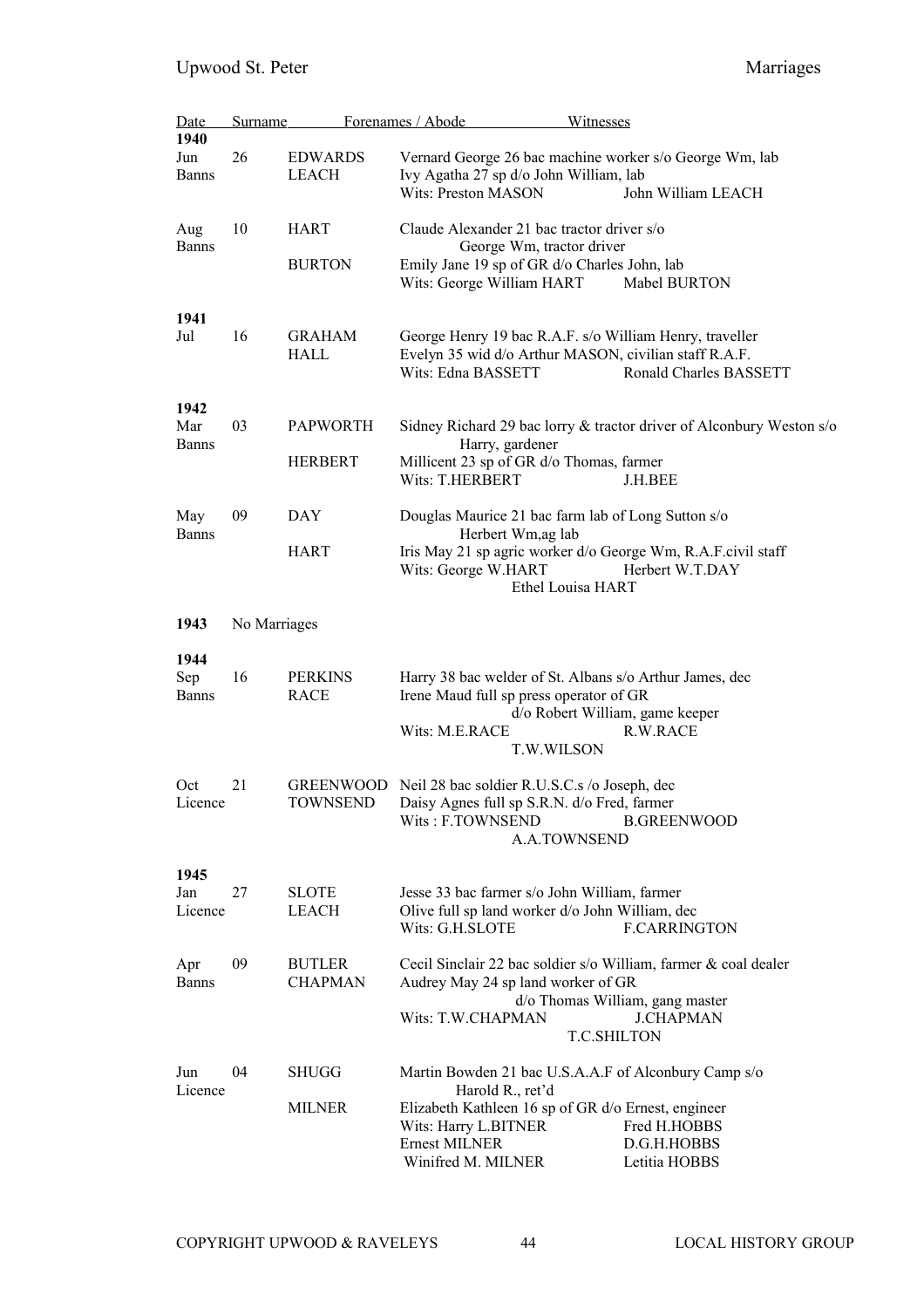| Date                        | <b>Surname</b> |                                       | Forenames / Abode<br>Witnesses                                                                                                                                                                                                                           |                                   |
|-----------------------------|----------------|---------------------------------------|----------------------------------------------------------------------------------------------------------------------------------------------------------------------------------------------------------------------------------------------------------|-----------------------------------|
| 1945<br>Oct<br><b>Banns</b> | 13             | <b>SPOFFORTH</b><br><b>SHEPPERSON</b> | Ian Loudon 21 bac officer R.A.F. of St. Michael's Tenterden, Kent<br>s/o Hugh Robert Harkane Lt.Col., official coy London elec board<br>Mary Elizabeth 18 sp d/o Sir Ernest Whittome Bart., barrister/farmer<br>Wits: Ernest SHEPPERSON<br>D.C.SPOFFORTH | H.R.M.SPOFFORTH                   |
| 1946<br>Jan<br><b>Banns</b> | 12             | <b>DEIGHTON</b><br><b>ROBERTS</b>     | George William 23 bac able seaman s/o William Geo, thatcher<br>Jessie May 24 sp d/o Robert Goodman, Warrant officer R.A.F.<br>Wits: Robert Goodman ROBERTS Frederick Henry DEIGHTON<br>Dorothy Mabel ROBERTS                                             |                                   |
| Feb<br><b>Banns</b>         | 02             | <b>McCARTHEY</b><br><b>EDWARDS</b>    | John Francis 26 bac lorry driver of GR s/o Patrick, butcher/grocer<br>Sheila 18 sp of GR d/o Edgar Charles, farmer<br>Wits: Edgar Chas EDWARDS                                                                                                           | William S. WALES                  |
| Jul<br>Licence              | 27             | <b>BISHOP</b><br><b>COX</b>           | Henry William 41 bac book sellers branch manager of<br>Homefields Rd, Hunstanton s/o John Henry, dec<br>Mary Christabel 39 sp d/o James Christopher, outfitter<br>Wits: James Christopher COX<br>G.M.WHITING                                             | John William BAKER<br>Annie L.COX |
| Oct<br><b>Banns</b>         | 05             | YOUNG<br><b>EDWARDS</b>               | Arthur James 20 bac engineer of Glassmoor Bank, Whittlesea s/o<br>Ernest William, foreman<br>Margaret Retter 20 sp d/o Geo Walter, agric worker<br>Wits: Geo William ELDERKIN                                                                            | Rene EDWARDS                      |
| <b>Nov</b><br><b>Banns</b>  | 09             | <b>HERBERT</b><br><b>TROSSELL</b>     | Charles Thomas 23 bac tractor driver of GR s/o<br>Thomas, farm worker<br>Evelyn Beatrice 21 sp of GR d/o Sam, fitter<br>Wits: Gladys Baind HERBERT                                                                                                       | <b>S.TROSSELL</b>                 |
| 1947<br>Feb<br><b>Banns</b> | 08             | WHITEHEAD<br><b>SHEPPERSON</b>        | Eric Arthur North 25 bac radio engineer of 1 Chaucer Rd<br>Cambridge s/o Thomas North, associate prof of business relations<br>Rosemary Jane 25 sp d/o Sir Ernest Whittome Bart.barrister/farmer<br>Wits: Ernest SHEPPERSON<br>Sibyl M.HUTTON            | R.Sebastian PEASE?                |
| Mar<br><b>Banns</b>         | 01             | <b>ARNOLD</b><br><b>SAUNDERS</b>      | Dennis Charles 24 bac barman of Leysdown, Kent s/o<br>Charles Henry, licenced victualler<br>Daphne Joan 20 sp d/o Henry Geo Stanley, L/V<br>Wits: M.G.S.SAUNDERS                                                                                         | I.G.BAIN                          |
| Sep<br>Licence              | 27             | <b>CORNEY</b><br><b>SCHMEISSER</b>    | Bertie 25 bac bricklayer s/o Herbert, farm worker<br>Irene Leonore 22 sp d/o Paul, civil engineer<br>Wits: Norman Purser ALLPRESS                                                                                                                        | Herbert CORNEY                    |
| Dec<br><b>Banns</b>         | 27             | <b>SHEFFIELD</b><br><b>PRYKE</b>      | Eric James Josiah 33 bac yardman of Ellington s/o Josiah, lab<br>Evelyn Norma 25 sp d/o Harry Roland, lab<br>Wits: Harry Roland PRYKE                                                                                                                    | Vera Maud PRYKE                   |
| 1948<br>Jan<br>Banns        | 24             | LILLEY<br><b>HART</b>                 | Kenneth Percival 25 bac farmer of Ramsey Heights s/o John, dec<br>Rosaline Audrey 20 sp d/o George William, stoker<br>Wits: Cyrile LILLEY                                                                                                                | George William HART               |